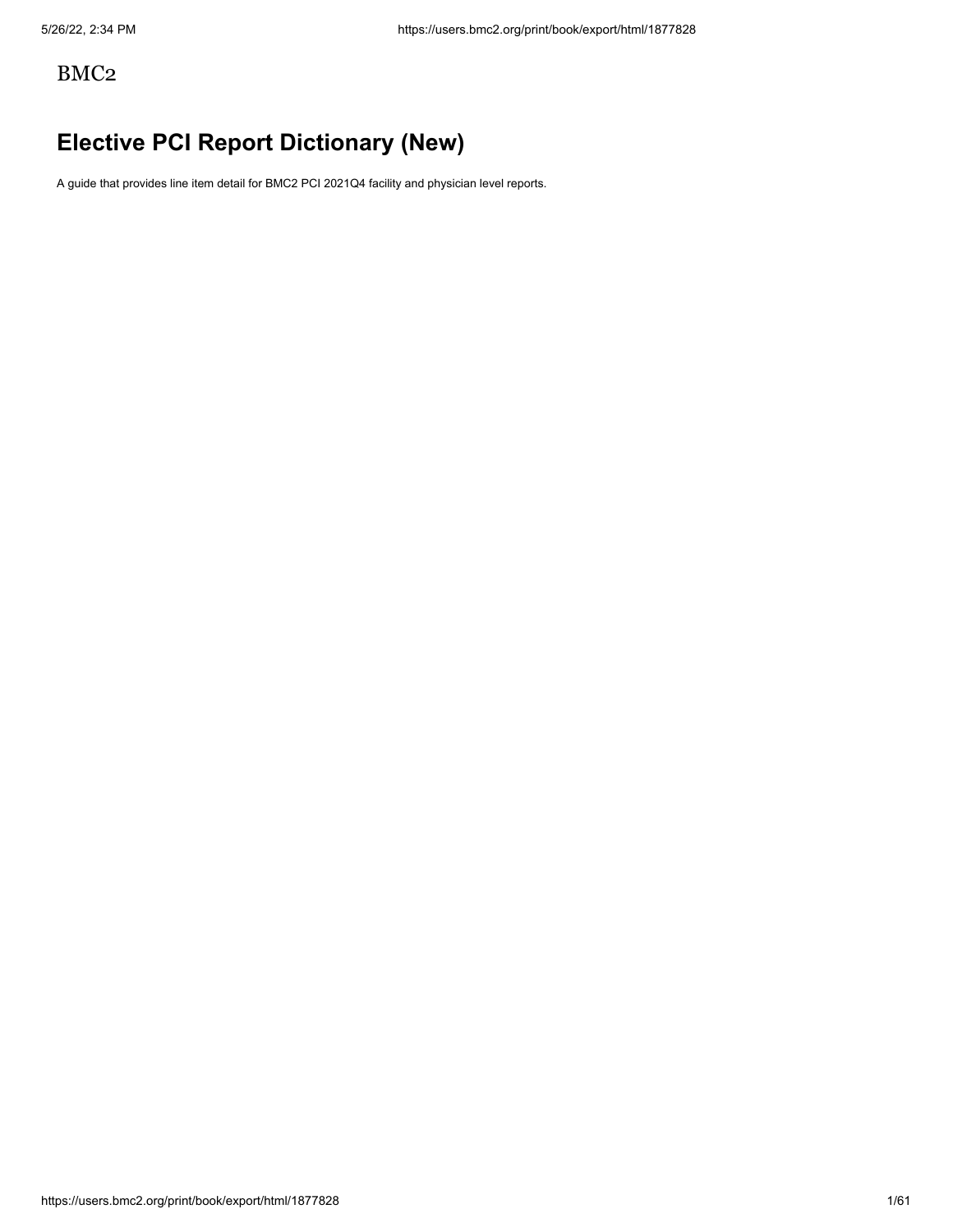# **Matching NCDR & BMC2 Records**

The following fields are used to match BMC2 records to NCDR records:

- NCDR Client ID
- NCDR Patient or Patient Other ID Number
- Procedure Date & Time (within 24 hours will be considered matched)
- Discharge Date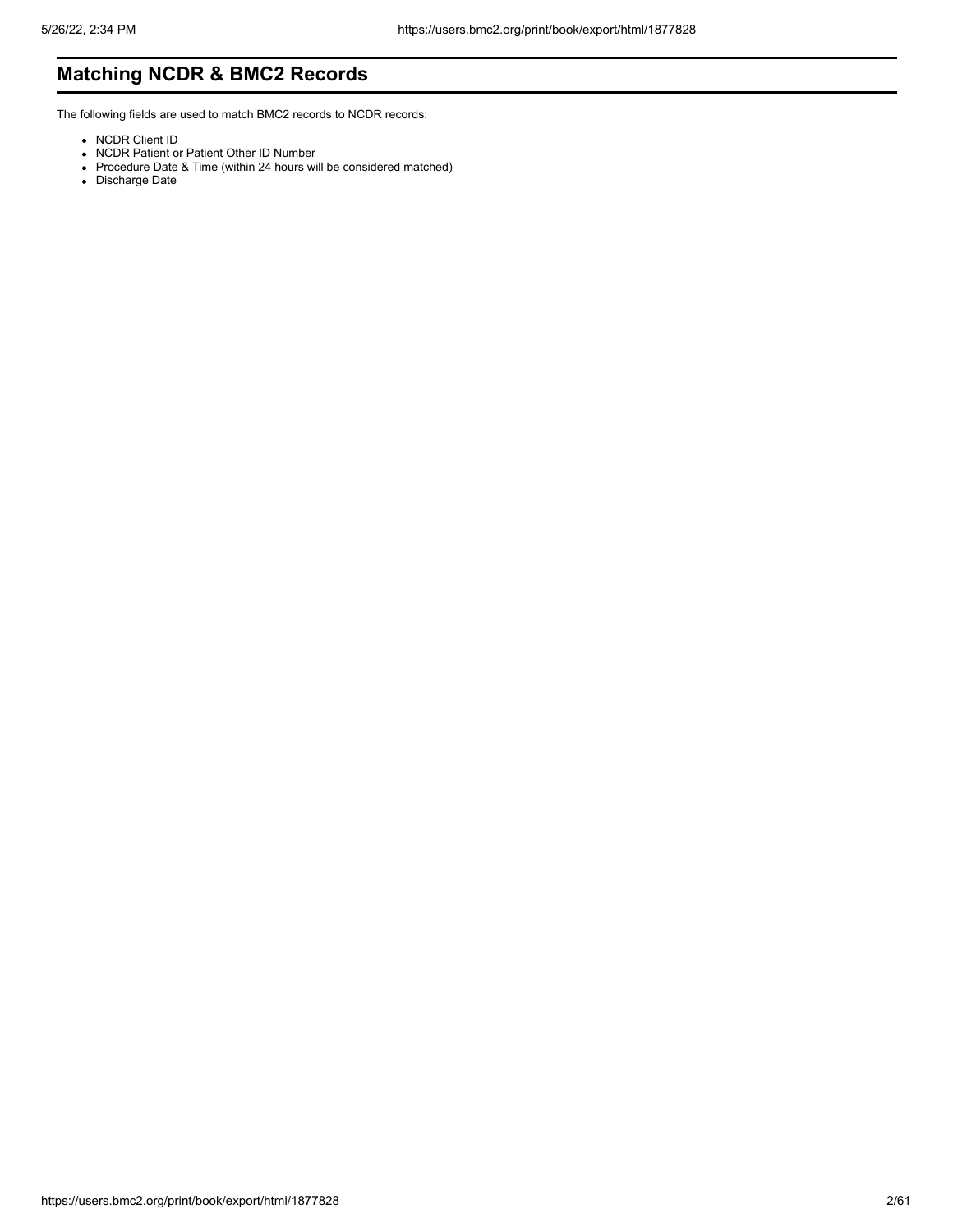# **Report Column Explanation**

Example:

|                           | Collaborative |       | Hospital |     | <b>Benchmark</b> |       |       |
|---------------------------|---------------|-------|----------|-----|------------------|-------|-------|
|                           | n             | Denom | Pct.     | n   | Denom            | Pct.  |       |
| <b>Primary Access</b>     |               |       |          |     |                  |       |       |
| Femoral                   | 416           | 1104  | 37.7%    | 52  | 184              | 28.3% | 49.0% |
| Radial                    | 686           | 1104  | 62.1%    | 130 | 184              | 70.7% | 50.8% |
|                           |               |       |          |     |                  |       |       |
| Secondary Access Site     | 83            | 1107  | 7.5%     | 18  | 185              | 9.7%  | 10.7% |
| <b>Mechanical Support</b> | 28            | 83    | 3.4%     | 8   | 18               | 44.4% | 28.6% |

**Collaborative:** data in these columns pertain to all of the sites without open heart surgery capability in the State of Michigan.

**Hospital:** data in these columns pertain to an individual facility.

**Benchmark:** the values in these columns are adjusted values which are based on the larger "regular"collaborative's numbers (sites with on site open heart capabilities) performance. These values provide a meaningful comparison group by using weighted incidences based on "case types" (like cases grouped/sorted on presentation and diagnosis).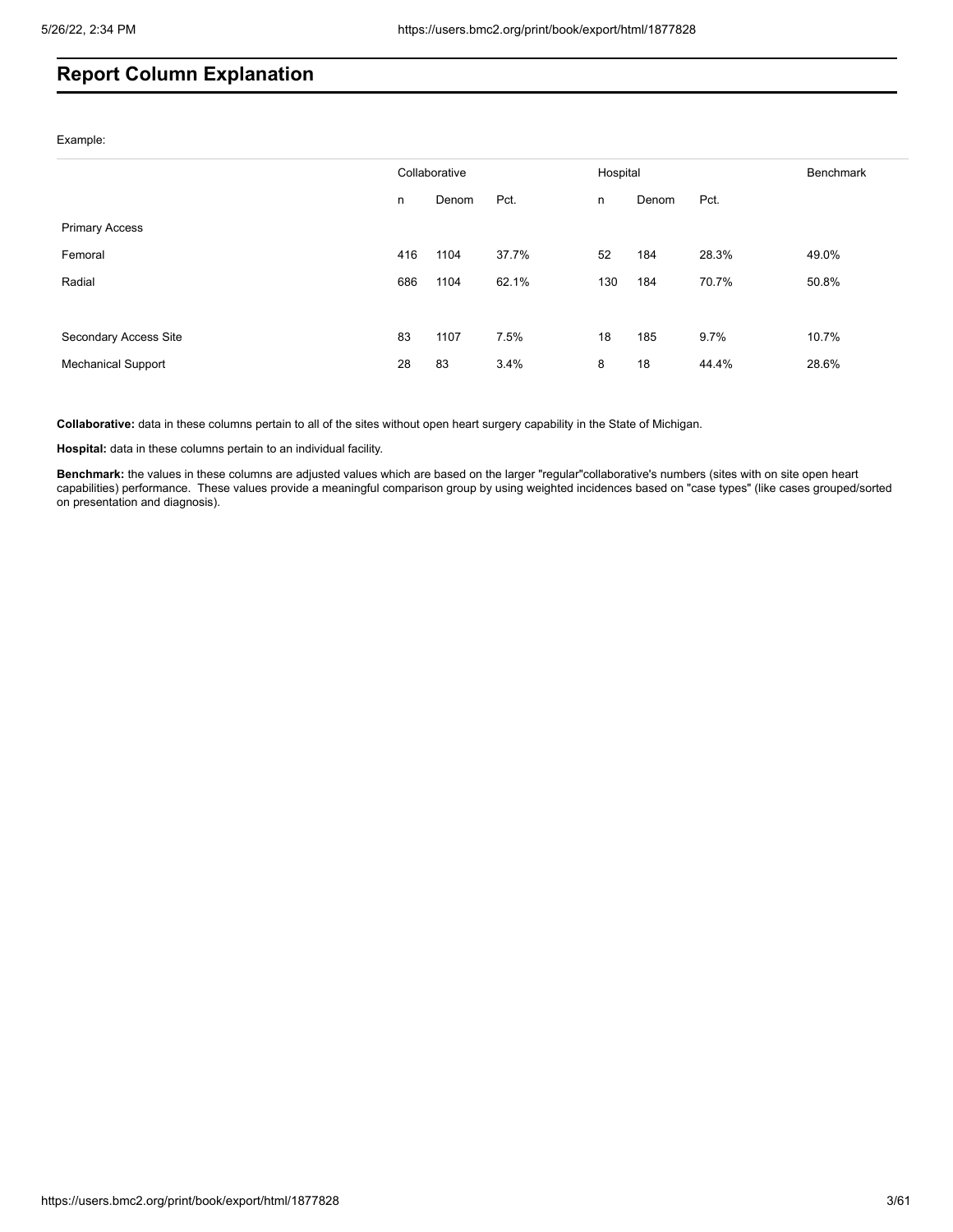# **Case Mix**

# **Discharges**

Number of discharges undergoing one or more PCI procedures that were discharged during the reporting period.

# **Total Procedures**

Number of percutaneous coronary intervention procedures performed in which discharge date is during the reporting period.

# **Acute Coronary Syndrome**

Numerator: Number of procedures in which the PCI indication is documented as any of these options: ST-Elevation MI (STEMI) or equivalent, NSTE-ACS (NCDR#7825).

Denominator: Total Procedures

## *When including timeframes Q1 2018 and prior:*

Numerator: Number of procedure in which the PCI indication is documented as any of these options: STEMI or equivalent, PCI for high risk Non-STEMI or unstable angina (NCDR V 4.4 #7035)

Denominator: Total Procedures

\*\*When comparing prior data and data from current version be mindful that the selections are much different between V 4.4 and V5 which will alter numerical values.

# **STEMI**

Numerator: Number of procedures in which the PCI indication is documented as ST-Elevation MI (STEMI) or equivalent (NCDR#7825 any of the STEMI indications).

Denominator: Acute coronary syndrome.

#### *When including timeframes Q1 2018 and prior:*

Numerator: Number of procedures in which the PCI indication is documented as STEMI or equivalent (NCDR 4.4 #7035)

Denominator: Acute coronary syndrome.

# **NSTE-ACS**

Numerator: Number of procedures in which the PCI indication is documented as NSTE-ACS (NCDR#7825).

Denominator: Acute coronary syndrome.

## *When including timeframes Q1 2018 and prior:*

Numerator: Number of procedures in which the PCI indication is documented as "PCI for high risk Non-STEMI or unstable angina" (NCDR V 4.4 #7035)

Denominator: Acute coronary syndrome.

# **Low risk Acute Coronary Syndrome/USA**

Numerator: Number of NSTE-ACS procedures in which BMC2 NSTE-ACS ="USA", BMC2 "Presented to cath lab="home", and Pre-Procedure Troponins (I or T)=not drawn (NCDR#6091 and 6096).

Denominator: NSTE-ACS.

#### *When including timeframes Q1 2018 and prior:*

Numerator: Procedures with: "Unstable Angina" selected for NCDRv 4.4 field #5000 (CAD Presentation), "not Drawn" selected for NCDR v 4.4 field#'s 7306 and 7311(Troponin I and Troponin T), and "other" selected for NCDR v 4.4 field # 3010 (Admit Source).

Denominator: Procedures with "Unstable Angina" selected for NCDR v 4.4 field#5000 (CAD Presentation).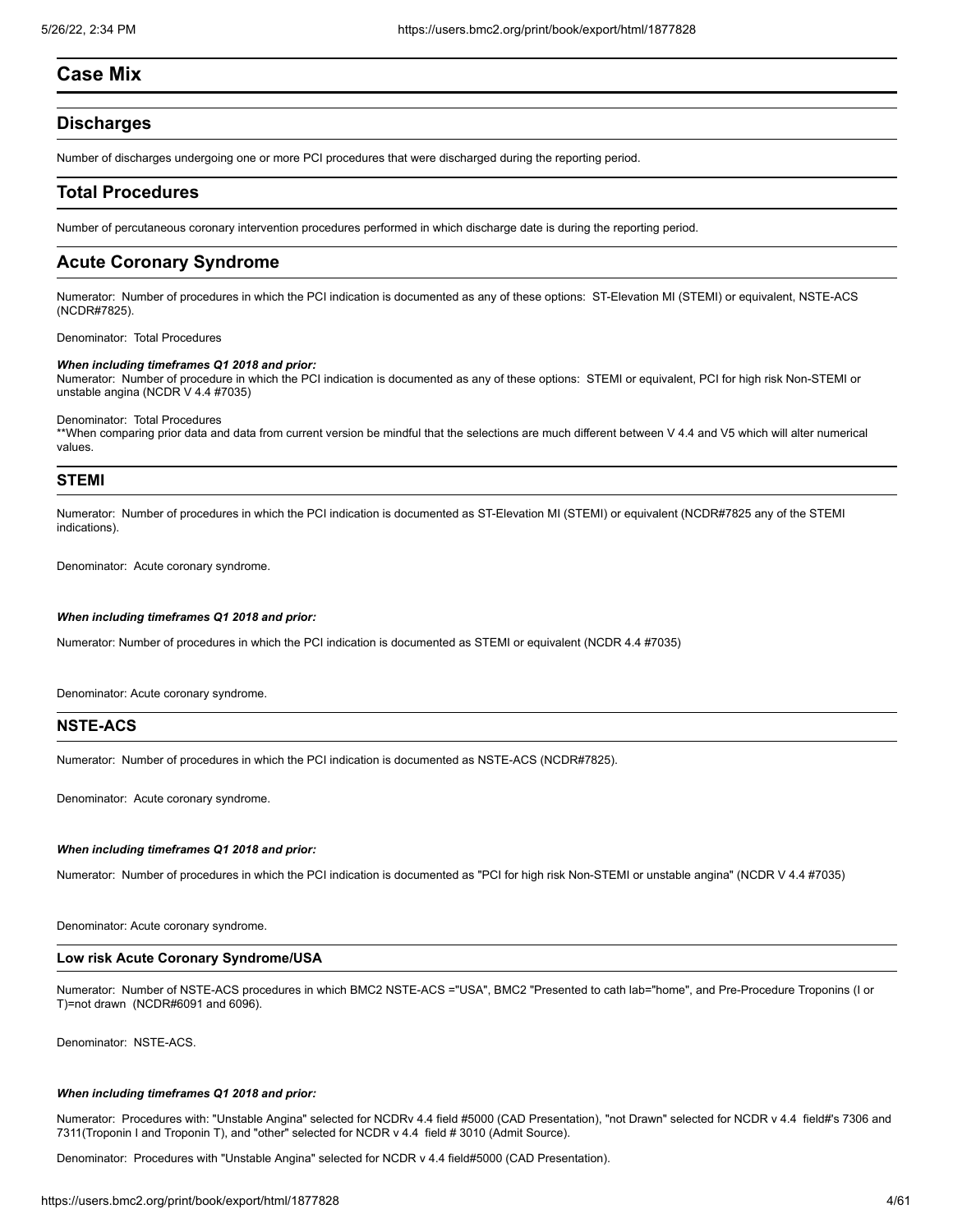(Procedures populating into this line item will also populate into the "Acute Coronary Syndrome" line item. This is a subset of the "Acute Coronary Syndrome" line item.)

# **Cardiovascular Instability at Start**

*Numerator:* Number of procedures in which cardiovascular instability is documented at start of procedure (NCDR#7410) *Denominator:* Total procedures.

*When including timeframes Q1 2018 and prior, please be aware there is no equivalent for this field.* 

# **Cardiogenic Shock at Start**

Numerator: Number of procedures in which "Cardiogenic Shock" or "Refractory Cardiogenic Shock" are selected (NCDR #7415).

Denominator: Procedures

## *When including timeframes Q1 2018 and prior:*

Numerator: Number of procedures in which Cardiogenic Shock at start of percutaneous coronary intervention is documented. (NCDR version 4.4 Sequence #7030)

Denominator: Total procedures.

When comparing prior data and data from current version be mindful that the selections are much different between V 4.4 and V5 which will alter numerical values for cardiogenic shock (even though "cardiogenic shock" is available to select in both versions).

# **Cardiac Arrest within 24 hours**

Numerator: Number of discharges with BMC2 "Cardiac Arrest w/in 24 hrs" documented.

Denominator: Discharges

### *When including timeframes Q1 2018 and prior:*

Numerator: The number of discharges with BMC2 Cardiac Arrest Field marked as "yes".

Denominator: Total discharges.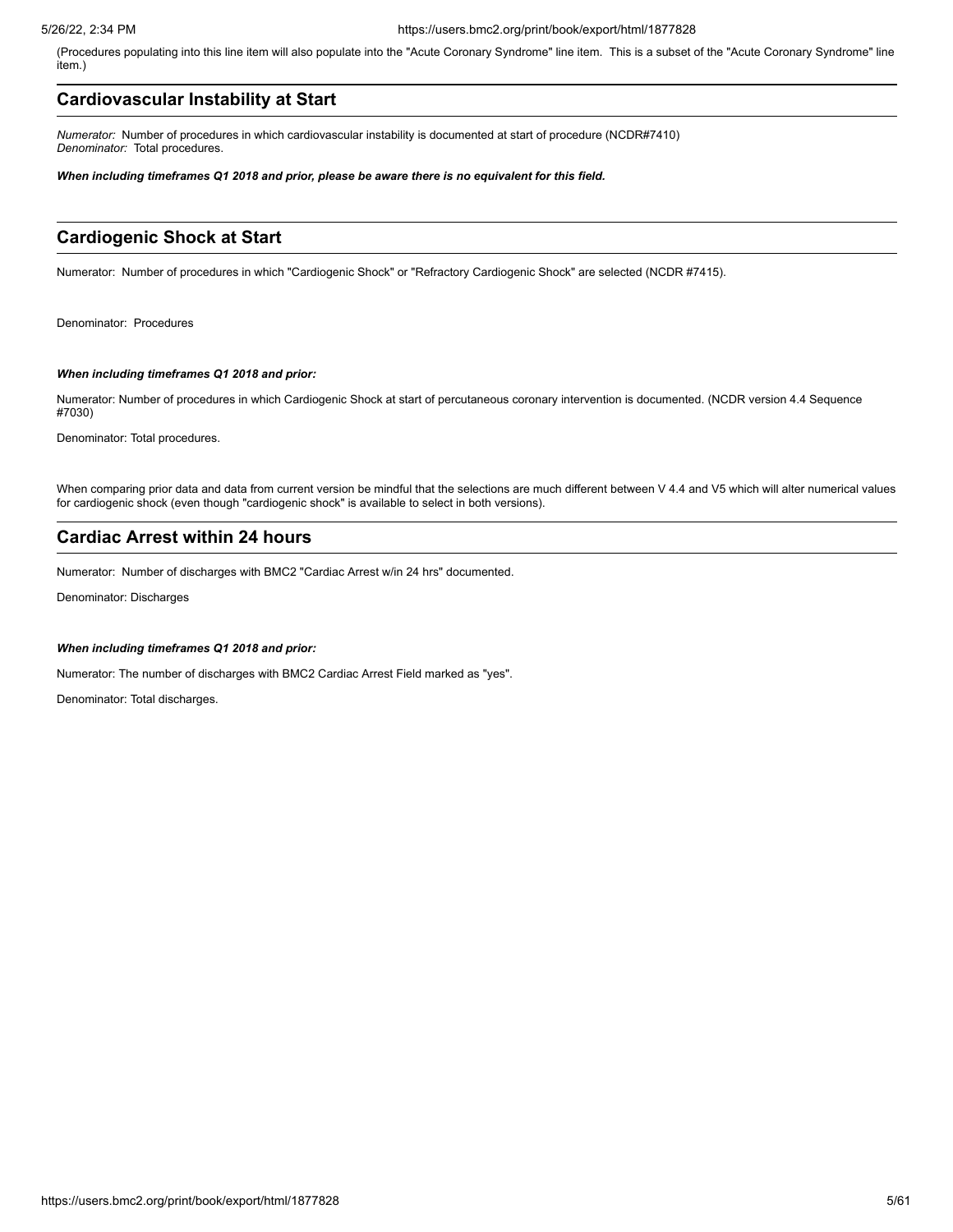# **Procedure**

# **Primary Access-Arterial access site utilized for PCI**

## **Femoral**

Numerator: Number of procedures in which the femoral artery access site is documented (NCDR Sequence#7320)

Denominator: Total procedures performed.

### *When including timeframes Q1 2018 and prior:*

Numerator: Number of procedures in shich the femoral artery access site is documented (NCDR v 4.4 #5350)

Denominator: Total procedures performed.

# **Radial**

Numerator: Number of procedures in which the radial artery access site is documented (NCDR Sequence#7320)

Denominator: Total procedures performed.

### *When including timeframes Q1 2018 and prior:*

Numerator: Number of procedures in which the radial artery access site is documented (NCDR v 4.4 #5350)

Denominator: Total procedures performed.

# **Secondary Site**

Numerator: Number of procedures in which there is a secondary arterial access site documented (BMC2 Secondary access site)

Denominator: Total procedures performed.

### *When including timeframes Q1 2018 and prior:*

Numerator: Number of procedures in which there is a secondary arterial access site documented (BMC2 Secondary access site).

Denominator: Total procedures performed.

# **Mechanical Support**

Numerator: secondary access site documented in BMC2 was utilized for mechanical support (BMC2 IABP, Tandem Heart, ECMO, any Impella, Ecpella, Bipella). Denominator: secondary access site.

## *When including timeframes Q1 2018 and prior:*

Numerator: secondary access site documented in BMC2 was utilized for mechanical support (BMC2 IABP, Tandem Heart, ECMO, any Impella, Ecpella, Bipella). Denominator: secondary access site (BMC2 Secondary Access).

# **Adjunctive Measurements Obtained**

Numerator: Number of procedures where adjunctive measures have been utilized (NCDR#7511 Native Vessel Adjunctive Measurements Obtained="Yes" **and/or** NCDR#7531 Graft Vessel Adjunctive Measurements Obtained="Yes")

Denminator: Total procedures

\*This would include any adjunctive measurements obtained to diagnostically assess any lesion with angiographic stenosis of >=50%, not necessarly the same lesion PCI was performed.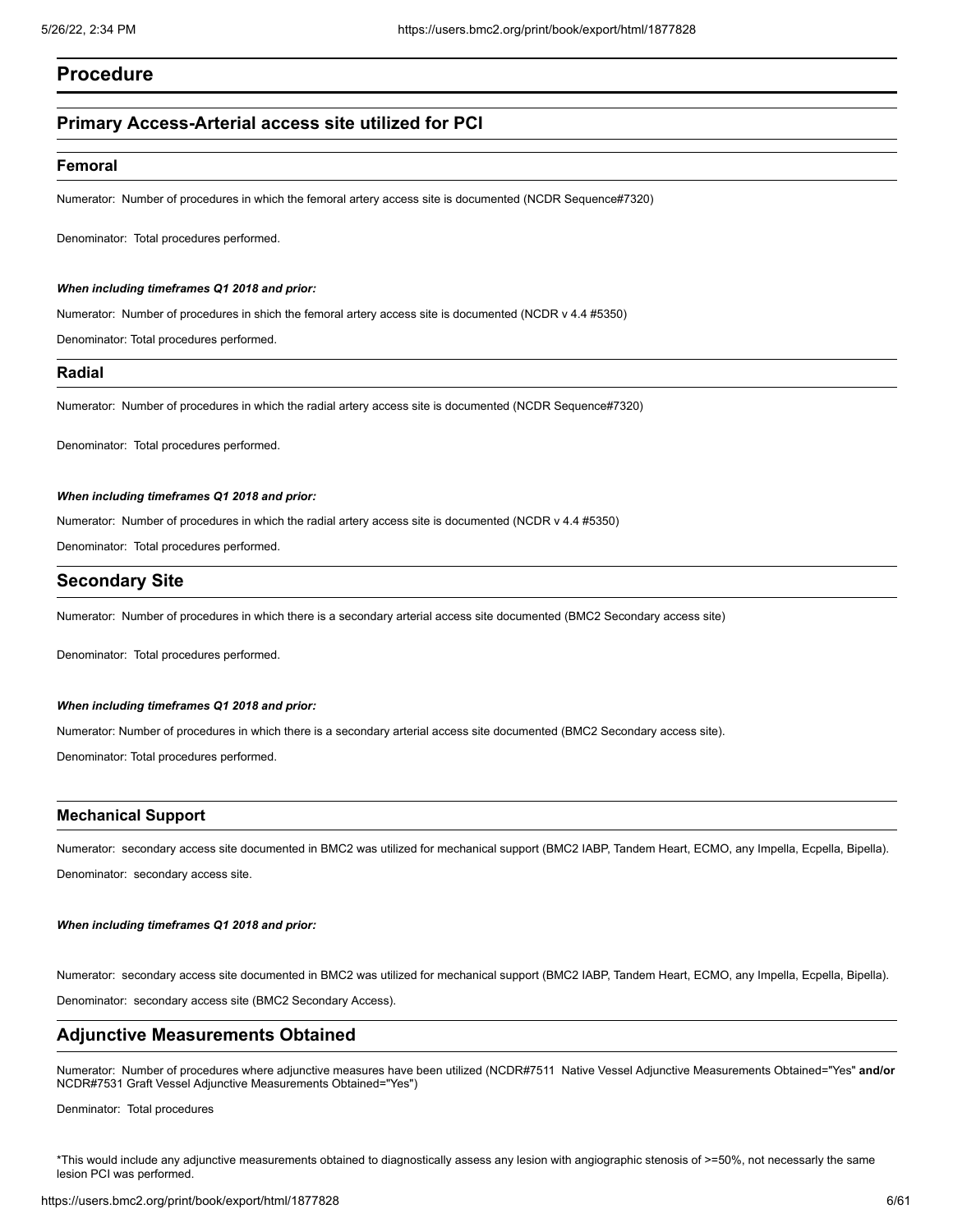*When including timeframes of Q1 2018 and prior, please be aware there is no equivalent field.*

# **FFR,iFR**

Numerator: Number of procedures with FFR, iFR measurements obtained. (NCDR#7511 and/or #7531="Yes", and #7512/7532 "FFR Ratio" and/or #7513/7533 "iFR Ratio" have a value entered)

Denominator: Total procedures

These measurement would include those utilized to diagnostically assess any lesion with angiographic stenosis of >=50%, not necessarly the same lesion PCI was performed.

#### *When including timeframes of Q1 2018 and prior, please be aware there is no equivalent field*.

# **IVUS, OCT**

Numerator: Number of procedures with FFR, iFR measurements obtained. (NCDR#7511 Native Vessel Adjunctive Measurements Obtained="Yes" **and/or** NCDR#7531 Graft Vessel Adjunctive Measurements Obtained="Yes" **and** #7514/7534 "IVUS MLA" and/or #7515/7535 "OCT MLA" have a value entered)

Denominator: Total procedures

\*This would include any adjunctive measurements obtained to diagnostically assess *any lesion* with angiographic stenosis of >=50%, not necessarly the same lesion PCI was performed.

*When including timeframes of Q1 2018 and prior, please be aware there is no equivalent field*.

# **Multi-Vessel PCI During Same Session**

Numerator: The number of procedures that have multiple vessels intervened upon during the same cath lab visit (sesion) as the diagnostic procedure. NCDR #7000, 7005, 7045,and 7050 are utilized to determine what procedures are performed during the same cath lab visit .

Any combination of the following vessels (NCDR Field# 8001), with at least one segment involved, qualifies as a multi-vessel procedure:

- RCA= Segments 1-10
- Left Main = Segment 11a, 11b, 11c
- LAD= Segments 12-17 and 29 &29a
- Circumflex= Segments 18-27
- Ramus= Segments 28 & 28a

For example, one segment in RCA and two segments in Circumflex meets this defintion, as does three in the LAD and one Ramus, one LAD, one RCA and one Circumflex. However, two segments in any given vessel does not meet this definition.

Denominator: Total procedures.

#### *When including timeframes Q1 2018 and prior:*

Numerator: The number of procedures that have multiple vessels intervened upon during the same cath lab visit (sesion) as the diagnostic procedure (NCDR v 4.4 #5305="yes" and NCDR v 4.4 #5310=yes)

Any combination of the following vessels (NCDR v 4.4 # 7105), with at least one segment involved, qualifies as a multi-vessel procedure:

- RCA= Segments 1-10
- Left Main = Segment 11
- LAD= Segments 12-17 and 29 &29a
- Circumflex= Segments 18-27
- Ramus= Segments 28 & 28a

For example, one segment in RCA and two segments in Circumflex meets this defintion, as does three in the LAD and one Ramus, one LAD, one RCA and one Circumflex. However, two segments in any given vessel does not meet this definition.

Denominator: Total procedures.

# **Ad hoc PCI**

Numerator: Number of procedures where diagnostic coronary angiography (NCDR #7045="yes") **and** percutaneous coronary intervention (NCDR#7050="yes") are performed during the same procedure (NCDR #7000 procedure start date/time are the same).

Denominator: Total procedures.

*When including timeframes Q1 2018 and prior:*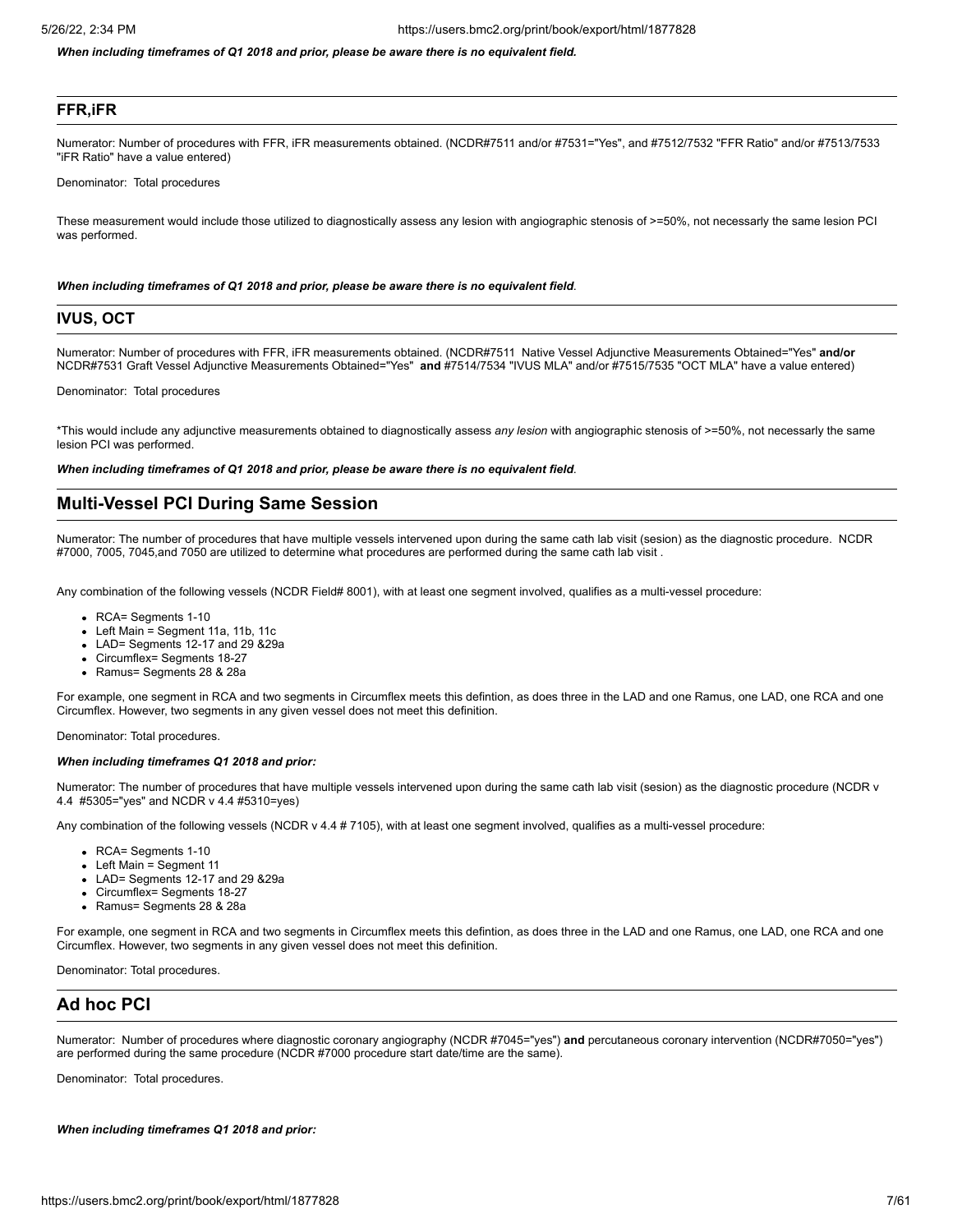Numerator: The number of procedures that have diagnositic coronary angiography (NCDR v 4.4 #5310= "yes") and PCI (NCDR v 4.4 #5305="yes") during the same cath lab visit (sesion).

Denominator: Total procedures.

# **Peak Intra-Procedure ACT Recorded**

Numerator: Number of PCI procedures in which the Peak Activated Clotting Time (ACT) was recorded (BMC2 Procedure Information-Intraprocedure ACT="yes").

Denominator: Total number of PCI procedures which unfractionated heparin was administered (NCDR #7990)="Unfractionated Heparin" and #7995="yes"

#### Exclusion(s):

Procedures with bivalirudin administered (NCDR #7990=Bivalirudin" and #7995="Yes")

#### *When including timeframes Q1 2018 and prior:*

Numerator: Number of PCI procedures in which the Peak Activated Clotting Time (ACT) was recorded (BMC2 Procedure Information-Intraprocedure ACT) Denominator: Total number of PCI procedures which unfractionated heparin was administered (NCDR v 4.4 #9510 Procedure Medications Unfractionated Heparin (any)="yes")).

#### Exclusion(s):

Procedures with bivalirudin administered (NCDR v. 4.4 #9510 Procedure Medications Bivalirudin="Yes")

# **Peak ACT >= 350 Heparin Only**

Numerator: Number of procedures with peak intra procedure >=350 seconds (BMC2 Procedure Information/Intra-procedure ACT ="yes").

Denominator: Procedures with unfractionated heparin administered(NCDR #7990="unfractionated heparin" and #7995="Yes")

Exclusion(s):

- Procedures with no peak ACT calculation entered in BMC2 (BMC2 Procedure Information-Intraprocedure ACT="Not documented" or value is missing)
- Procedures with glycoprotein IIb/IIIa inhibitors administered (BMC2 Medications Abciximab (Reopro), or Eptifibatide (Integrillin), or Tirofiban (Aggrastat) ="Given" **and** "During" )
- Procedures with bivalirudin administered (NCDR #7990=Bivalirudin" and #7995="Yes")
- Procedures with BMC2 Outcomes in Lab "Rescue IIb/IIIa"="Yes"
- Procedures with Chronic Total Occlusion lesion (NCDR #8004="100%" and NCDR#8005="Yes")

#### *When including timeframes Q1 2018 and prior:*

Numerator: Number of PCI procedures in which the Peak Activated Clotting Time (ACT)>=350 (BMC2 Procedure Information-Intraprocedure ACT) Denominator: Total number of PCI procedures which unfractionated heparin was administered (NCDR v 4.4 #9510 Procedure Medications Unfractionated Heparin (any)="yes")).

#### Exclusion(s):

- Procedures with no peak ACT value entered into BMC2 (BMC2 Procedure Information-Intraprocedure ACT="Not documented" or value is missing)
- Procedures with bivalirudin administered (NCDR v. 4.4 #9510 Procedure Medications Bivalirudin="Yes")
- Procedures with glycoprotein IIb/IIIa inhibitors administered (NCDR v. 4.4 #9510 Procedure Medications GP IIb/IIIa="Yes")

# **Peak ACT >= 300 Heparin and GPI**

Numerator: Number of procedures with peak intra procedure >=300 seconds (BMC2 Procedure Information/Intra-procedure ACT ="yes").

Denominator: Procedures with unfractionated heparin and GPI administered(NCDR #7990="unfractionated heparin"/ #7995="Yes" **AND** BMC2 Medications Abciximab(Reopro), or Eptifibatide (Integrillin), or Tirofiban (Aggrastat) ="Given" and "During" )

- Procedures with no peak ACT calculation entered in BMC2 (BMC2 Procedure Information-Intraprocedure ACT="Not documented" or value is missing)
- Procedures with bivalirudin administered (NCDR #7990=Bivalirudin" and #7995="Yes")
- Procedures with BMC2 Outcomes in Lab "Rescue IIb/IIIa"="Yes"
- Procedures with Chronic Total Occlusion lesion (NCDR #8004="100%" and NCDR#8005="Yes")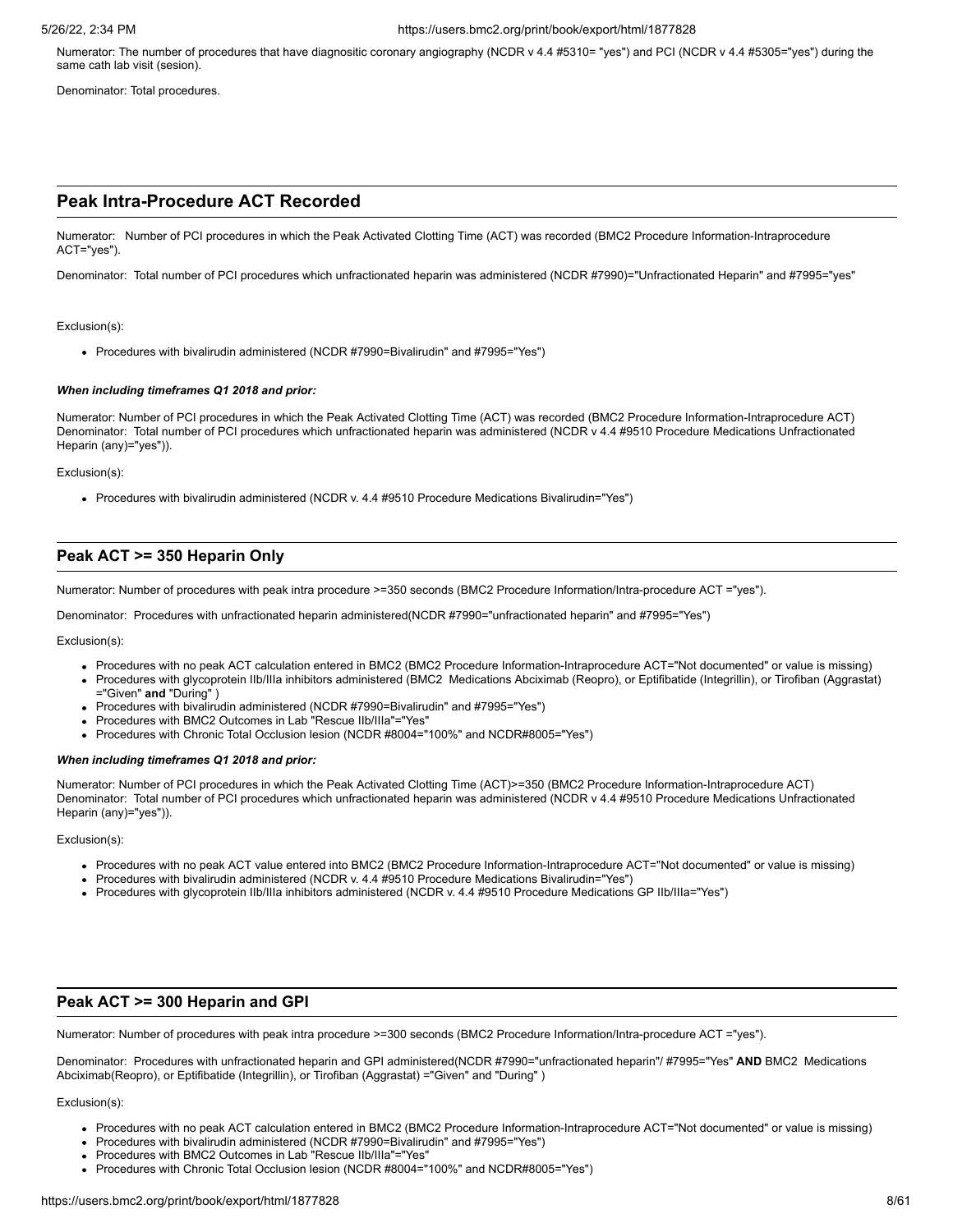# **When including timeframes Q1 2018 and prior:**

Numerator: Number of PCI procedures in which the Peak Activated Clotting Time (ACT)>=300 (BMC2 Procedure Information-Intraprocedure ACT) Denominator: Total number of PCI procedures which unfractionated heparin and GP IIb/IIIa were administered (NCDR v 4.4 #9510 Procedure Medications Unfractionated Heparin (any)="yes" **and** GP IIb/IIIa="yes")).

- Procedures with no peak ACT value entered into BMC2 (BMC2 Procedure Information-Intraprocedure ACT="Not documented" or value is missing)
- Procedures with bivalirudin administered (NCDR v. 4.4 #9510 Procedure Medications Bivalirudin="Yes")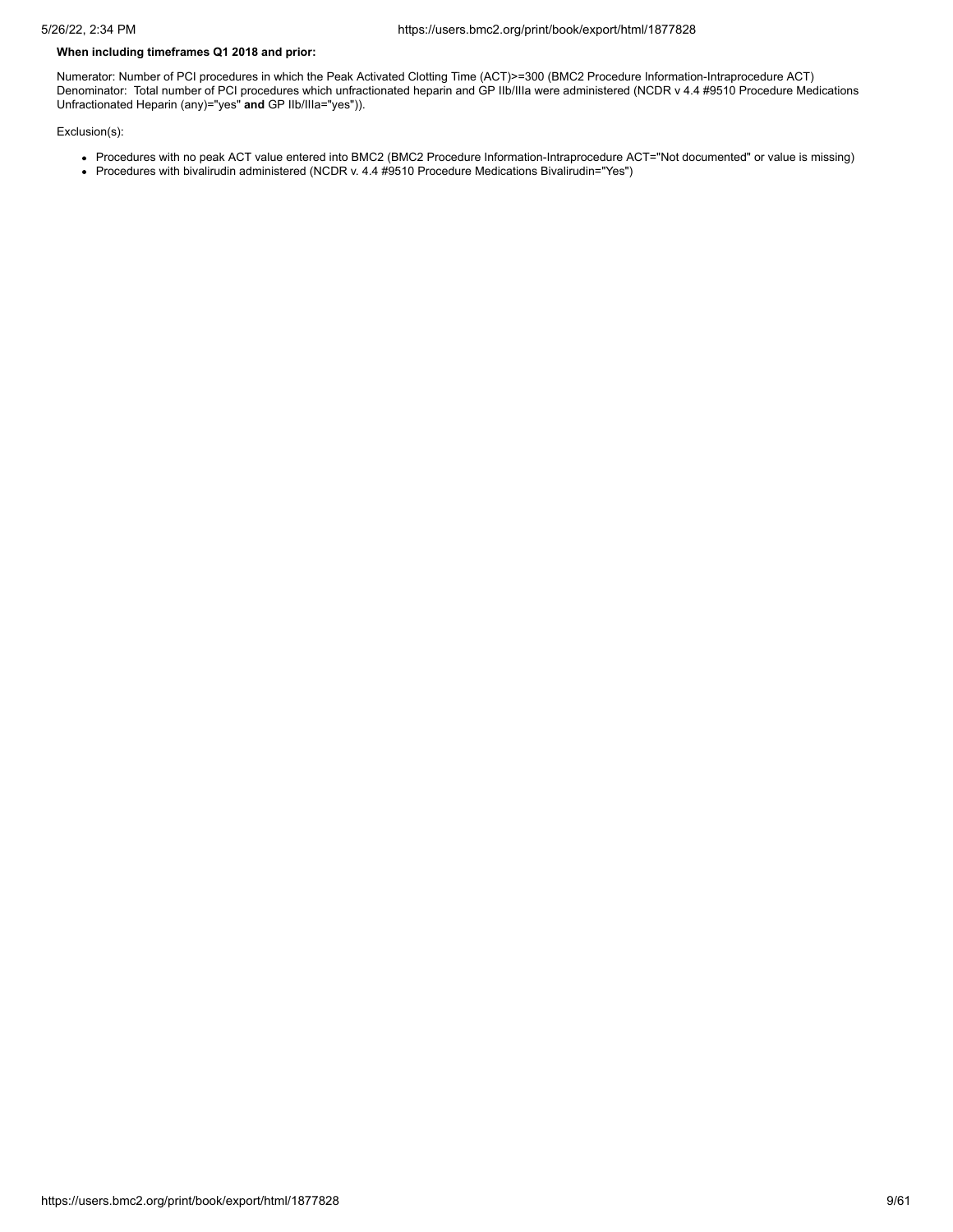# **Lesion Details**

# **Total Lesions**

Number of lesions with attempted, or noted, treatment in patients discharged during the reporting period (NCDR #8000)

#### *When including timeframes Q1 2019 and prior:*

Number of lesions with attempted, or noted treatment in patients discharged during the reporting period (NCDR v 4.4 #7100)

# **Lesion Success**

Numerator: Lesions with stenosis post procedure of equal to or less than 50% in cases of PTCA (NCDR Device=Balloon, Cutting Balloon, or Coated Balloon) only, and equal to or less than 10% in cases where stent is used (NCDR Device= Bare Metal Stent, Coated Stent, Drug Eluting Stent) alone or in combination with PTCA (NCDR Sequence #8025, 8027,8028) and post TIMI flow of 3 (NCDR Sequence #8026).

Denominator: Total lesions

Excludsio(s):

- Lesions with no post stenosis entered (NCDR#8025 blank)
- Lesions with no post TIMI flow entered (NCDR#8026 blank)
- Lesions in which guidewire is not able to cross lesion (NCDR#8023="No")
- Lesions in which no device was deployed (NCDR #8024="No")
- Lesions in which NCDR #8004 "Stenosis Immediately Prior to Rx"=100% **and** NCDR #8005 "If 100% Chronic Total Occlusion"="Yes"

#### *When including timeframes Q1 2018 and prior:*

Numerator: Lesions with stenosis post procedure of equal to or less than 50% in cases of PTCA only(NCDR Device=Balloon, Cutting Balloon, or Coated Balloon) , and equal to or less than 10% in cases where stent (NCDR Device= Bare Metal Stent, Coated Stent, Drug Eluting Stent) is used alone or in combination with PTCA (NCDR v 4.4 #7210, 7225) and post TIMI flow of 3 (NCDR v 4.4 #7215).

Denominator: Total lesions excluding those lesions with no post stenosis documented, those cases in which guidewire is not able to cross lesion , those cases in which no device was deployed (NCDR v 4.4 #7210, #7205, #7220) or NCDR #7115 "Stenosis Immediately Prior to Rx"=100% **and** NCDR #7120 "If 100% Chronic Total Occlusion"="Yes"

# **Stents per lesion**

Numerator: Average and standard deviation of the number of stents utilized per lesion (NCDR #8027, 8028).

Denominator: Total lesions with at least one stent deployed.

*When including timeframes of Q1 2018 and prior:*

Numerator: Average and standard deviation of the number of implanted during the reporting period. (NCDR v 4.4 # 7225)

Denominator: Total lesions with at least one stent deployed.

# **Bare Metal Stents**

.

Numerator: Average and standard deviation of number of bare metal stents implanted during the reporting period. (NCDR Sequence # 8027, 8028)

Denominator: Total lesions.

#### *When including timeframes Q1 2018 and prior:*

Numerator: Average and standard deviation of bare metal stents implanted during the reporting period. (NCDR v 4.4 # 7225)

Denominator: Total lesions.

# **Drug Eluting Stents**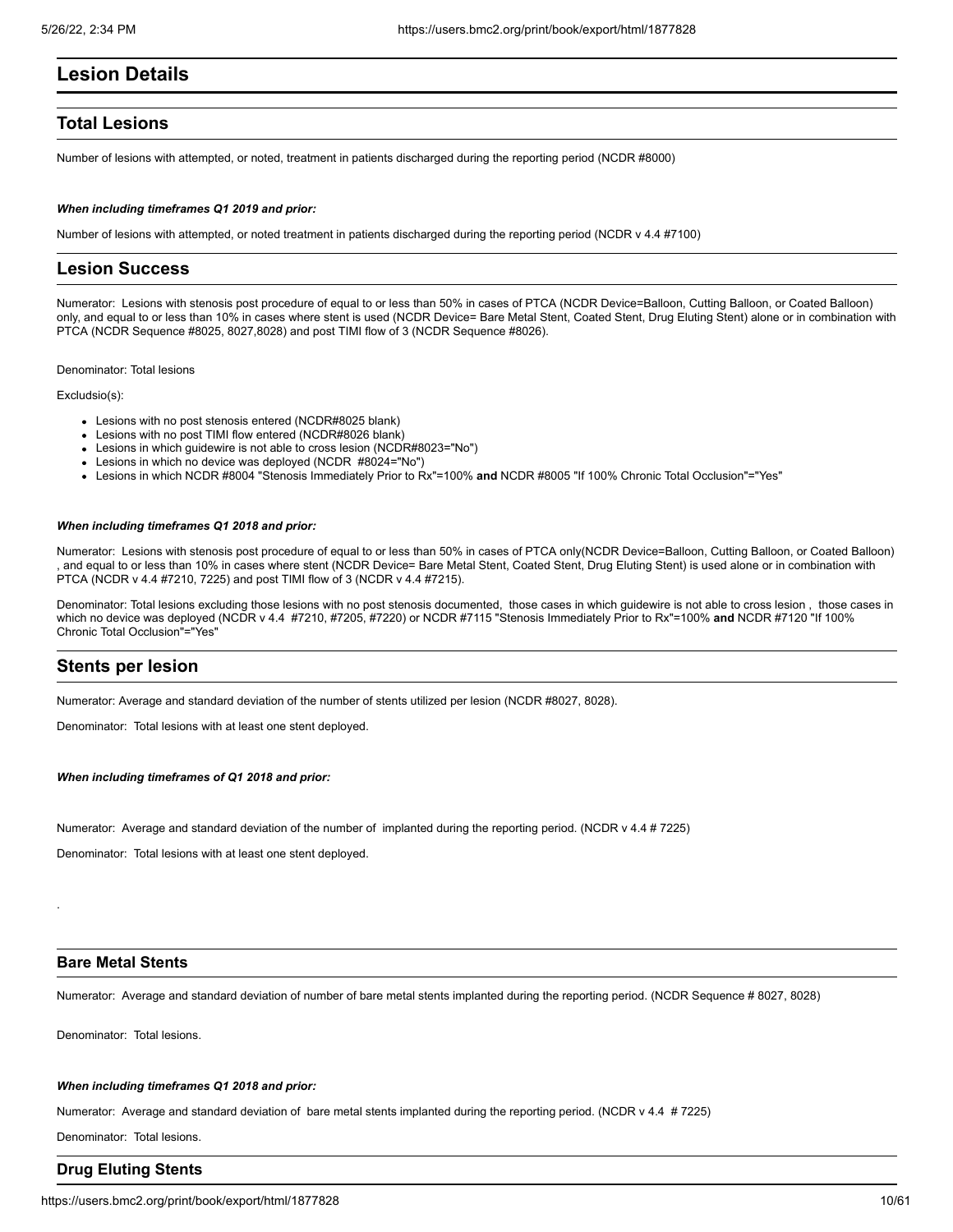Numerator: Average and standard deviation of number of drug eluting stents implanted during the reporting period. (NCDR # 8027, 8028)

Denominator: Total lesions.

# *When including timeframes Q1 2018 and prior:*

Numerator: Average and standard deviation of drug-eluting stents implanted during the reporting period. (NCDR v 4.4 # 7225)

Denominator: Total lesions

# **IVUS/OCT Post PCI**

Numerator: Number of procedures where IVUS/OCT was utilized after PCI portion of procedure underway (BMC2 PCI IVUS/OCT post PCI="Yes")

Denminator: Total procedures

\*This would not include any adjunctive measurements obtained to diagnostically assess any lesion. Specifically identifies when IVUS/OCT utilized to optimize PCI.

*When including timeframes of Q1 2018 and prior, please be aware there is no equivalent field.*

# **IVUS/OCT Post LM, ISR, IST**

Numerator: Number of procedures where IVUS/OCT was utilized after PCI portion of procedure underway (BMC2 PCI IVUS/OCT post PCI="Yes")

Denominator: Procedures with treated segment of left main (LM) disease (NCDR #7507 segment 11a, 11b, 11c) and/or with NCDR #8008 "Previously treated Lesion="Yes" with either or both of the following being selected NCDR#8010 "In-Stent Restenosis"=Yes", NCDR#8012 "In-Stent Thrombosis"="Yes"

\*This would not include any adjunctive measurements obtained to diagnostically assess any lesion. Specifically identifies when IVUS/OCT utilized to optimize PCI.

*When including timeframes of Q1 2018 and prior, please be aware there is no equivalent field.*

# **LM Intervention**

Numerator: The number of procedures that have the left main intervened upon (NCDR #8001 Segment(s) 11a, 11b, 11c).

Denominator: Total procedures

Exclusion(s):

• Prior CABG "Yes" (NCDR#4515)

\*This includes any procedure that intervenes upon the left main (left main only interventions as well as multi-vessels procedures that interven upon the left main).

# *When including timeframes Q1 2018 and prior:*

Numerator: The number of procedures that have the left main intervened upon( NCDR v 4.4 # 7105, Segment= 11).

Denominator: Total procedures.

Exclusion(s):

• Prior CABG (NCDR v 4.4="yes")

\*This includes any procedure that intervenes upon the left main (left main only interventions as well as multi-vessels procedures that interven upon the left main).

# **Vein Graft**

Numerator: Number of lesions treated located within vein graft vessels. (NCDR #8015="yes", #8016="Vein")

Denominator: Total lesions excluding those lesions which lack documentation of associated field. (NCDR #8015)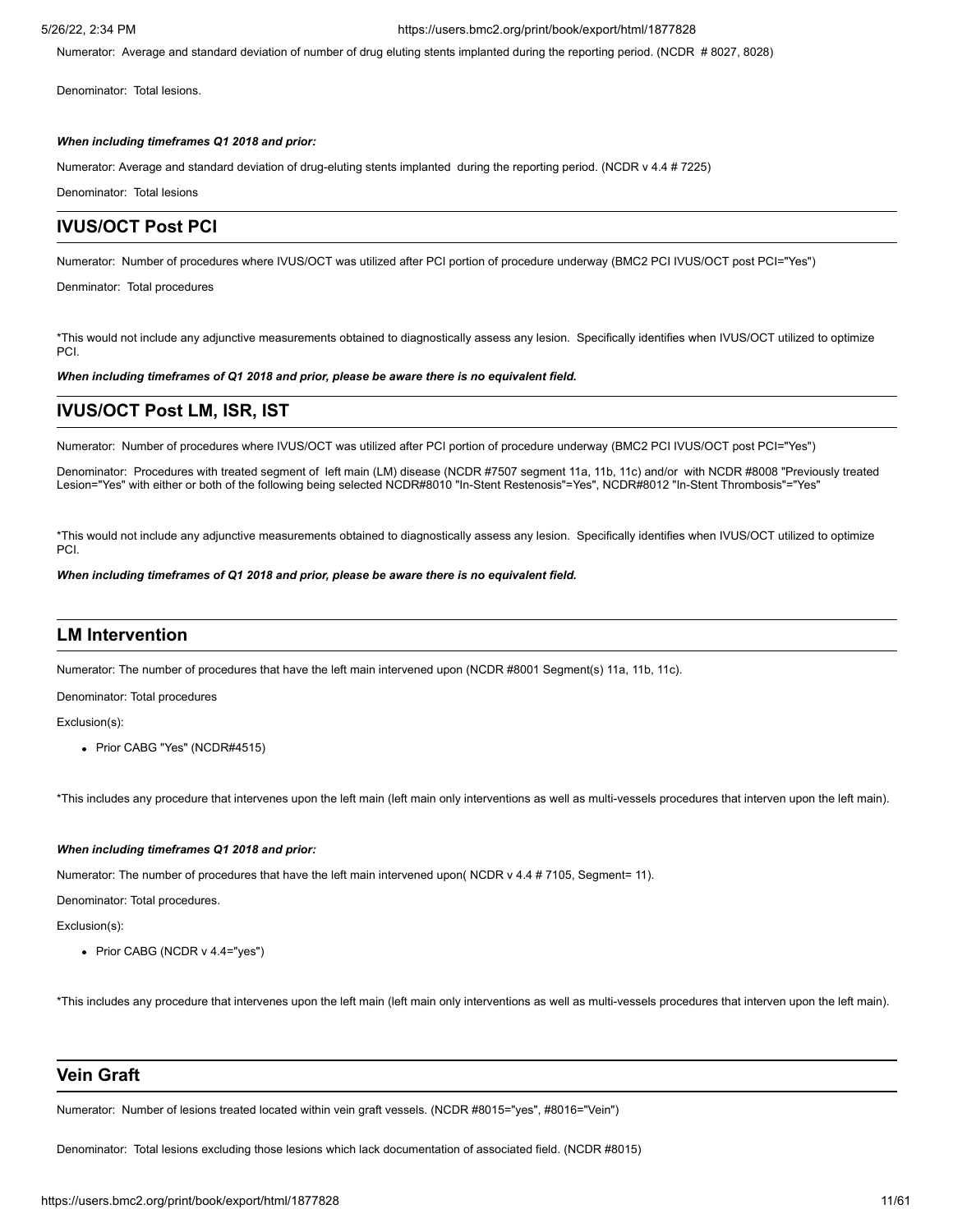#### *When including timeframes Q1 2018 and prior:*

Numerator: Number of lesions treated located within vein graft vessels. (NCDR v 4.4 #7175="Vein")

Denominator: Total lesions excluding those lesions which lack documentation of associated field. (NCDR v 4.4 #7175)

# **Embolic Protection Device**

Numerator: Number of vein graft lesions in which an embolic protection device was used. (NCDR #8027/8028="embolic protection")

Denominator: Total number of procedures in which lesion noted to be in vein graft. (NCDR#8015="yes", #8016="Vein" )

### *When including timeframes Q1 2018 and prior:*

Numerator: Number of vein graft lesions in which an embolic protection device was used (NCDR v 4.4 #7225="embolic protection device").

Denominator: Number of lesions treated located within vein graft vessels. (NCDR v 4.4 #7175="vein").

# **Calcium Modification Therapy (Any)**

Numerator: Number of procedures where NCDR#8027,8028 "Intracoronary Device(s) Used" device type= "Atherectomy" and/or "Laser" and/or "Lithotripsy"

Denominator: Total procedures

## *When including timeframes of Q1 2018 and prior:*

Numerator: Number of procedures where NCDR#8027,8028 "Intracoronary Devic(s) Used" device type= "Atherectomy"and/or "Laser". (Last available device list for this version July 2017)

Denominator: Total procedures

# **Orbital or Rotational Device**

Numerator: Number of procedures where NCDR#8027,8028 "Intracoronary Device(s) Used" device type= "Atherectomy"

Denominator: Number of procedures where NCDR#8027,8028 "Intracoronary Device(s) Used" device type= "Atherectomy" and/or "Laser" and/or "Lithotripsy"

*\*if multiple calcium modification device types are utilized the procedure will be included in the numerator of each category.*

### *When including timeframes of Q1 2018 and prior:*

Numerator: Number of procedures where NCDR#8027,8028 "Intracoronary Devic(s) Used" device type= "Atherectomy"

Denominator: Number of procedures where NCDR#8027,8028 "Intracoronary Devic(s) Used" device type= "Atherectomy"and/or "Laser". (Last available device list for this version July 2017)

# **Laser Device**

Numerator: Number of procedures where NCDR#8027,8028 "Intracoronary Device(s) Used" device type= "Laser"

Denominator: Number of procedures where NCDR#8027,8028 "Intracoronary Device(s) Used" device type= "Atherectomy" and/or "Laser" and/or "Lithotripsy"

*\*if multiple calcium modification device types are utilized the procedure will be included in the numerator of each category.*

#### *When including timeframes of Q1 2018 and prior:*

Numerator: Number of procedures where NCDR#8027,8028 "Intracoronary Devic(s) Used" device type= "Laser"

Denominator: Number of procedures where NCDR#8027,8028 "Intracoronary Devic(s) Used" device type= "Atherectomy"and/or "Laser". (Last available device list for this version July 2017)

### **Lithotripsy Device**

Numerator: Number of procedures where NCDR#8027,8028 "Intracoronary Device(s) Used" device type= "Lithotripsy"

Denominator: Number of procedures where NCDR#8027,8028 "Intracoronary Device(s) Used" device type= "Atherectomy" and/or "Laser" and/or "Lithotripsy"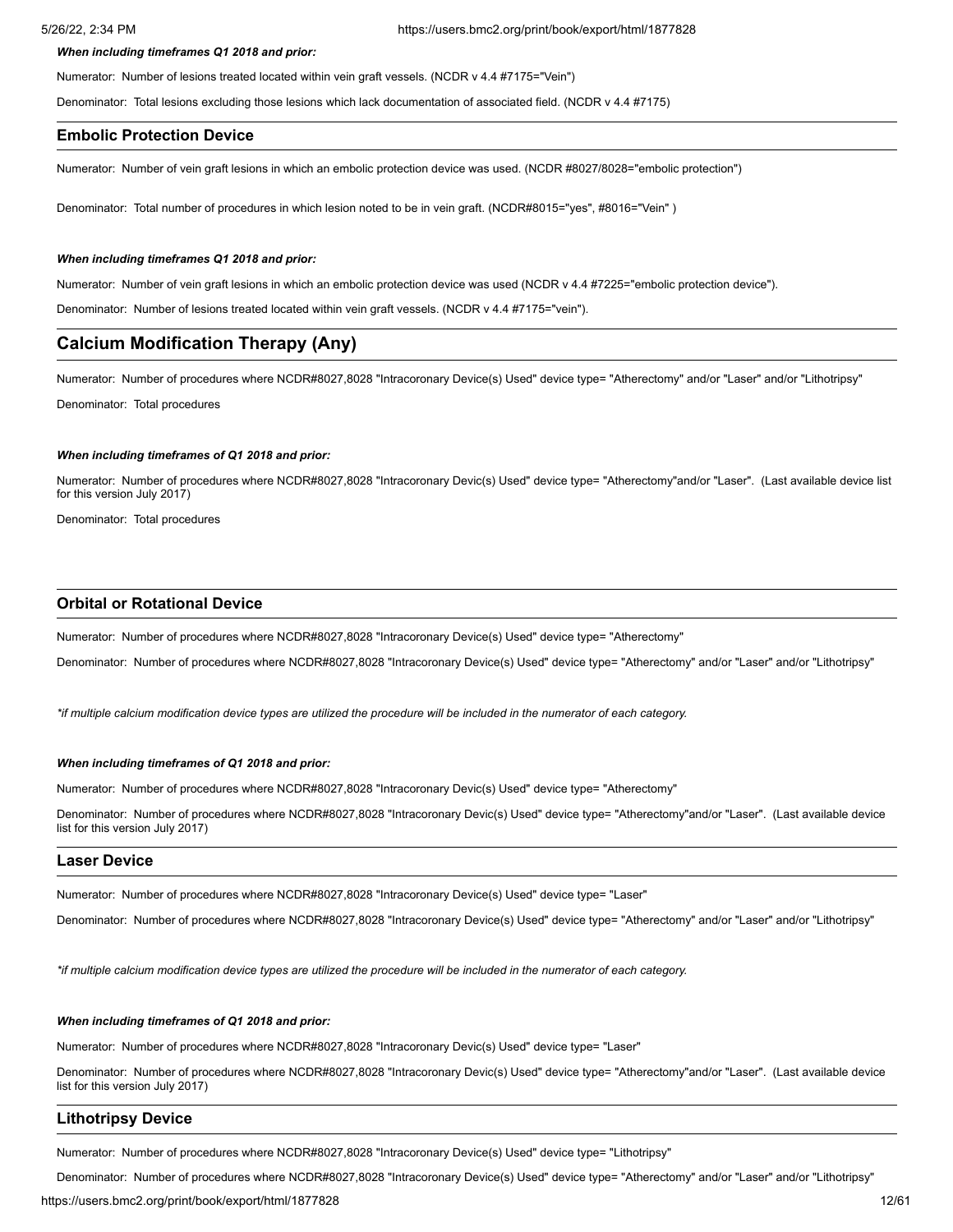*\*if multiple calcium modification device types are utilized the procedure will be included in the numerator of each category.*

*When including timeframes of Q1 2018 and prior, no equivalent field available*

# **Chronic Total Occlusion**

Numerator: Number of procedures with at least one lesion entered as NCDR #8004 "Stenosis Immediately Prior to Rx"=100% **and** NCDR #8005 "If 100% Chronic Total Occlusion"="Yes"

Denominator: Total procedures

#### *When including timeframes of Q1 2018 and prior:*

Numerator: Number of procedures in which at least one lesion entered as NCDR #7115 "Stenosis Immediately Prior to Rx"=100% **and** NCDR #7120 "If 100% Chronic Total Occlusion"="Yes"

Denominator: Total procedures

# **CTO-Acute Coronary Syndrome**

Numerator: Number of procedures in which the PCI indication is documented as any of these options: ST-Elevation MI (STEMI) or equivalent, NSTE-ACS (NCDR#7825).

Denominator: Chonic Total Occlusion

#### *When including timeframes of Q1 2018 and prior:*

Numerator: Number of procedure in which the PCI indication is documented as any of these options: STEMI or equivalent, PCI for high risk Non-STEMI or unstable angina (NCDR V 4.4 #7035)

Denominator: Chronic Total Occlusion

## **CTO Technical Success (ACS)**

Numerator: NCDR#8025 "Stenosis (Post-Intervention) <= 30%, **and** NCDR#8026 "TIMI flow (Post Intervention)"= "III",

Denominator: Number of lesions where NCDR #8004 "Stenosis Immediately Prior to Rx"=100% **and** NCDR #8005 "If 100% Chronic Total Occlusion"="Yes" **AND** NCDR #7825 PCI indication=ST-Elevation MI (STEMI) or equivalent, NSTE-ACS

#### *When including timeframes of Q1 2018 and prior:*

Numerator: NCDR#7210 "Stenosis (Post-Intervention) <= 30%, **and** NCDR#7215 "Post Procedure TIMI flow"= "III"

Denominator: Number of lesions where NCDR #7115 "Stenosis Immediately Prior to Rx"=100% **and** NCDR #7120 "If 100% Chronic Total Occlusion"="Yes" **AND** PCI indication is documented as any of these options: STEMI or equivalent, PCI for high risk Non-STEMI or unstable angina (NCDR V 4.4 #7035)

## **CTO Procedural Success (ACS)**

Numerator: NCDR#8025 "Stenosis (Post-Intervention) <= 50%, **and** NCDR#8026 "TIMI flow (Post Intervention)"= "III", **and** NCDR#9001 "Intra and Post-Procedure Events-Cardiac Tamponade"="No", **and** NCDR#9001 "Intra and Post-Procedure Events-Stroke Hemorrhagic"="No", **and** NCDR#9001 "Intra and Post-Procedure Events-Stroke Ischemic"="No", **and** NCDR#9001 "Intra and Post-Procedure Events-Stroke Undetermined"="No", **and** NCDR#10035 "If CABG-CABG Status=null or "elective", **and** NCDR#10105 "Discharge Status"="Alive".

Denominator:CTO-Acute Coronary Syndrome

\*If more than one CTO lesion is attempted and/or treated during the same procedure all must be successfully treated to be considered a successful CTO procedure.

#### *When including timeframes of Q1 2018 and prior:*

Numerator: NCDR#7210 "Stenosis (Post-Intervention) <= 50%, **and** NCDR#7215 "Post Procedure TIMI flow"= "III", **and** NCDR#8025 Tamponade"="No", **and** NCDR#8015 CVA-Stroke"="No", **and** NCDR#9005 "If CABG-CABG Status=null or "elective", **and** NCDR#9040 "Discharge Status"="Alive".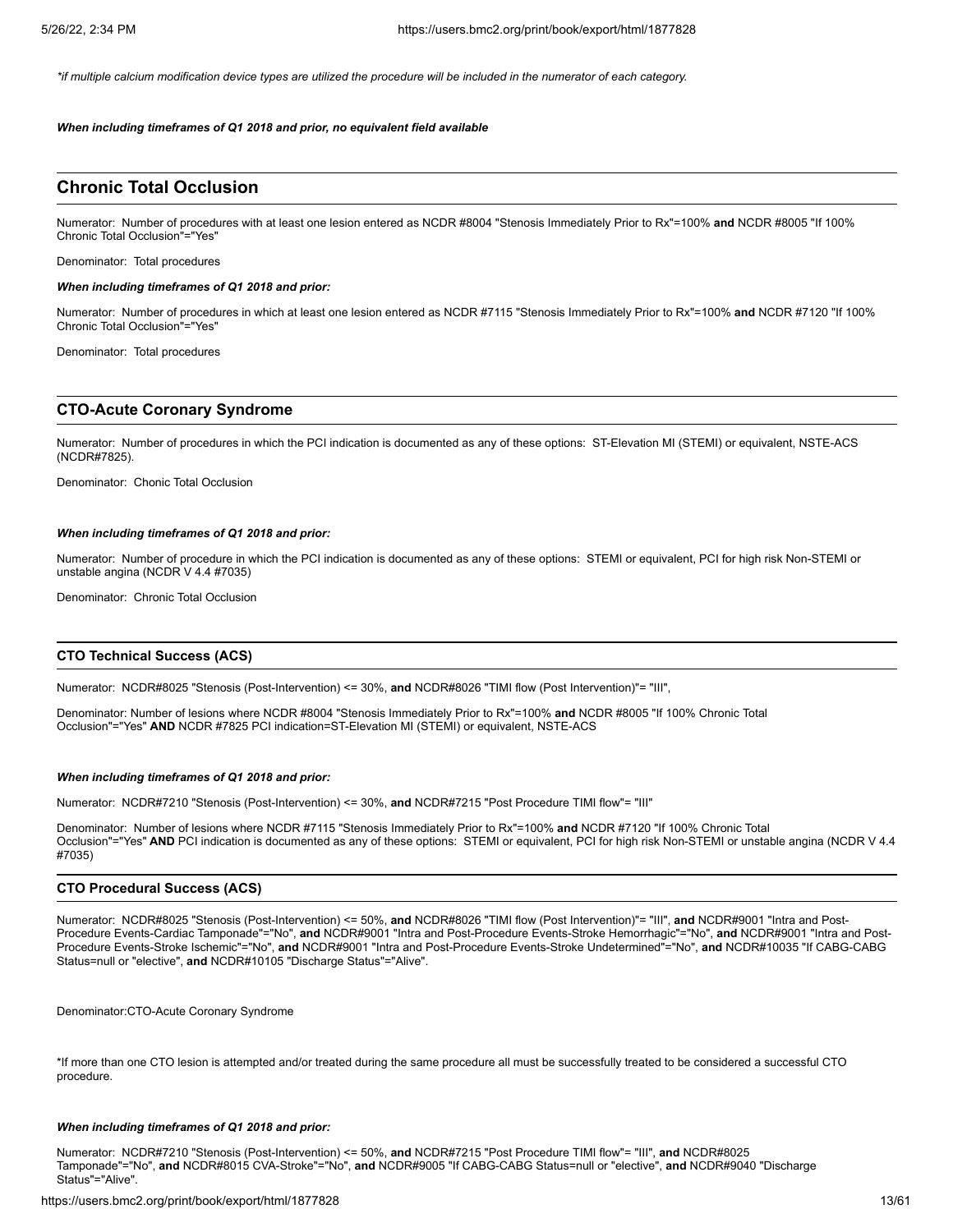Denominator: CTO-Acute Cornoary Syndrome

# **CTO Non-ACS**

Numerator: Number of procedures in which the PCI indication is documented as any of these options: New Onset Angina <=2 months, Stable Angina, CAD (without Ischemic Sx), or Other (NCDR#7825).

Denominator: Chonic Total Occlusion

#### *When including timeframes of Q1 2018 and prior:*

Numerator: Number of procedure in which the PCI indication is documented as any of these options: Staged PCI or Other (NCDR V 4.4 #7035)

Denominator: Chronic Total Occlusion

## **CTO Technical Success (Non-ACS)**

Numerator: NCDR#8025 "Stenosis (Post-Intervention) <= 30%, **and** NCDR#8026 "TIMI flow (Post Intervention)"= "III",

Denominator: Number of lesions where NCDR #8004 "Stenosis Immediately Prior to Rx"=100% **and** NCDR #8005 "If 100% Chronic Total Occlusion"="Yes" **AND** NCDR #7825 PCI indication=New Onset Angina <=2 months, Stable Angina, CAD (without Ischemic Sx), or Other.

#### *When including timeframes of Q1 2018 and prior:*

Numerator: NCDR#7210 "Stenosis (Post-Intervention) <= 30%, **and** NCDR#7215 "Post Procedure TIMI flow"= "III"

Denominator: Number of lesions where NCDR #7115 "Stenosis Immediately Prior to Rx"=100% **and** NCDR #7120 "If 100% Chronic Total Occlusion"="Yes" **AND** PCI indication is documented as any of these options: Staged PCI or Other (NCDR V 4.4 #7035)

# **CTO Procedural Success (Non-ACS)**

Numerator: NCDR#8025 "Stenosis (Post-Intervention) <= 50%, **and** NCDR#8026 "TIMI flow (Post Intervention)"= "III", **and** NCDR#9001 "Intra and Post-Procedure Events-Cardiac Tamponade"="No", **and** NCDR#9001 "Intra and Post-Procedure Events-Stroke Hemorrhagic"="No", **and** NCDR#9001 "Intra and Post-Procedure Events-Stroke Ischemic"="No", **and** NCDR#9001 "Intra and Post-Procedure Events-Stroke Undetermined"="No", **and** NCDR#10035 "If CABG-CABG Status=null or "elective", **and** NCDR#10105 "Discharge Status"="Alive".

Denominator:CTO Non-ACS

\*If more than one CTO lesion is attempted and/or treated during the same procedure all must be successfully treated to be considered a successful CTO procedure.

#### *When including timeframes of Q1 2018 and prior:*

Numerator: NCDR#7210 "Stenosis (Post-Intervention) <= 50%, **and** NCDR#7215 "Post Procedure TIMI flow"= "III", **and** NCDR#8025 Tamponade"="No", **and** NCDR#8015 CVA-Stroke"="No", **and** NCDR#9005 "If CABG-CABG Status=null or "elective", **and** NCDR#9040 "Discharge Status"="Alive".

Denominator: CTO-Non ACS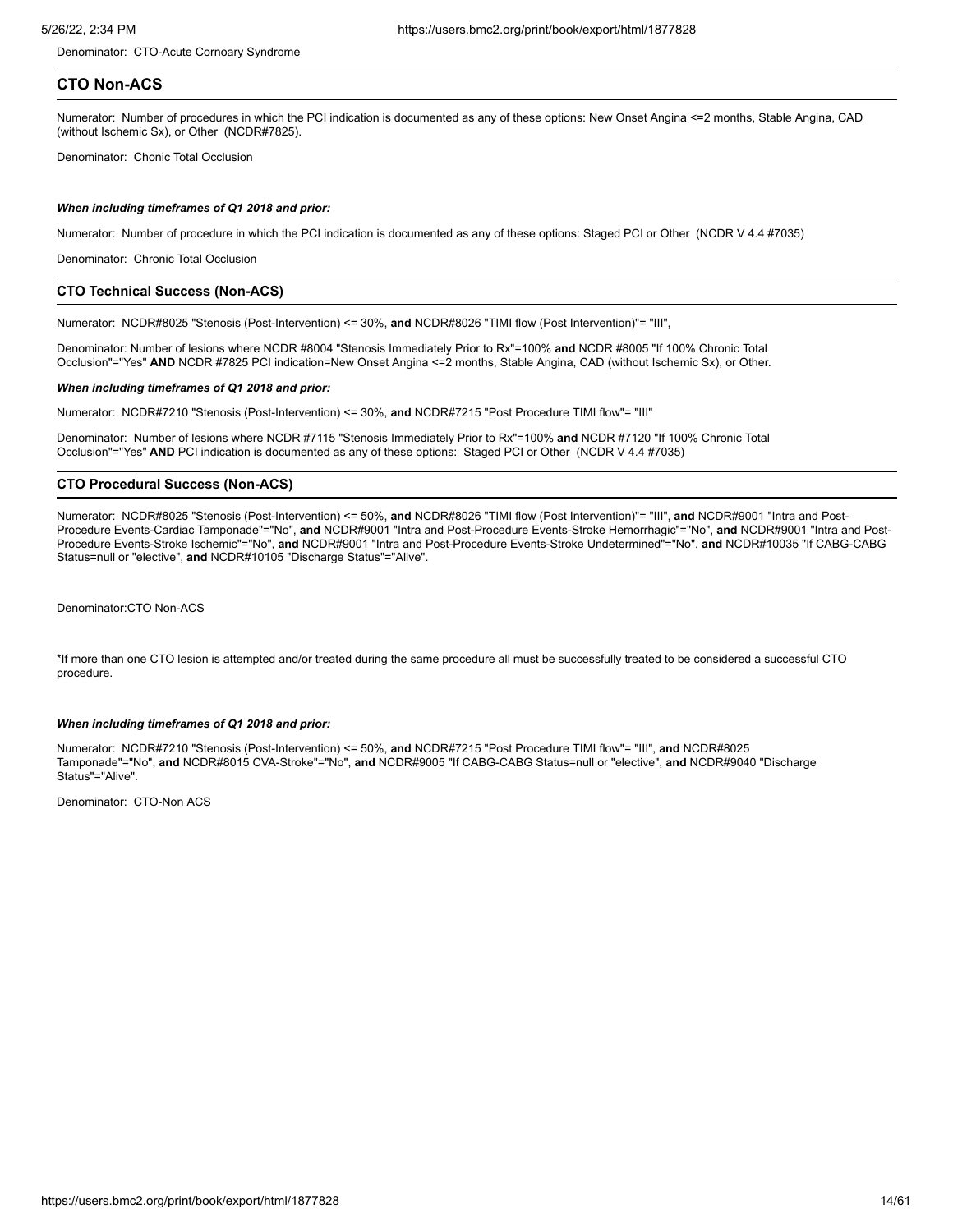# **Radiation**

# **Fluoroscopy Time**

Average and standard deviation calculations of fluoroscopy time reported in minutes for all PCI procedures in the appropriate timeframe (NCDR #7214).

#### *When including timeframes Q1 2018 and prior:*

Average and standard deviation calculations of fluoroscopy time reported in minutes for all PCI procedures in the appropriate timeframe (NCDR v 4.4 # 5320)

# **Kerma Area Product**

Average and standard deviation calculations of Kerma Area Product (KAP; also known as: Dose Area Product (DAP)) reported in Gy.cm2 for all PCI procedures in the appropriate timeframe (NCDR#7220).

#### *When including timeframes Q1 2018 and prior:*

Average and standard deviation calculations of Kerma Area Product (KAP; AKA Dose Area Product (DAP)) reported in Gy  $\cdot$  cm $^2$  (BMC2 Procedure Information)

\*\*Please note that the method in which values were entered varied for this field. Q1 2018 and prior, values were converted to the units being collected by the abstractor then entered into BMC2. Starting with Q2 2018 data, these values were added to the NCDR CathPCI dataset where the method is to enter the value and units noted, any conversion is performed via programming.

# **Air Kerma**

Average and standard deviation calculations of Air Kerma (AK; Cumulative Air Kerma) reported in Gy for all PCI procedures in the appropriate timeframe (NCDR #7210)

# *When including timeframes Q1 2018 and prior:*

Average and standard deviation calculations of Air Kerma (AK; Cumulative Air Kerma) reported in Gy for all PCI procedures in the appropriate timeframe (BMC2 Procedure Information)

\*\*Please note that the method in which values were entered varied for this field. Q1 2018 and prior, values were converted to the units being collected by the abstractor then entered into BMC2. Starting with Q2 2018 data, these values were added to the NCDR CathPCI dataset where the method is to enter the value and units noted, any conversion is performed via programming.

# **Air Kerma ≥5Gy**

Number of cases in which Air Kerma dose entered is ≥5Gy (NCDR#7210).

# **Air Kerma ≥15Gy**

Number of cases in which Air Kerma dose entered is ≥15Gy (NCDR#7210).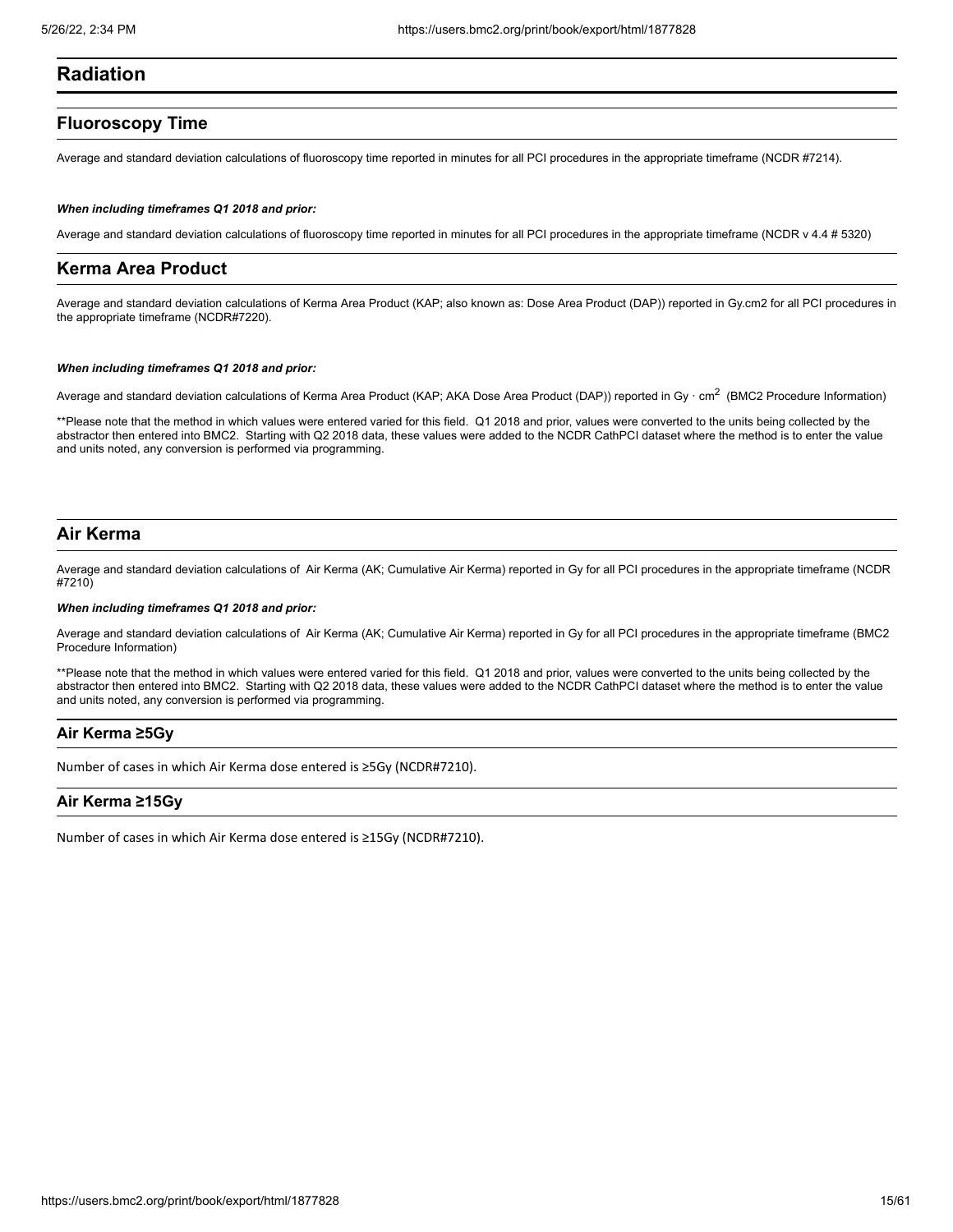# **Cardiorenal Measures**

# **Contrast Per Case**

Average and standard deviation calculations of contrast amounts reported in milliliters (ml) for **all** PCI procedures performed during the timeframe being reported (NCDR #7215).

#### *When including timeframes Q1 2018 and prior:*

Average and standard deviation calculations of contrast volume reported in milliliters for all PCI procedures performed during the timeframe being reported (NCDR v 4.4 #5325 ).

# **Ratio of Contrast Volume to eGFR**

This ratio is calculated by dividing the contrast volume by the eGFR. **Excludes patients on dialysis (NCDR#4560)**

Please note: eGFR is calculated by using the CKD-EPI (Chronic Kidney Disease Epidemiology Collaboration) formula via the QxMD calculator found here <http://www.qxmd.com/calculate-online/nephrology/ckd-epi-egfr>. Fields utilized for this calculation are: Creatinine, Age, Sex, & Race.

# About this GFR calculator

The CKD-EPI (Chronic Kidney Disease Epidemiology Collaboration) equation was developed in an effort to create a formula more precise than the MDRD formula, especially when actual GFR is > 60 mL/min per 1.73 m<sup>2</sup>. Researchers pooled data from multiple studies to develop and validate this new equation. They randomly divided 10 studies which included 8,254 participants, into separate data sets for development and internal validation. 16 additional studies, which included 3,896 participants, were used for external validation. The CKD-EPI equation performed better than the MDRD (Modification of Diet in Renal Disease Study) equation, especially at higher GFR, with less bias and greater accuracy. When looking at NHANES (National Health and Nutrition Examination Survey) data, the median estimated GFR was 94.5 mL/min per 1.73 m<sup>2</sup> vs. 85.0 mL/min per 1.73 m<sup>2</sup>, and the prevalence of chronic kidney disease was 11.5% versus 13.1%. The CKD-EPI equation, expressed as a single equation, is:

GFR = 141 X min(Scr/κ,1)<sup>α</sup> X max(Scr/κ,1)<sup>-1.209</sup> X 0.993<sup>Age</sup> X 1.018 [if female] X 1.159 [if black]

Where Scr is serum creatinine (mq/dL), κ is 0.7 for females and 0.9 for males, α is –0.329 for females and –0.411 for males, min indicates the minimum of Scr/κ or 1, and max indicates the maximum of Scr/κ or 1.

#### **Citations**

Levey AS, Stevens LA, Schmid CH, Zhang YL, Castro AF 3rd, Feldman HI, Kusek JW, Eggers P, Van Lente F, Greene T, Coresh J; CKD-EPI (Chronic Kidney Disease Epidemiology Collaboration). [A New Equation to Estimate Glomerular Filtration Rate.](http://qxmd.com/r/19414839) *Ann Intern Med* 150(9):604-12. (2009)

Interpretation example:

Contrast dose=150ml eGFR=50 would equal ratio of 3.0

Contrast dose=100 ml eGFR=50 would equal ratio of 2.0

Contrast dose 35 eGFR= 50 would equal ratio of 0.7

A lower ratio is more desirable than a higher ratio. Higher ratio is associated with higher incidence of CIN.

# **≥3 (significant risk of CIN)**

Numerator: Number of procedures noted to have ratio of contrast dose (Contrast Volume/GFR) with results ≥ 3. (NCDR Sequence #'s: 2050, 2060, 2070-93, 6005, 6050, 7215).

Denominator: Total procedures.

Exclusion(s):

- Procedures lacking information in any of the data fields used to calculate this field
- Patients currently on dialysis (#4560)

#### Example:

Contrast Volume 150, eGFR 50, calculated as 150/50=3.0 THIS VALUE WOULD PLACE THIS CASE IN THE ≥ 3 LINE.

#### *When includeing timeframes Q1 2018 and prior:*

Numerator: Number of procedures noted to have ratio of contrast dose (Contrast Volume/GFR) with results ≥ 3. (NCDR Sequence #'s: 2050, 2060, 2070-76, 4060, 7315-16, 5325).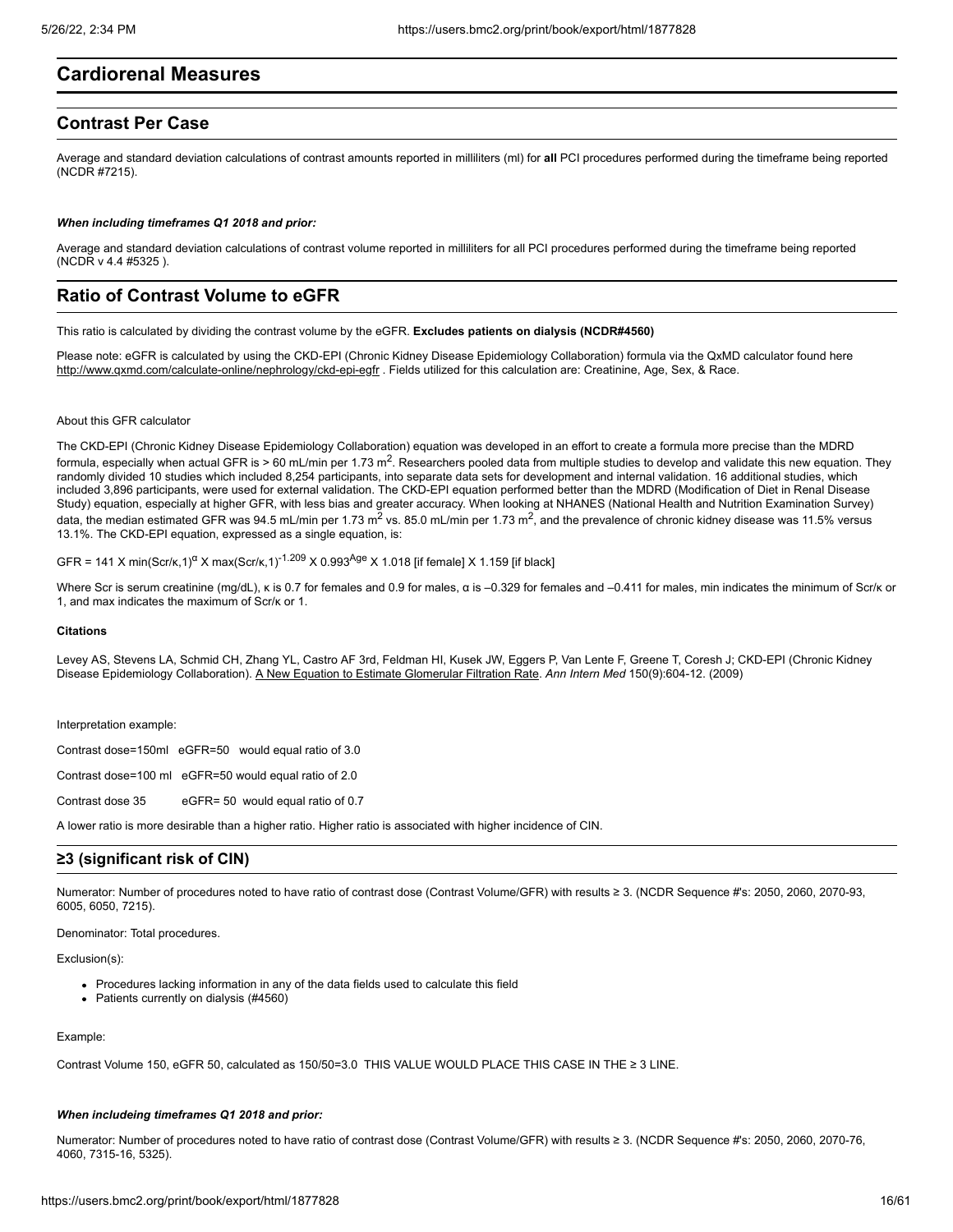Denominator: Total procedures with exclusion of procedures lacking information in data fields used to calculate this field, as well as patients currently on dialysis (#4065). Including DOB, race, sex, weight, serum creatinine, and contrast volume.

### Exclusion(s):

- NCDR v 4.4 #4065 dialysis="yes"
- Procedures lacking information in any of the data fields used to calculate this field

# **≤1 (ultra low)**

Numerator: Number of procedures noted to have ratio of contrast dose (Contrast Volume/GFR) with results ≤1 (NCDR Sequence #'s: 2050, 2060, 2070-93, 6005, 6050, 7215).

Denominator: Total procedures.

Exclusion(s):

- Procedures lacking information in data fields used to calculate this field
- Patients currently on dialysis (#4560)

Example:

Contrast Volume 35, eGFR 50, calculated as 35/50=0.7 THIS VALUE WOULD PLACE THIS CASE IN THE ≤1 LINE.

#### *When includeing timeframes Q1 2018 and prior:*

Numerator: Number of procedures noted to have ratio of contrast dose (Contrast Volume/GFR) with results ≤1 . (NCDR Sequence #'s: 2050, 2060, 2070-76, 4060, 7315-16, 5325).

Denominator: Total procedures with exclusion of procedures lacking information in data fields used to calculate this field, as well as patients currently on dialysis (#4065). Including DOB, race, sex, weight, serum creatinine, and contrast volume.

Exclusion(s):

- $\bullet$  NCDR v 4.4 #4065 dialysis="yes"
- Procedures lacking information in any of the data fields used to calculate this field

# **Contrast Induced Nephropathy (CIN)**

Numerator: Number of procedures with calculated difference between pre and post procedure creatinine of ≥0.5 mg/dl (post-pre= ≥0.5 mg/dl). (NCDR Sequence #'s:8510, 6050). In cases where no post procedure creatinine value is available(NCDR # 8510), then discharge creatinine (NCDR#10060) will be utilized.

Denominator: Procedures (including Same Day Discharge with no post Creatinine value)

Exclusion(s):

- Procedures with missing creatinine values(NCDR #s 8510, 10060, or 6050) if discharge date (NCDR#10101) is not the same date as procedure start (NCDR#7000)
- Documented death in lab (NCDR#10120)
- Currently on Dialysis (NCDR Sequence # 4560)

Example 1: Pre Cr. 2.0mg/dl, Post Cr. 2.5mg/dl=CIN

Example 2: Pre Cr. 2.0mg/dl, Post Cr. not entered, Discharge Cr. 2.5mg/dl=CIN

Example 3: Pre Cr. 2.0mg/dl, Post Cr. 2.3mg/dl, Disharge Cr. 2.7mg/dl=No CIN (discharge value only utilized if no post value)

Example 4: Proc date 1/1/21, DC date 1/2/21, Pre Cr. 1.4 mg/dl, No Post Cr., No DC Cr=procedure excluded

Example 5: Proc date 1/1/21, DC date 1/1/21, Pre Cr. 1.1 mg/dl, No Post Cr., No DC Cr=procedure included in denominator, not in numerator

Example 6: Proc #1 date 1/1/21, Pre Cr. 0.8 mg/dl, Post Cr. 0.9 mg/dl, Proc #2 date 1/3/21, Pre Cr. 0.9 mg/dl, No Post Cr, No DC Cr = Proc#1 No CIN, Proc#2 in denominator, not in numerator

#### *When including timeframes Q1 2018 and prior:*

Numerator: Number of procedures with calculated difference between pre and post procedure creatinine of at least 0.5 mg/dl (post-pre>=0.5 mg/dl). (NCDR v 4.4 #'s: 7315, 7341)

Denominator: Total Procedures

- NCDR v 4.4 #7315/7340 creatinine values missing if discharge date (NCDR#10101) is not the same date as procedure(NCDR#9035)
- $\bullet$  NCDR v 4.4 #9055 death in lab="yes"
- $\bullet$  NCDR v 4.4 #4065 dialysis="yes"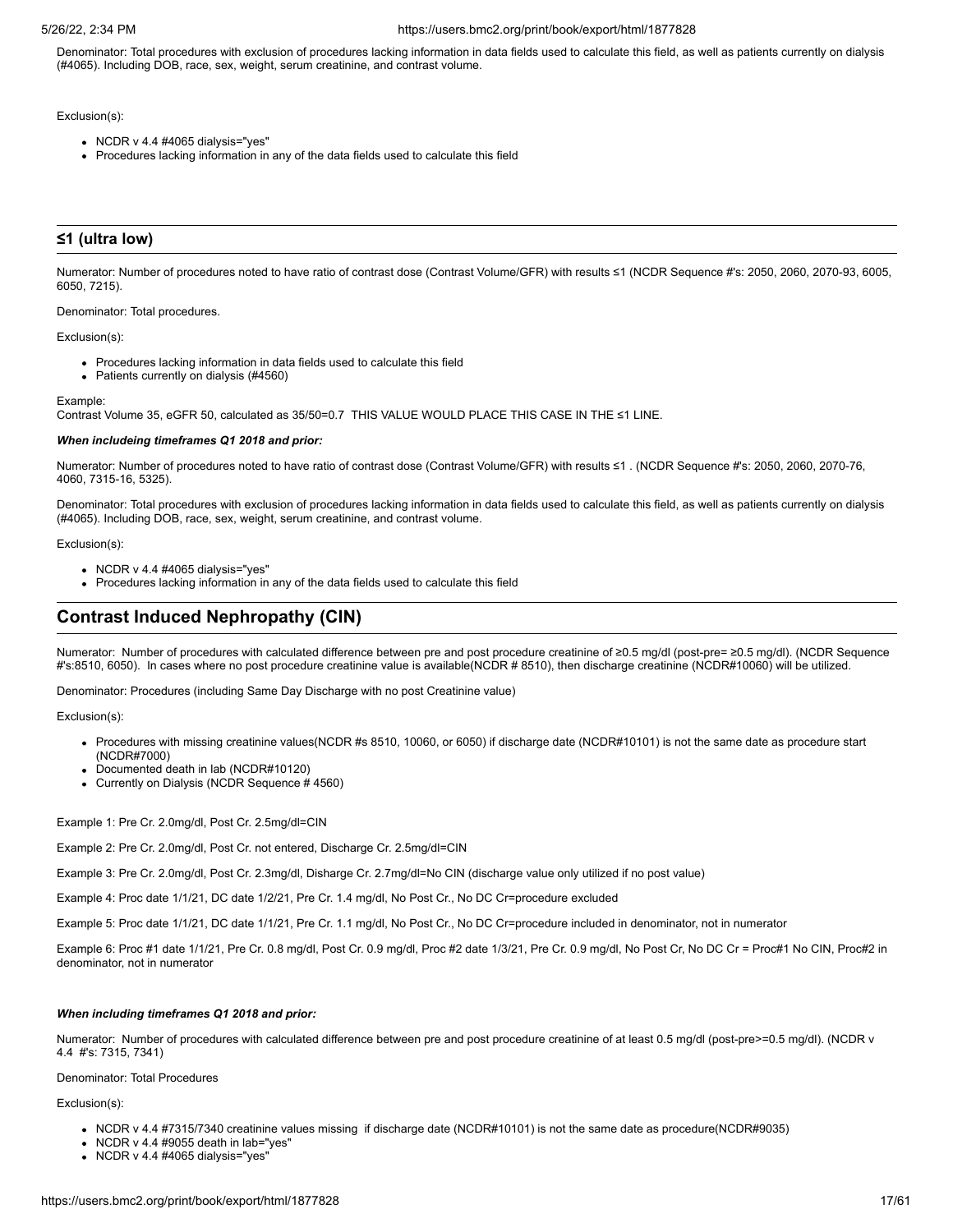\*\*When comparing prior data and data from current version be mindful that the fields utilized on prior reports may have been different between V 4.4 and V5 which will alter numerical values. Beginning with Q1 2015 PCI reports, sites entering creatinine in BMC2, had CIN calculated using ONLY the BMC2 creatinine values. BMC2 values were entered utilizing the entire Creatinine value as entered. When NCDR creatinines are utilized we must expect different results as values entered into CathPCI were truncated and that coding instructions related to rounding varied throughout V 4.4 .

\*results will appear different than historical reports due to inclusion of extraction devices

# **Nephropathy Requiring Dialysis**

Numerator: Number of procedures with intra and post procedure event new requirement for dialysis documented "yes" (NCDR Sequence # 9001/9002).

Denominator: Total procedures

Exclusion(s):

- Death during the procedure (NCDR #10120)
- Currently on dialysis (NCDR #4650)

#### *When including timeframes Q1 2018 and prior:*

Numerator: Number of procedures with intra and post procedure event (NCDR v 4.4 #8030) new requirement for dialysis= yes

Denominator: Total Procedures

Exclusion(s):

- NCDR v 4.4 #9055 expired in lab="yes"
- NCDR v 4.4 #4065 dialysis="yes"

# **LVEDP Measured**

Numerator: Number of cases with LVEDP value entered (BMC2 Procedure Information-LVEDP)

Denominator: Total procedures

#### *When including timeframes Q1 2018 and prior:*

Numerator: Number of cases with LVEDP value entered (BMC2 Procedure Information-LVEDP)

Denominator: Total procedures

# **Pre or Post IV Hydration**

Numerator: Number of procedures noted to have BMC2 Hydration-Intravenous fluid administered= pre and/or post PCI

Denominator: Total procedures.

#### Exclusion(s):

- Currently on Dialysis=yes (NCDR #4560)
- Cardiac Arrest Out of Healthcare Facility=yes (NCDR #4630)
- Cardiac Arrest at Transferring Healthcare facility=yes (NCDR #4635)
- Cardiac Arrest at this facility=yes (NCDR #7340)
- Cardiovascular instability=yes (NCDR #7410)
- PCI status=salvage (NCDR #7800)
- Heart Failure=yes (NCDR #4001) with NYHA=II, III, IV (NCDR #4011)
- Procedures with only post IV hydration noted will be excluded if LVEDP ≥25mmHg

\*Please note that discharges with Heart Failure=yes and NYHA=I are included.

# *When including timeframes Q1 2018 and prior:*

Numerator: Procedures with pre and/or post hydration of any duration documented in the BMC2 Medications/Saline section="given" and any timeframe="pre" and/or "post"

Denominator: Total procedures.

- NCDR v 4.4 #4065 Dialysis="yes" (was excluded on prior reports)
- BMC2 Patient History/Comorbidity Cardiac Arrest within 24 hours="yes" (not excluded on prior reports/not an exact match with version 5.0 field)
- NCDR v 4.4 #7020 PCI Status="salvage" (not excluded on prior reports)
- NCDR v 4.4 #5040 Heart Failure w/in 2 weeks="yes" **and** NCDR v 4.4 #5045 NYHA=II, III, IV (not excluded on prior reports)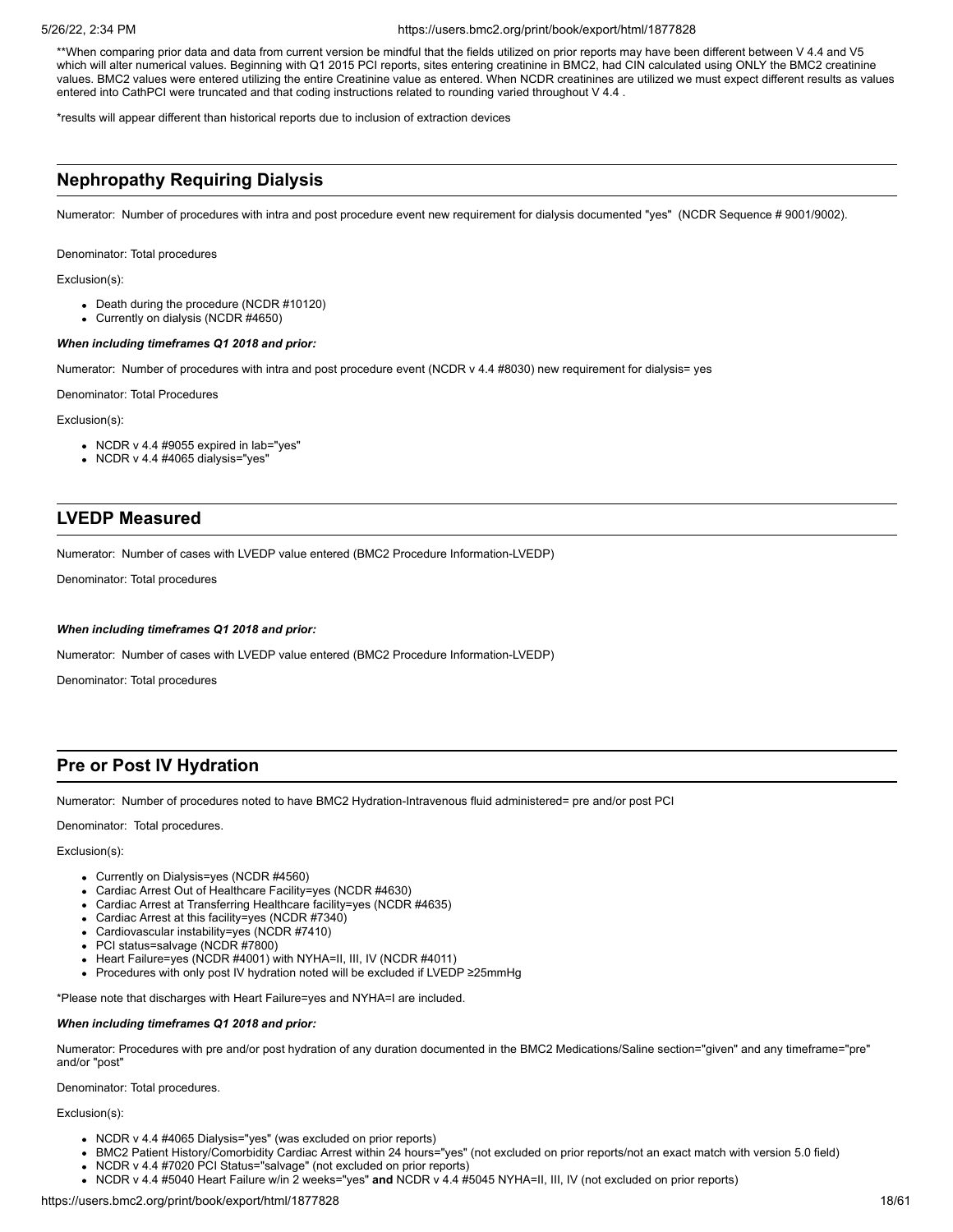NCDR v 4.4 #5060 Cardiogenic Shock w/in 24 hours="yes" (not excluded on prior reports/not an exact match with version 5.0 field)

\*\*When comparing prior data and data from current version be mindful that the selections are much different between V 4.4 and V5 which will alter numerical values.

# **Pre IV Hydration**

Numerator: Number of procedures noted to have intravenous fluid administered pre PCI (BMC2 Hydration-Intravenous)

Denominator: Total procedures

Exclusion(s):

- Currently on Dialysis=yes (NCDR #4560)
- Cardiac Arrest Out of Healthcare Facility=yes (NCDR #4630)
- Cardiac Arrest at Transferring Healthcare facility=yes (NCDR #4635)
- Cardiac Arrest at this facility=yes (NCDR #7340)
- Cardiovascular instability=yes (NCDR #7410)
- PCI status=salvage (NCDR #7800)
- Heart Failure=yes (NCDR #4001) with NYHA=II, III, IV (NCDR #4011)

\*Please note that discharges with Heart Failure=yes and NYHA=I are included.

#### *When including timeframes Q1 2018 and prior:*

Numerator: cases with prehydration of any duration documented BMC2 Medications/Saline section="given" and any timeframe="pre"

Denominator: total procedures.

Exclusion(s):

- NCDR v 4.4 #4065 Dialysis="yes" (was excluded on prior reports)
- BMC2 Patient History/Comorbidity Cardiac Arrest within 24 hours="yes" (not excluded on prior reports/not an exact match with version 5.0 field)
- NCDR v 4.4 #7020 PCI Status="salvage" (not excluded on prior reports)
- NCDR v 4.4 #5040 Heart Failure w/in 2 weeks="yes" **and** NCDR v 4.4 #5045 NYHA=II, III, IV (not excluded on prior reports)
- NCDR v 4.4 #5060 Cardiogenic Shock w/in 24 hours="yes" (not excluded on prior reports/not an exact match with version 5.0 field)

\*\*When comparing prior data and data from current version be mindful that the selections are much different between V 4.4 and V5 which will alter numerical values.

# **Post IV Hydration**

Numerator: Number of procedures noted to have intravenous fluid administered post PCI (BMC2 Hydration-Intravenous)

Denominator: Total procedures

Exclusion(s):

- Currently on Dialysis=yes (NCDR #4560)
- Cardiac Arrest Out of Healthcare Facility=yes (NCDR #4630)
- Cardiac Arrest at Transferring Healthcare facility=yes (NCDR #4635)
- Cardiac Arrest at this facility=yes (NCDR #7340)
- Cardiovascular instability=yes (NCDR #7410)
- PCI status=salvage (NCDR #7800)
- Heart Failure=yes (NCDR #4001) with NYHA=II, III, IV (NCDR #4011)
- LVEDP= ≥25mmHg (BMC2 Procedure information LVEDP)

\*Please note that discharges with Heart Failure=yes and NYHA=I are included.

#### *When including timeframes Q1 2018 and prior:*

Numerator: cases with post hydration of any duration documented BMC2 Medications/Saline section="given" and any timeframe="post"

Denominator: total procedures.

Exclusion(s):

- NCDR v 4.4 #4065 Dialysis="yes" (was excluded on prior reports)
- BMC2 Patient History/Comorbidity Cardiac Arrest within 24 hours="yes" (not excluded on prior reports/not an exact match with version 5.0 field)
- NCDR v 4.4 #7020 PCI Status="salvage" (not excluded on prior reports)
- NCDR v 4.4 #5040 Heart Failure w/in 2 weeks="yes" **and** NCDR v 4.4 #5045 NYHA=II, III, IV (not excluded on prior reports)
- NCDR v 4.4 #5060 Cardiogenic Shock w/in 24 hours="yes" (not excluded on prior reports/not an exact match with version 5.0 field)
- LVEDP= ≥25mmHg (BMC2 Procedure information LVEDP)

\*\*When comparing prior data and data from current version be mindful that the selections are much different between V 4.4 and V5 which will alter numerical values.

# **Pre-Hydration (volume/≥3ml/Kg)**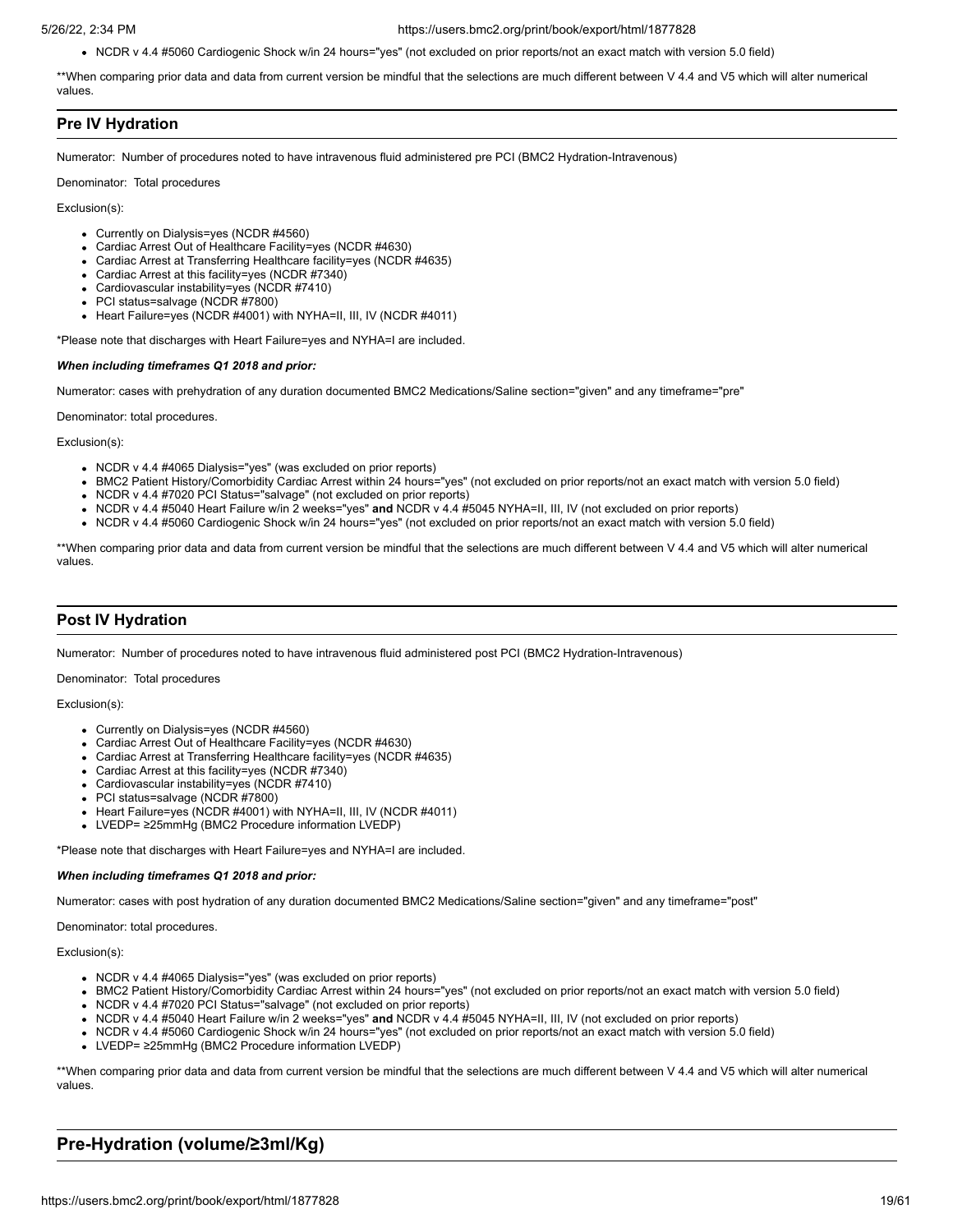Numerator: Number of procedures noted to have BMC2 Hydration-Intravenous Pre fluid volume/ ≥3ml/kg (BMC2 PCI Hydration Intravenous Given="Yes" and number of ml's entered divided by NCDR#6005 "kg"≥3ml ).

Denominator: Total procedures.

# Exclusion(s):

- Currently on Dialysis=yes (NCDR #4560)
- Cardiac Arrest Out of Healthcare Facility=yes (NCDR #4630)
- Cardiac Arrest at Transferring Healthcare facility=yes (NCDR #4635)
- Cardiac Arrest at this facility=yes (NCDR #7340)
- Cardiovascular instability=yes (NCDR #7410)
- $\bullet$  PCI status=salvage (NCDR #7800)
- Heart Failure=yes (NCDR #4001) with NYHA=II, III, IV (NCDR #4011)

\*Please note that discharges with Heart Failure=yes and NYHA=I are included.

# Examples:

Patient presents for elective PCI, weighs 100kg,has none of the exclusions above. They receive 500ml IVF pre-procedure. Calculation 500/100=5ml/kg, This example would be included in the numerator for this measure.

Patient presents for elective PCI, weighs 100kg, has noe of the exclusions above. They receive 250ml IVF pre-procedure. Calculation 250/100=2.5ml/kg. This example would *not* be included in the numerator for this measure.

# *When including timeframes Q1 2018 and prior:*

\*\*When comparing prior data and data from current version there is no field that provides volume of fluid infused, therefore this measure can not be calculated using NCDR V 4.4 and BMC2 2018 Q1 (and prior quarters).

# **Pre-hydration(vol/≥3ML/Kg)eGFR <60**

Numerator: Number of procedures noted to have BMC2 Hydration-Intravenous and/or Oral Pre fluid vol/≥3ML/Kg (BMC2 PCI Hydration Intravenous Given="Yes" and/or BMC2 PCI Hydration Oral Given="Yes" and number of ml's entered divided by weight entered in "kg" (NCDR#6005) =≥3ml) Formula: PO+IV hydration/Kg=Xml

Denominator: Total number of procedures where patient is noted to have eGFR < 60.

# Exclusion(s):

- Currently on Dialysis (NCDR Sequence # 4560)
- Cardiac Arrest Out of Healthcare Facility=yes (NCDR #4630)
- Cardiac Arrest at Transferring Healthcare facility=yes (NCDR #4635)
- Cardiac Arrest at this facility=yes (NCDR #7340)
- Cardiovascular instability=yes (NCDR #7410)
- PCI status=salvage (NCDR #7800)
- Cardiac Arrest within 24 hours (BMC2 Pt Hx and Comorbidity)
- Symptomatic Heart Failure=yes (NCDR #4001) with NYHA=II, III, IV (NCDR #4011)
- PCI Indication= STEMI Immediate PCI for Acute STEMI (NCDR #7825)

\*Please note: eGFR is calculated by using the CKD-EPI (Chronic Kidney Disease Epidemiology Collaboration) formula via the QxMD calculator found here <http://www.qxmd.com/calculate-online/nephrology/ckd-epi-egfr> . Fields utilized for this calculation are: Creatinine, Age, Sex, & Race.

# About this GFR calculator

The CKD-EPI (Chronic Kidney Disease Epidemiology Collaboration) equation was developed in an effort to create a formula more precise than the MDRD formula, especially when actual GFR is > 60 mL/min per 1.73 m<sup>2</sup>. Researchers pooled data from multiple studies to develop and validate this new equation. They randomly divided 10 studies which included 8,254 participants, into separate data sets for development and internal validation. 16 additional studies, which included 3,896 participants, were used for external validation. The CKD-EPI equation performed better than the MDRD (Modification of Diet in Renal Disease Study) equation, especially at higher GFR, with less bias and greater accuracy. When looking at NHANES (National Health and Nutrition Examination Survey) data, the median estimated GFR was 94.5 mL/min per 1.73 m $^2$  vs. 85.0 mL/min per 1.73 m $^2$ , and the prevalence of chronic kidney disease was 11.5% versus 13.1%. The CKD-EPI equation, expressed as a single equation, is:

GFR = 141 X min(Scr/k,1)<sup>a</sup> X max(Scr/k,1)<sup>-1.209</sup> X 0.993<sup>Age</sup> X 1.018 [if female] X 1.159 [if black]

Where Scr is serum creatinine (mg/dL), κ is 0.7 for females and 0.9 for males, α is –0.329 for females and –0.411 for males, min indicates the minimum of Scr/κ or 1, and max indicates the maximum of Scr/κ or 1.

# **Citations**

Levey AS, Stevens LA, Schmid CH, Zhang YL, Castro AF 3rd, Feldman HI, Kusek JW, Eggers P, Van Lente F, Greene T, Coresh J; CKD-EPI (Chronic Kidney Disease Epidemiology Collaboration). [A New Equation to Estimate Glomerular Filtration Rate.](http://qxmd.com/r/19414839) *Ann Intern Med* 150(9):604-12. (2009)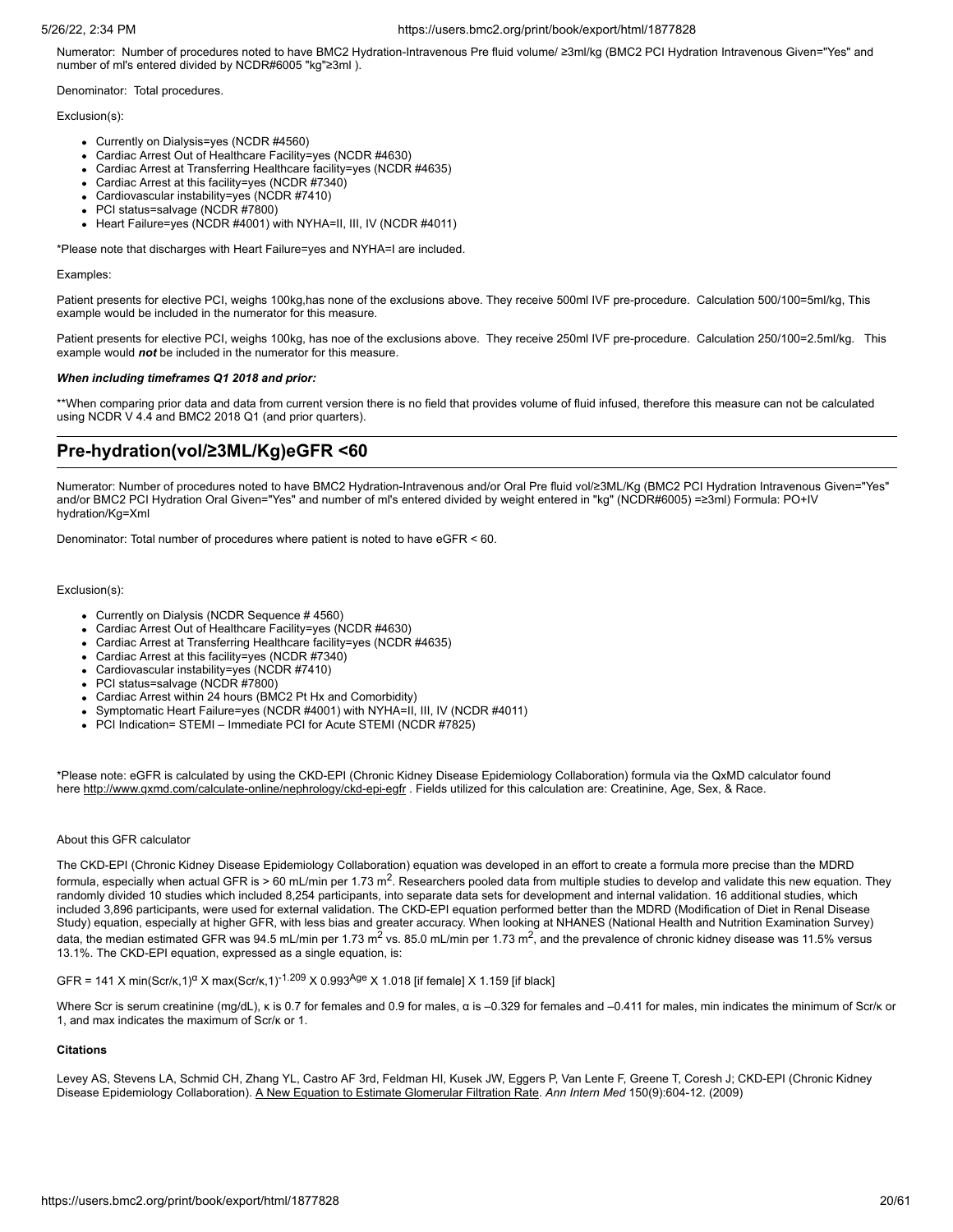# **Other Key Performance Measures**

# **Cardiac Rehabilitation Referral**

Numerator: Number of discharges with NCDR Sequence # 10116cardiac rehabilitation referral="Yes"

Denominator: Discharges with any successfully treated lesion (NCDR #8024 Device deployed) with discharge status "Alive" (NCDR #10105) and discharge location (NCDR #10110) marked as "Home".

Exclusions:

- Discharges with no successful lesions ("successful" = NCDR #8023 "yes" AND NCDR #8024 "yes")
- Intervention this hospitalization (NCDR#10030) "yes", with Type=CABG (NCDR #10031) selected
- Discharges with the following discharge locations (NCDR #10110 and #10115) : Skilled Nursing facility, Extended care/TCU/rehab, Other, Other acute care hospital, Left against medical advice, Hospice.
- Comfort Measures Only="Yes" (NCDR #10075)
- Discharges with the following rationale for lack of cardiac rehabilitation referral (NCDR #10116): No-Medical Reason Documented, No-Health Care System Reason Documented.

#### *When including timeframes Q1 2018 and prior:*

Numerator: Number of discharges with NCDR v 4.4 Sequence # 9050 cardiac rehabilitation referral="Yes"

Denominator: Discharges with NCDR v 4.4 #9040 Discharge status="Alive" with NCDR v 4.4 # 9045 discharge location marked as "Home".

Exclusions: :

- NCDR v 4.4 #7205 Guidewire Across Lesion= "no" for ALL lesions in ALL procedures during the discharge being reported
- NCDR v 4.4 #9000 CABG= "yes"
- NCDR v 4.4 # 9050 Cardiac Rehabilitation referral= "inelegible"
- NCDR v 4.4 #9045 Discharge location="patients transferred to another acute care facility"" hospice", 'who left against medical advice (AMA)",' extended care/TCU/rehab'," nursing home", or "other"

\*Data entry selections are different from V 4.4 to V 5.0, this will affect numerical values

# **Cardiac Rehab Liaison**

Numerator: Number of discharges with BMC2 PCI "Cardiac Rehab Liaison"="Yes"

Denominator: Discharges with any successfully treated lesion (NCDR #8024 Device deployed) with discharge status "Alive" (NCDR #10105) and discharge location (NCDR #10110) marked as "Home".

Exclusions:

- Discharges with no successful lesions ("successful" = NCDR #8023 "yes" AND NCDR #8024 "yes")
- Intervention this hospitalization (NCDR#10030) "yes", with Type=CABG (NCDR #10031) selected
- Discharges with the following discharge locations (NCDR #10110 and #10115) : Skilled Nursing facility, Extended care/TCU/rehab, Other, Other acute care hospital, Left against medical advice, Hospice.
- Comfort Measures Only="Yes" (NCDR #10075)
- Discharges with the following rationale for lack of cardiac rehabilitation referral (NCDR #10116): No-Medical Reason Documented, No-Health Care System Reason Documented.

*When including timeframes Q1 2018 and prior, please be aware there is no equivalent for some fields utilized for this measure.*

# **P2Y12 Duration Documented**

Numerator: Number of discharges with BMC2 PCI "P2Y12 Duration"="Yes"

Denominator: Discharges with NCDR ##10105 discharge status= "Alive" that have had *any* successful stent implantation (NCDR#8027/8028 (Drug eluting stents, bare metal stents, covered stents or coated stents)) during this episode of care

Exclusion(s):

- NCDR#10110 Discharge location="Other acute care hospital"," Left against medical advice (AMA)"
- NCDR#10115 Hospice Care="Yes"
- NCDR #10025 Prescribed ="No medical reason" or "No-patient reason"
- NCDR #10075 Comfort Measures Only="Yes"
- NCDR #10030 Intervention(s) this hospitalization="Yes" and NCDR #10031 Type="CABG"
- Discharges with no successful lesions ("successful" = NCDR #8023 "yes" AND NCDR #8024 "yes")

# **Surgical Consult**

Numerator: Number of procedures with NCDR #7815 surgical consultation ="yes"

Denominator: Procedures with severe left main (LM) disease (NCDR #7507 segment 11a, 11b, 11c with NCDR #7508 documented >=50%) and/**or** 3 vessel disease with proximal LAD involvement (NCDR field #7507 segments 12, 18, 19, 19a, 1,2,3, 28 with NCDR #7508 documented >=70% and/or NCDR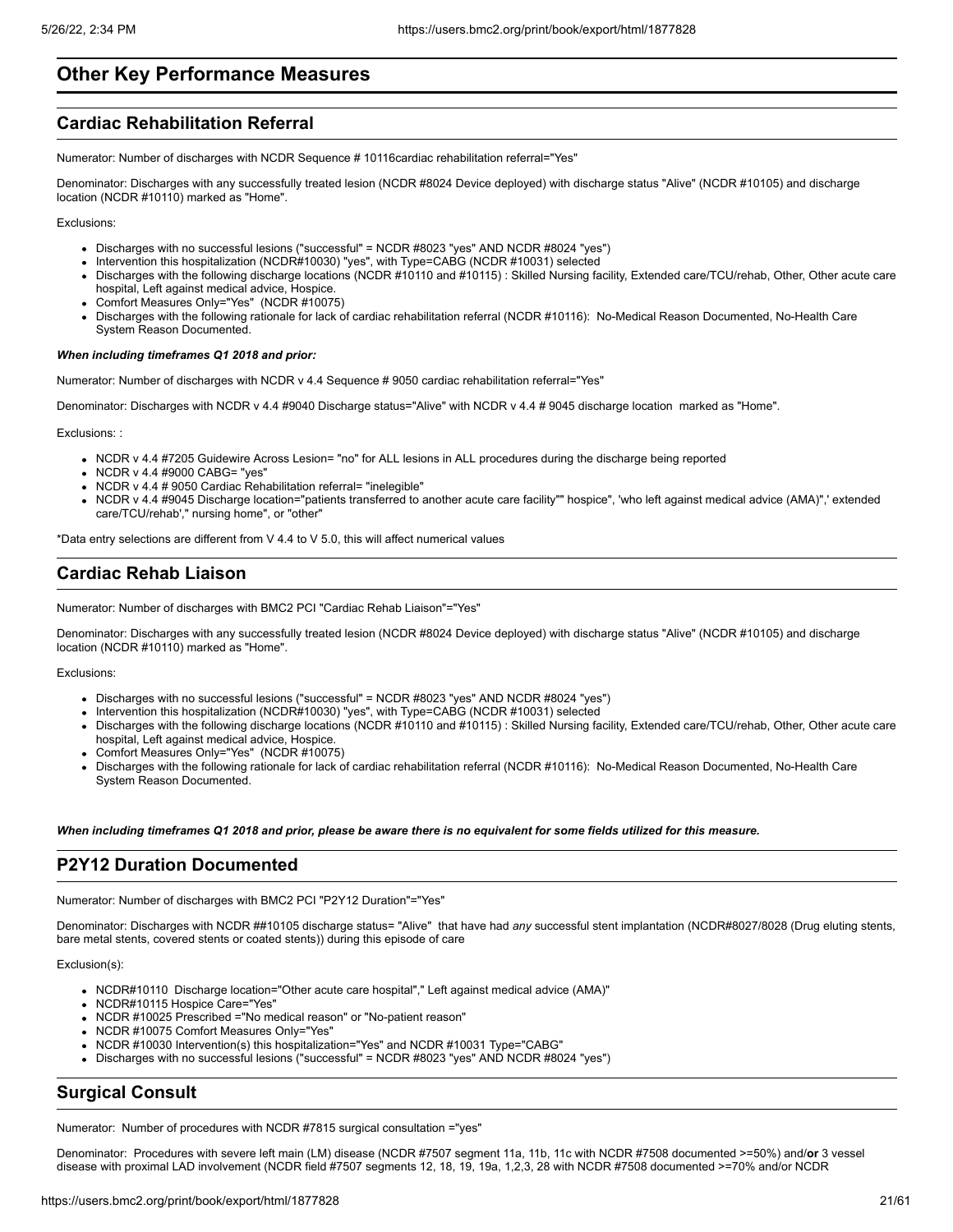#7511="yes" with child field #7512<=0.8 or child field #7513 <=0.86).

### Exclusions:

- Prior CABG=yes (NCDR #4515)
- Cardiac Arrest Out of Healthcare Facility=yes (NCDR #4630)
- Cardiac Arrest at Transferring Healthcare facility=yes (NCDR #4635)
- Cardiac Arrest at this facility=yes (NCDR #7340)
- Cardiovascular instability=yes (NCDR #7410)
- PCI Indication=STEMI which would apply to all of the following PCI Indication STEMI selections: STEMI-Immediate PCI for Acute STEMI, STEMI-Stable (<=12 hrs from Sx), STEMI-Stable (>12 hrs from Sx), STEMI-Unstable (>12 hrs from Sx), STEMI (after successful lytics), STEMI-Rescue (after unsuccessful lytics) (NCDR #7825)
- Isolated Left main disease >=50% with MLA >6mm<sup>2</sup> (NCDR #7514/7515 or 7534/7535)

#### *When including timeframes Q1 2018 and prior, please be aware there is no equivalent for this field.*

# **Same Day Discharge**

Numerator: Discharges with the arrival date (NCDR #3001) and discharge date occurring during (NCDR #10101) the same calendar day.

Denominator: Discharges with PCI indication (NCDR#7825) "New Onset Angina<= 2 months", "Stable Angina", CAD (without Ischemic Sx), discharge status "Alive" (NCDR #10105) and discharge location (NCDR #10110) marked as "Home", "Skilled Nursing facility", "Extended care/TCU/rehab", "other".

#### Exclusion(s):

- PCI indication (NCDR #7825) "STEMI-Immedicate PCI for Acute STEMI", "STEMI-stable (<=12 hrs from Sx)", STEMI-Stable (>12 hrs from Sx)", "STEMI-Unstable (>12 hrs from Sx)", STEMI (after successful lytics)", STEMI-Rescue (after unsuccessful lytics)
- PCI indication (NCDR #7825) "NSTE-ACS" *AND* BMC2 indication for procedure NSTE-ACS (BMC2 Procedure information)selected option ="NSTEMI'.
- Unsuccessful lesions (NCDR #8023="No" **OR** NCDR Sequence #8024="No")
- Discharges with the following discharge locations (NCDR #10110 and #10115) : Other acute care hospital, Left against medical advice, Hospice.
- Discharges status "Deceased" (NCDR #10105)
- Comfort Measures Only="Yes" (NCDR #10075)

#### *When including timeframes Q1 2018 and prior:*

- NCDR v 4.4 #7035 PCI indication "STEMI-Immedicate PCI for Acute STEMI", "STEMI-stable (<=12 hrs from Sx)", STEMI-Stable (>12 hrs from Sx)", "STEMI-Unstable (>12 hrs from Sx)", STEMI (after successful lytics)", STEMI-Rescue (after unsuccessful lytics), PCI for high risk Non-STEMI or unstable angina
- NCDR v 4.4 #7205 Guidewire across lesion="No" **OR** NCDR Sequence #7220 Device(s) Deployed="No"
- NCDR v 4.4 #9045 Discharge location: Other acute care hospital, Left against medical advice, Hospice.
- NCDR v 4.4 #9040 Discharge status= "Deceased"

\*\*When comparing prior data and data from current version be mindful that the selections are much different between V 4.4 and V5 which will alter numerical values.

# **Current Smoker**

Numerator*:* Discharges with NCDR #4625 tobacco use =Current-Every Day, Current-Some Days

Denominator: Discharges with discharge status "Alive" (NCDR #10105) and discharge location (NCDR# 10110) marked as "Home"

# Exclusion(s):

- NCDR #10110 Discharge location=" Other,other acute care hospital"," Left against medical advice (AMA)", "Skilled Nursing facility", "Extended care/TCU/rehab"
- NCDR #10115 Hospice Care="Yes"
- NCDR #10075 Comfort Measures Only="Yes"

## *When including timeframes Q1 2018 and prior:*

Numerator: Discharges with NCDR v 4.4 Current Smoker="Yes"

Denominator: Discharges with NCDR v 4.4 #9040 Discharge Status="alive" and NCDR v 4.4 #9045 Discharge Location="Home",

# Exclusion(s):

• NCDR v 4.4 #9045 Discharge location="other acute care hospital, left against medical advice (AMA), other, Hospice,Extended care/TCU/rehab", "Nursing Home

\*When comparing prior data and data from current version be mindful that the selections are much different between V 4.4 and V5 which will alter numerical values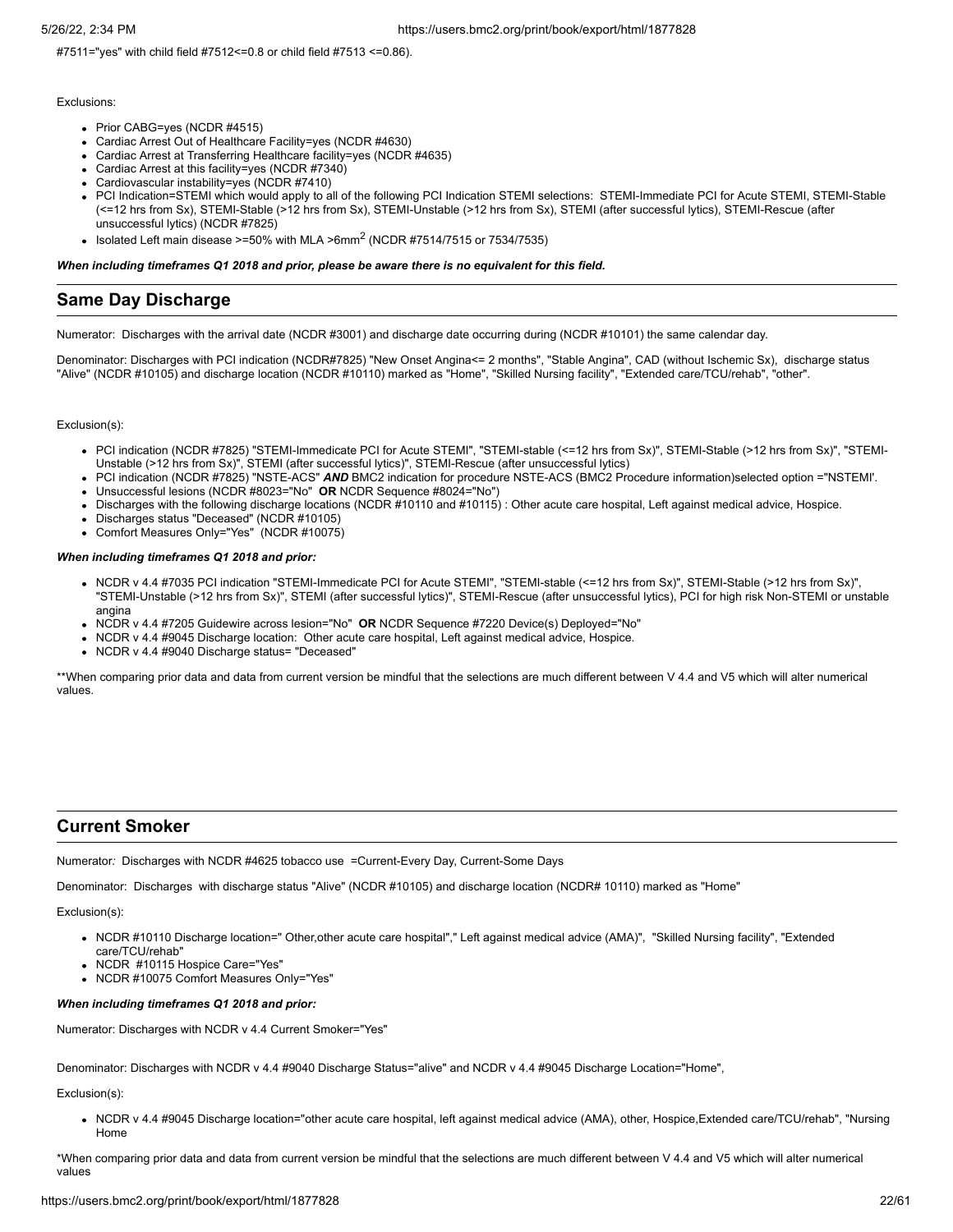# **Smoking Cessation**

Numerator: Discharges with BMC2 Counsel Smoking Cessation="Yes"

Denominator: Discharges with tobacco use (NCDR #4625 ) =Current-Every Day, Current-Some Days with discharge status "Alive" (NCDR #10105) and discharge location (NCDR# 10110) marked as "Home", .

Exclusion(s):

- NCDR#10110 Discharge location=" other acute care hospital", " Left against medical advice (AMA)", "Skilled Nursing facility", "Extended care/TCU/rehab"
- NCDR#10115 Hospice Care="Yes"
- NCDR #10075 Comfort Measures Only="Yes"
- NCDR #10105 Discharge Status="Deceased"

### *When including timeframes Q1 2018 and prior:*

Numerator: Discharges with documented smoking cessation counseling via BMC2 (Discharge Education) Smoking cessation counsel="Yes".

Denominator: Discharges with NCDR v 4.4 #9040 dischargestatus=" Alive" **and** NCDR v 4.4 #4000 Current Smoker="Yes"

- NCDR v 4.4 #9045 Discharge Location="Other acute care hospital", "Hospice", "Left against medical advice (AMA)"
- NCDR v 4.4 #9040 discharge status "deceased"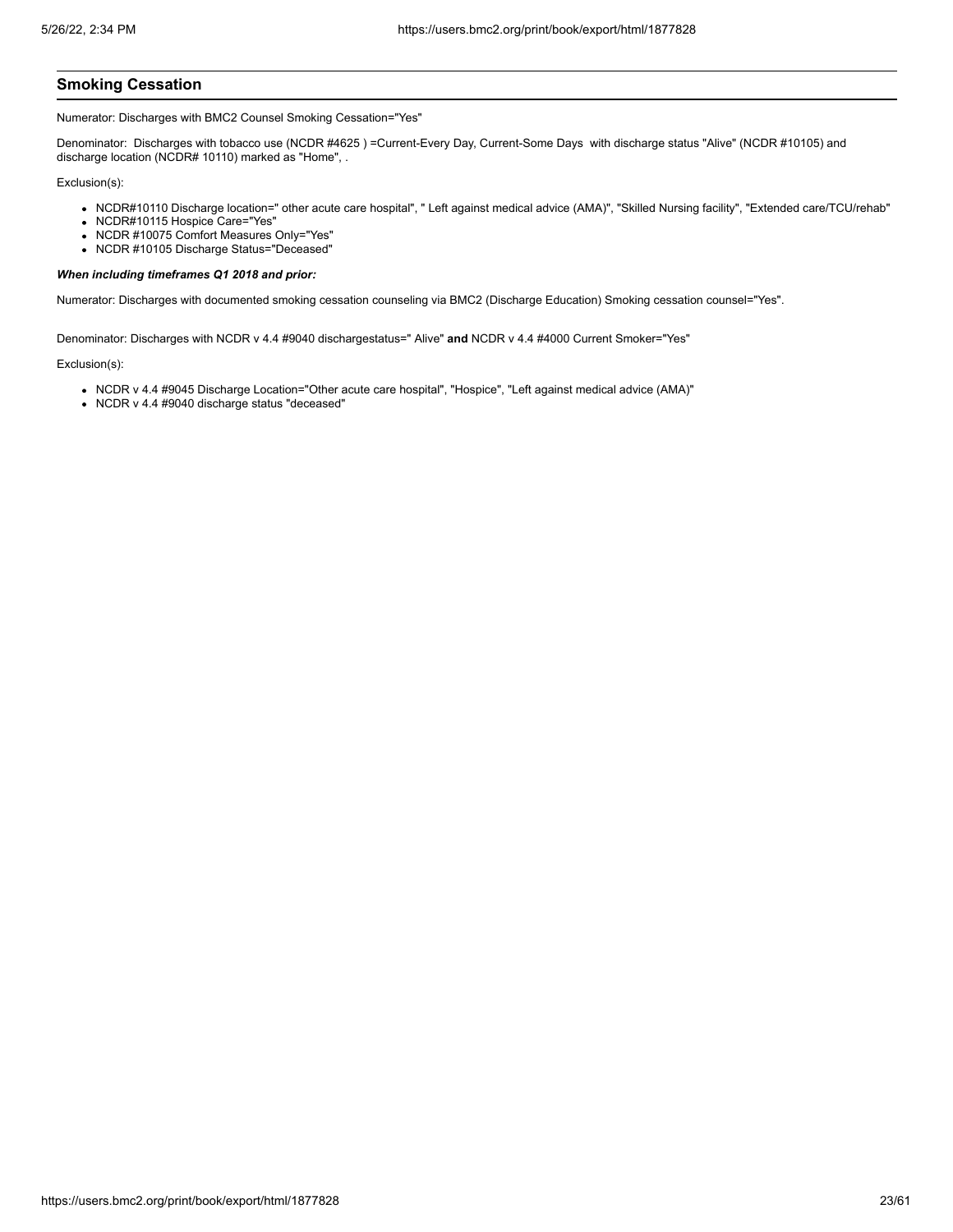# **Morbidity and Mortality**

# **Transferred for CABG-EPCI only**

Numerator: Number of discharges with documentation of NCDR #10111 Transferred for CABG="yes"

Denominator*:* Discharges

*When including timeframes Q1 2018 and prior, please be aware there is no equivalent for this field.*

# **VT/VF Requiring Tx Post**

Numerator: Number of procedures with BMC2 outcomes post lab VT/VF Requiring Treatment="yes".

Denominator: Total procedures

#### *When including timeframes Q1 2018 and prior:*

Numerator: Number of procedures with BMC2 outcomes post lab VT/VF Requiring Treatment="yes".

Denominator: Total procedures

# **Stroke Post Proc**

Numerator: Number of procedures in which stroke (NCDR#9001) including: hemorrhagic, ischemic, undetermined are documented "yes" (NCDR #9002) and the event date/time (NCDR # 9003) is documented as occurring after procedure end date/time (NCDR #7005).

Denominator: Total procedures

**Example 1**: case entered NCDR#9001 stroke (hemorrhagic, ischemic, undetermined)=yes, NCDR #9003 =1/1/2019 11:00, NCDR #7005=1/1/2019 10:20 Since the event is documented as occurring after procedure end, this outcome would be included in the numerator.

**Example 2**: case entered NCDR#9001 stroke (hemorrhagic, ischemic, undetermined=yes, NCDR #9003 =1/1/2019 11:00, NCDR #7005=1/1/2019 11:45 Since the event is documented as occurring before procedure end, this outcome would not be included in the numerator.

#### *When including timeframes Q1 2018 and prior:*

Numerator: Number of procedures where BMC2 Outcome in Lab Stroke/TIA="no" and NCDR v 4.4 #8015 intra and post procedure stroke ="yes"

Denominator: Total procedures

\*\*When comparing prior data and data from current version be mindful that the selections are much different between V 4.4 and V5 which will alter numerical values.

# **Bleeding**

Numerator: procedures with documented bleeding event (NCDR #9001) events included: "Bleeding-Access Site", "Bleeding-Gastrointestinal", "Bleeding-Genitourinary", " "Bleeding-Hematoma at Access Site", "Bleeding-Other", "Bleeding-Retroperitoneal", "Cardiac Tamponade", Stroke-Hemorrhagic". (NCDR#9002="Yes")

Denominator: All procedures.

Exclusion(s):

CABG during this hospitalization (NCDR #10030="yes" and NCDR#10031='CABG")

*When including timeframes Q1 2018 and prior, please be aware there is no equivalent for this field coding instructions are much different between V 5.0 and V 4.4*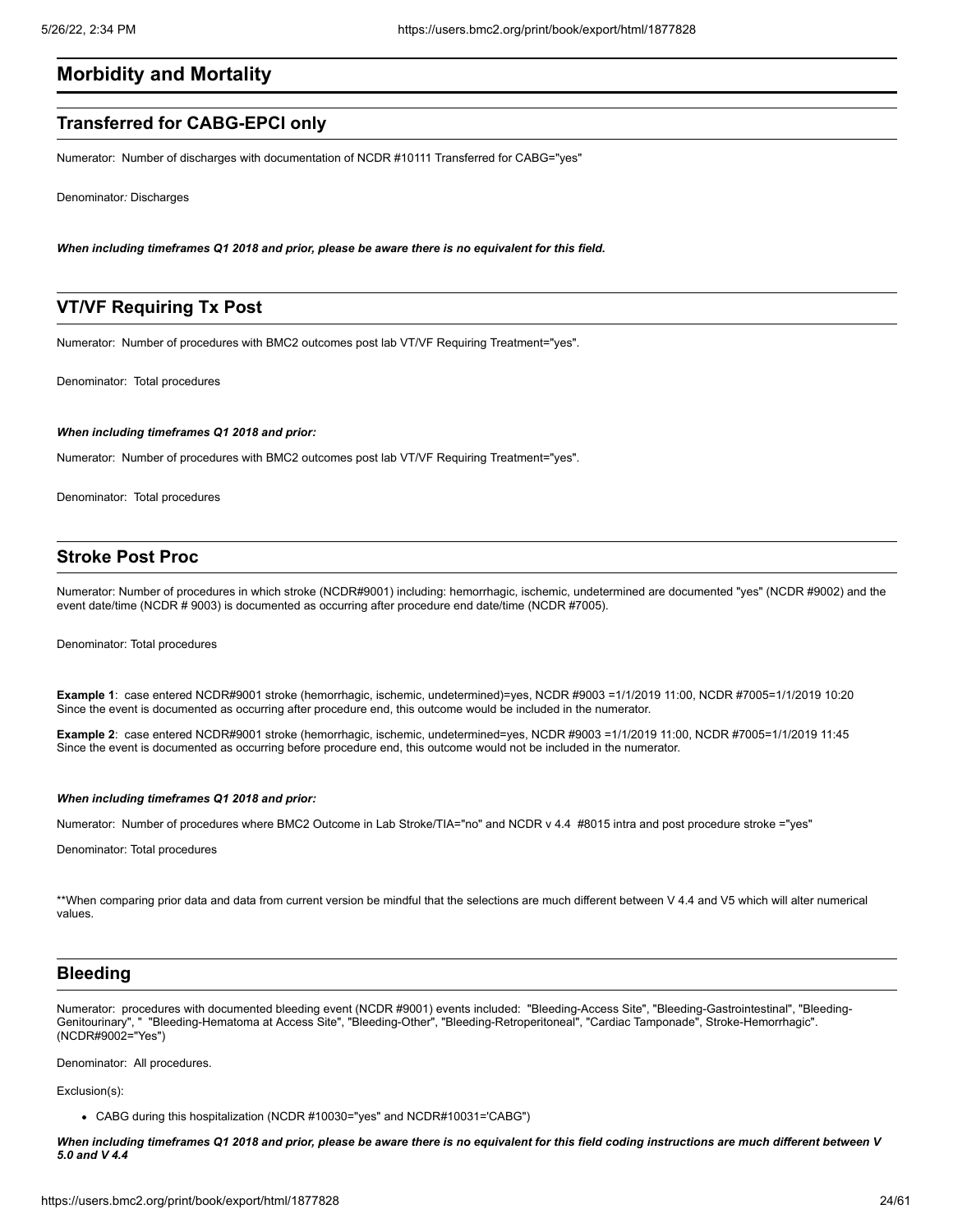# **Major Bleeding**

Numerator: Procedures with decrease from NCDR#6030 Pre Procedure Hgb to NCDR #8505 Post Procedure Hgb is >=5gm/dl

Denominator: All procedures

### Exclusion(s):

- NCDR#7422="Yes" AND NCDR #7423="Extracorporeal Membrane Oxygenation (ECMO)" or "Combined Extracorporeal Membrane Oxygenation and Percutaneous Left Ventricular Assist Device (ECPELLA)"
- NCDR#10030="Yes"

*When including timeframes Q1 2018 and prior, please be aware there is no equivalent for some fields utilized for this measure.*

# **Cardiogenic Shock Post Proc.**

Numerator*:* Number of procedures in which cardiogenic shock (NCDR#9001) and "yes" (NCDR #9002) and the event date/time (NCDR # 9003) is documented as occurring after procedure end date/time (NCDR #7005).

### Denominator*:* Total procedures

| Example 1: case entered NCDR#9001 cardiogenic shock=yes, NCDR #9003 =1/1/2019 11:00, NCDR #7005=1/1/2019 10:20<br>documented as occurring after procedure end, this outcome would be included in the numerator.             | Since the event is |
|-----------------------------------------------------------------------------------------------------------------------------------------------------------------------------------------------------------------------------|--------------------|
| <b>Example 2:</b> case entered NCDR#9001 cardiogenic shock=yes, NCDR #9003 =1/1/2019 11:00, NCDR #7005=1/1/2019 11:45<br>documented as occurring before procedure end, this outcome would not be included in the numerator. | Since the event is |

### *When including timeframes Q1 2018 and prior:*

Numerator: All procedures in which Cardiogenic Shock post procedure is documented as 'yes" in NCDR field # 8005, but "no" in BMC2 Outcomes in Lab.

Denominator: Total procedures

\*\*When comparing prior data and data from current version be mindful that the selections are much different between V 4.4 and V5 which will alter numerical values.

# **Discharge to Hospice**

Numerator: Number of discharges with discharge status of "Alive". (NCDR # 10105 "Discharge Status") **and** "Yes" (NCDR #10115 "If Alive, Hospice Care")

Denominator: Discharges

#### *When including timeframes Q1 2018 and prior:*

Numerator: Number of discharges with NCDR Sequence# 9040 discharge status= "Alive" and "Hospice" (NCDR #9045 Discharge Location)

Denominator: Discharges

# **All Deaths**

Numerator: Number of discharges with discharge status of "Deceased". (NCDR # 10105)

Denominator: Discharges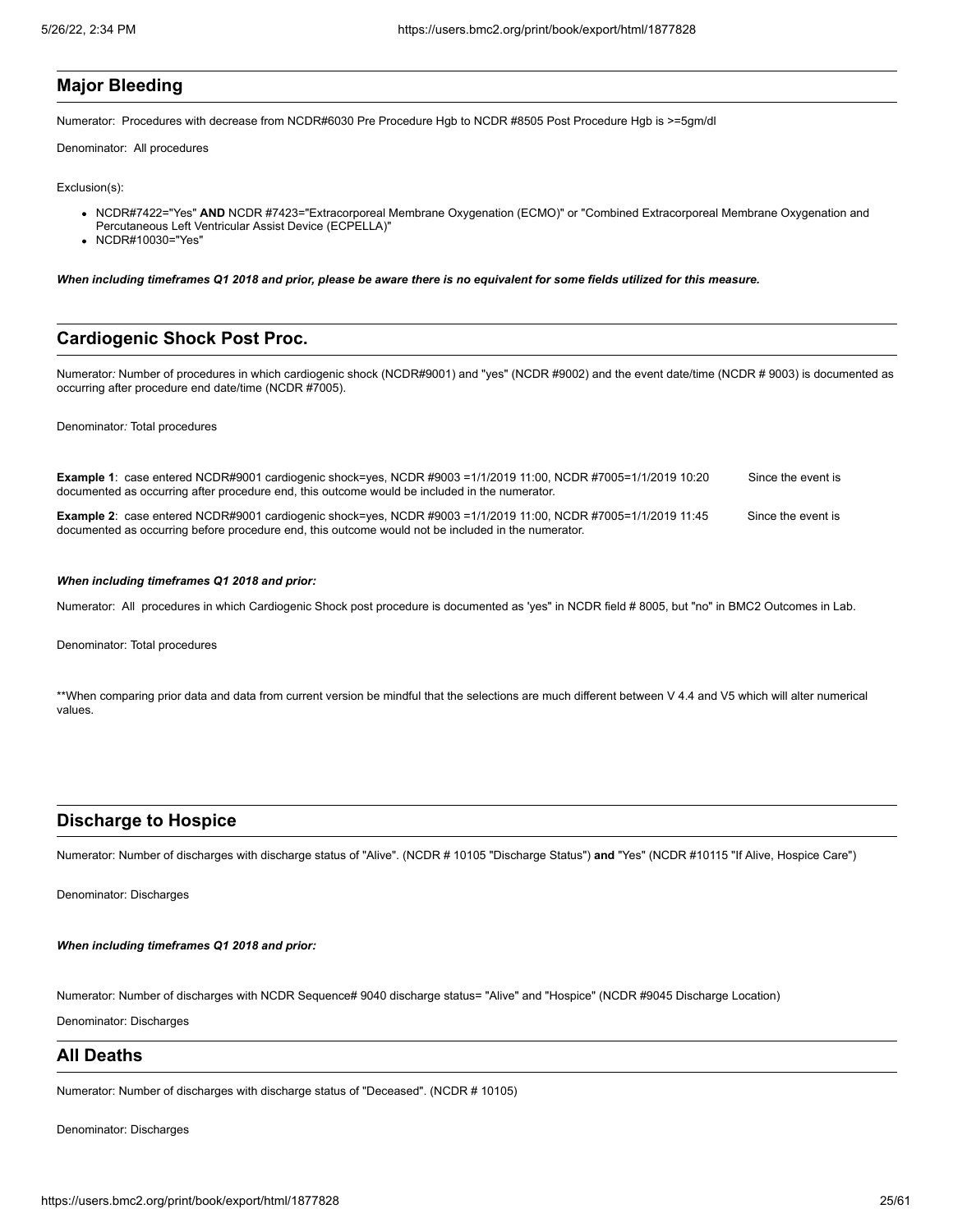*When including timeframes Q1 2018 and prior:*

Numerator: Number of discharges with NCDR Sequence# 9040 discharge status= "Deceased"

Denominator: Discharges

# **Death in Lab**

Numerator: Number of discharges with death during procedure documented "yes" (NCDR#10120).

Denominator: All deaths

*When including timeframes Q1 2018 and prior:*

Numerator: Number of discharges in which NCDR #9055 death in lab="yes"

Denominator: All deaths

# **Mortality Case Breakdown**

Please note that more than one of the following fields could be applicable for a given discharge.

Example: A discharge could present as a STEMI , in cardiogenic shock, with a PCI status of salvage; this means the discharge would populate in all three line items.

\*All indications for all procedures for patients that expired are included in this section. Because a procedure can have multiple indications (STEMI, cardiogenic shock, etc), and patients can have multiple procedures, these figures may not correlate with other line items of this report.

# **STEMI**

Numerator: PCI indication =STEMI ( NCDR # 7825 including Immediate PCI for Acute STEMI, PCI for STEMI (Unstable, >12 hrs from Sx onset),PCI for STEMI (Stable, >12 hrs from Sx onset), STEMI – Stable (<= 12 hrs from Sx), STEMI PCI for STEMI (Stable after successfullytics), Rescue PCI for STEMI (after unsuccessful lytics).

#### Denominator: All deaths

### *When including timeframes Q1 2018 and prior:*

Numerator: NCDR field # 7035 PCI indication= Immediate PCI for STEMI, PCI for STEMI (Unstable, >12 hrs from Sx onset),PCI for STEMI (Stable, >12 hrs from Sx onset), PCI for STEMI (Stable after successful full-dose Thrombolysis), Rescue PCI for STEMI (after failed full-dose lytics).

Denominator: All deaths

#### **NSTEMI/ACS**

Numerator: Number of procedures with NCDR #7825 PCI Indication = "NSTE-ACS"

Denominator: All Deaths

# *When including timeframes Q1 2018 and prior:*

Numerator: Number of procedures with NCDR v 4.4 #7035 PCI Indication="PCI for high risk Non-STEMI or unstable angina"

Denominator: All Deaths

\*\*When comparing prior data and data from current version be mindful that the selections and coding instructions differ between V 4.4 and V5 which will alter numerical values.

#### **Cardiovascular Instability at Start**

*Numerator:* Number of procedures in which cardiovascular instability is documented at start of procedure (NCDR#7410="Yes")

*Denominator:* All Deaths.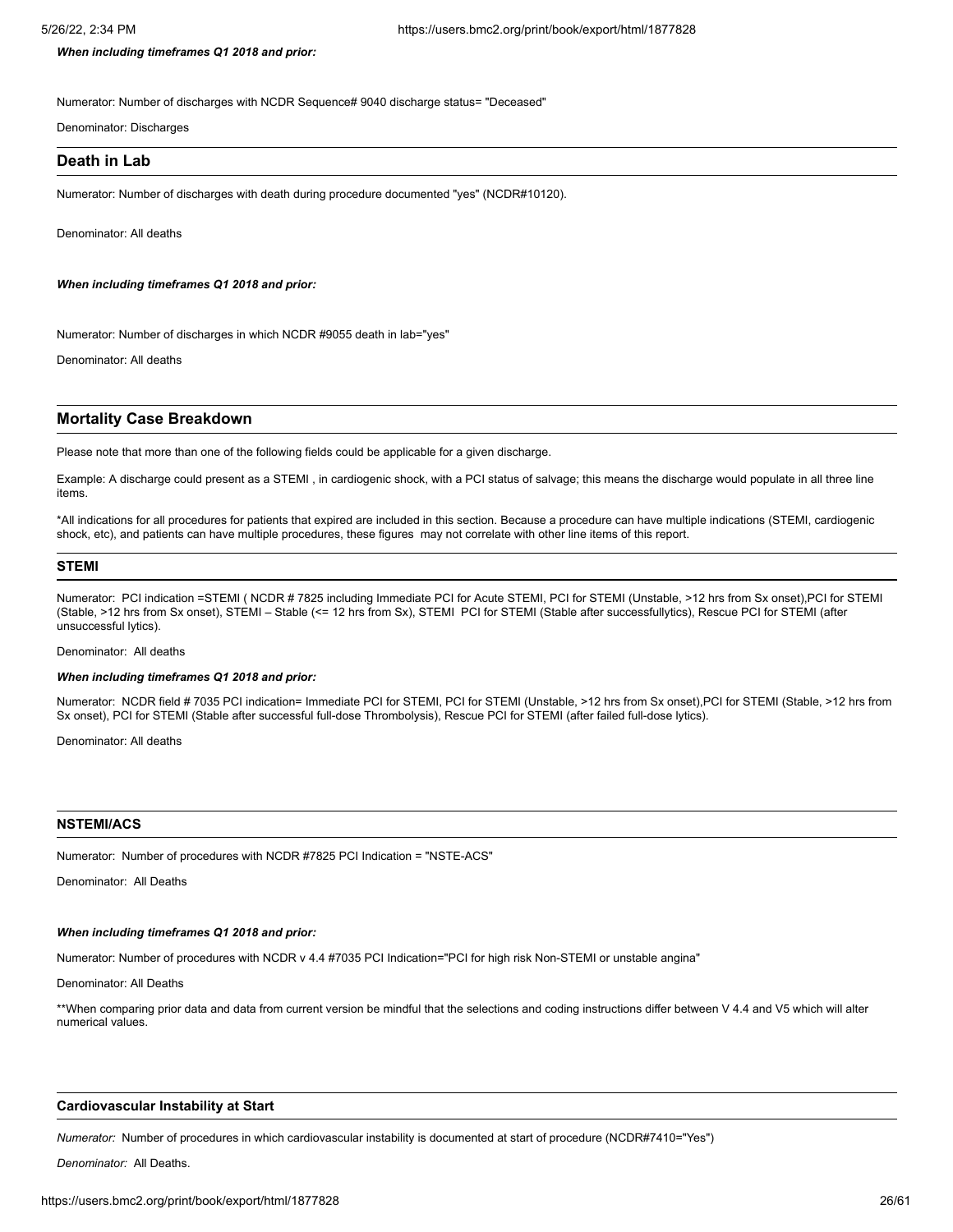## *When including timeframes Q1 2018 and prior, please be aware there is no equivalent for this field.*

# **Cardiogenic Shock**

Numerator: Number of procedures in which cardiovascular instability is documented at start of procedure (NCDR#7410= "yes") **AND** cardiovascular instability type (NCDR #7410) is documented as "Cardiogenic Shock" or "Refractory Cardiogenic Shock"

Denominator: All Deaths

#### *When including timeframes of Q1 2018 and prior*:

Numerator: Number of procedure in which NCDR v 4.4 #7030 Cardiogenic Shock at Start of PCI="yes"

Denominator: All Deaths

\*\*When comparing prior data and data from current version be mindful that the selections are much different between V 4.4 and V5 which will alter numerical values.

## **Cardiac Arrest within 24 hours**

Numerator: Number of discharges with BMC2 Patient History/Comorbidity Cardiac Arrest w/in 24 hrs ="Yes"

Denominator: All Deaths

### *When including timeframes Q1 2018 and prior:*

Numerator: Number of discharges with BMC2 Patient History/Comorbidity Cardiac Arrest="Yes"

Denominator: All Deaths

\*\*Although field names differ between BMC2 versions the coding instructions were the same. The name change was to provide a visual cue for abstractors to avoid confusion with the multiple NCDR arrest fields.

#### **Elective**

Numerator: Number of deaths with any procedure NCDR #7800 PCI status= "Elective"

Denominator: All Deaths

# *When including timeframes of Q1 2018 and prior:*

Numerator: Number of discharges with any procedure NCDR v 4.4 #7020 PCI Procedure status="Elective"

Denominator: All Deaths

#### **Salvage**

Numerator: Number of deaths with any procedure NCDR #7800 PCI status= "Salvage"

Denominator: All Deaths

### *When including timeframes of Q1 2018 and prior:*

Numerator: Number of discharges with any procedure NCDR v 4.4 #7020 PCI Procedure status="Salvage"

Denominator: All Deaths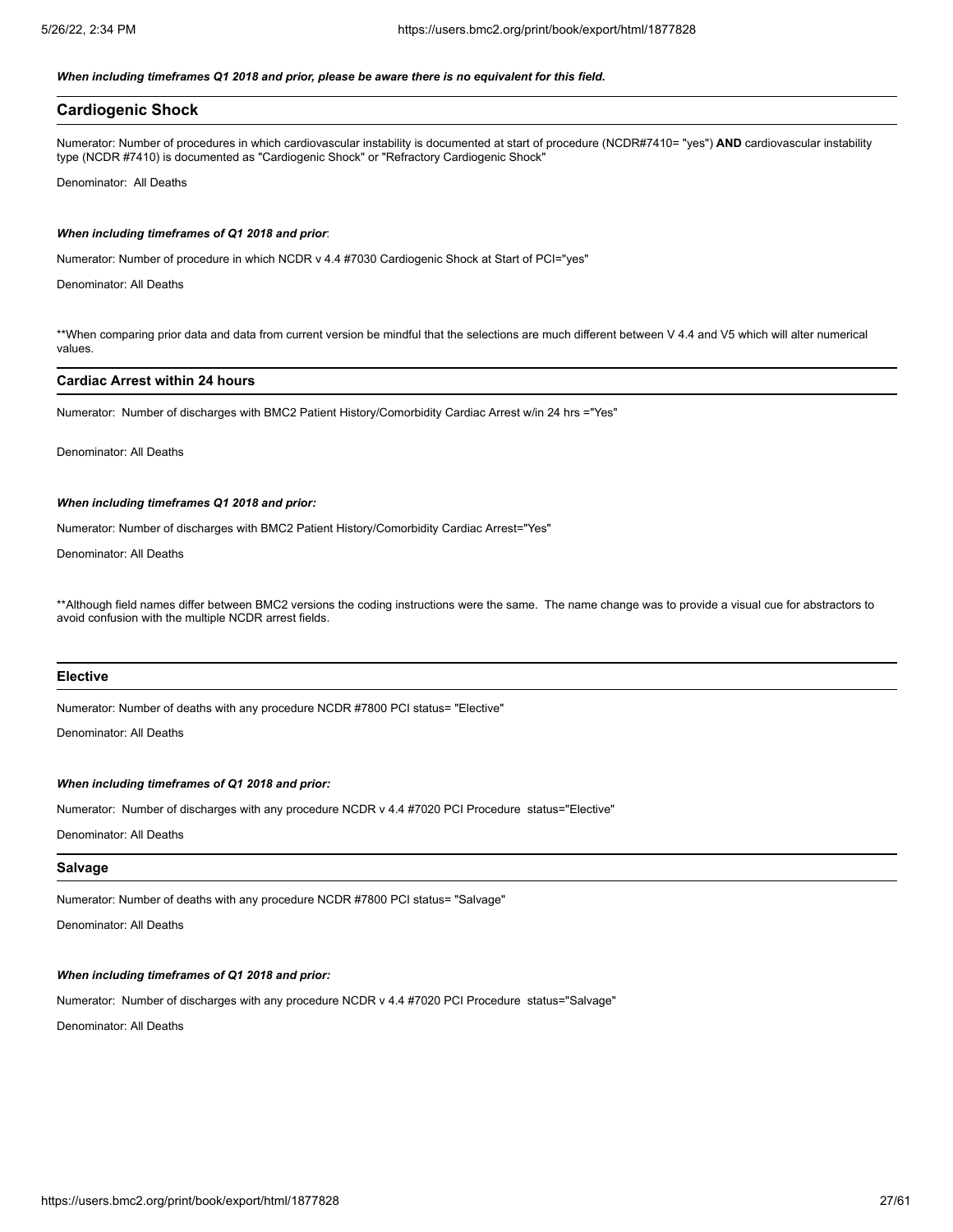# **Outcomes in Lab**

Please note: Noticeable differences between total procedures and /or patients enrolled(discharges) and denominators noted for these line items may be related to matching NCDR and BMC2 records. See overview section of this document "BMC2 Record Matching Logic".

# **Coronary Perforation**

Numerator: Number of procedures with perforation documented.(NCDR# 9145) "yes"

Denominator: Total procedures

#### *When including timeframes Q1 2018 and prior:*

Numerator: Number of procedures with NCDR v 4.4 # 7250 perforation= "Yes" and/or BMC2 Outcome in lab perforation="Yes"

Denominator: Total procedures

\*Please note the language "and/or" has been added as BMC2 stopped collecting perforation in February 2014 related to redundancy with NCDR field# 7250

# **Tamponade**

Numerator: Number of procedures in which cardiac tamponade is documented "yes" (NCDR #9001) and the event date/time (NCDR # 9003) is documented as occurring before procedure end date/time (NCDR #7005).

#### Denominator: Total procedures

| Example 1: case entered NCDR#9001 Cardiac Tamponade=yes, NCDR #9003 =1/1/2019 11:00, NCDR #7005=1/1/2019 12:03  | Since the event is |
|-----------------------------------------------------------------------------------------------------------------|--------------------|
| documented as occurring prior to procedure end, this outcome would be included in the numerator for tamponade.  |                    |
|                                                                                                                 |                    |
| Example 2: case entered NCDR#9001 Cardiac Tamponade=yes, NCDR #9003 =1/1/2019 11:00, NCDR #7005=1/1/2019 10:45  | Since the event is |
| documented as occurring after procedure end, this outcome would not be included in the numerator for tamponade. |                    |

#### *When including timeframes Q1 2018 and prior:*

Numerator: Number of procedures in which tamponade in lab is coded. Please note that in cases where BMC2 Outcome in lab tamponade="yes" and NCDR v 4.4 #8025 Intra and Post-Procedure Events Tamponade="Yes" is, this will be included as one instance of tamponade in lab.

Denominator: Total procedures

\*When NCDR v 4.4 #8025 ="Yes" and BMC2 "Outcome in lab tamponade" = "No" is will be presumed that tamponade occurred post procedure and will not be included.

# **Stroke**

Numerator: Number of procedures in which NCDR #9000 stroke (hemorrhagic, ischemic or undetermined)="Yes" and the NCDR #9003 event date/time=occurred before NCDR#7005 procedure end date/time

Denominator: Total procedures

**Example 1**: case entered NCDR#9001 stoke=yes, NCDR #9003 =1/1/2019 11:00, NCDR #7005=1/1/2019 12:03 Since the event is documented as occurring prior to procedure end, this outcome would be included in the numerator for stroke.

**Example 2**: case entered NCDR#9001 stroke=yes, NCDR #9003 =1/1/2019 11:00, NCDR #7005=1/1/2019 10:45 Since the event is documented as occurring after procedure end, this outcome would *not be* included in the numerator for stroke.

#### *When including timeframes Q1 2018 and prior:*

Numerator: Number of procedures in which BMC2 Outcomes in lab Stroke/TIA ="Yes".

Denominator: Total procedures.

# **Cardiogenic Shock**

https://users.bmc2.org/print/book/export/html/1877828 28/61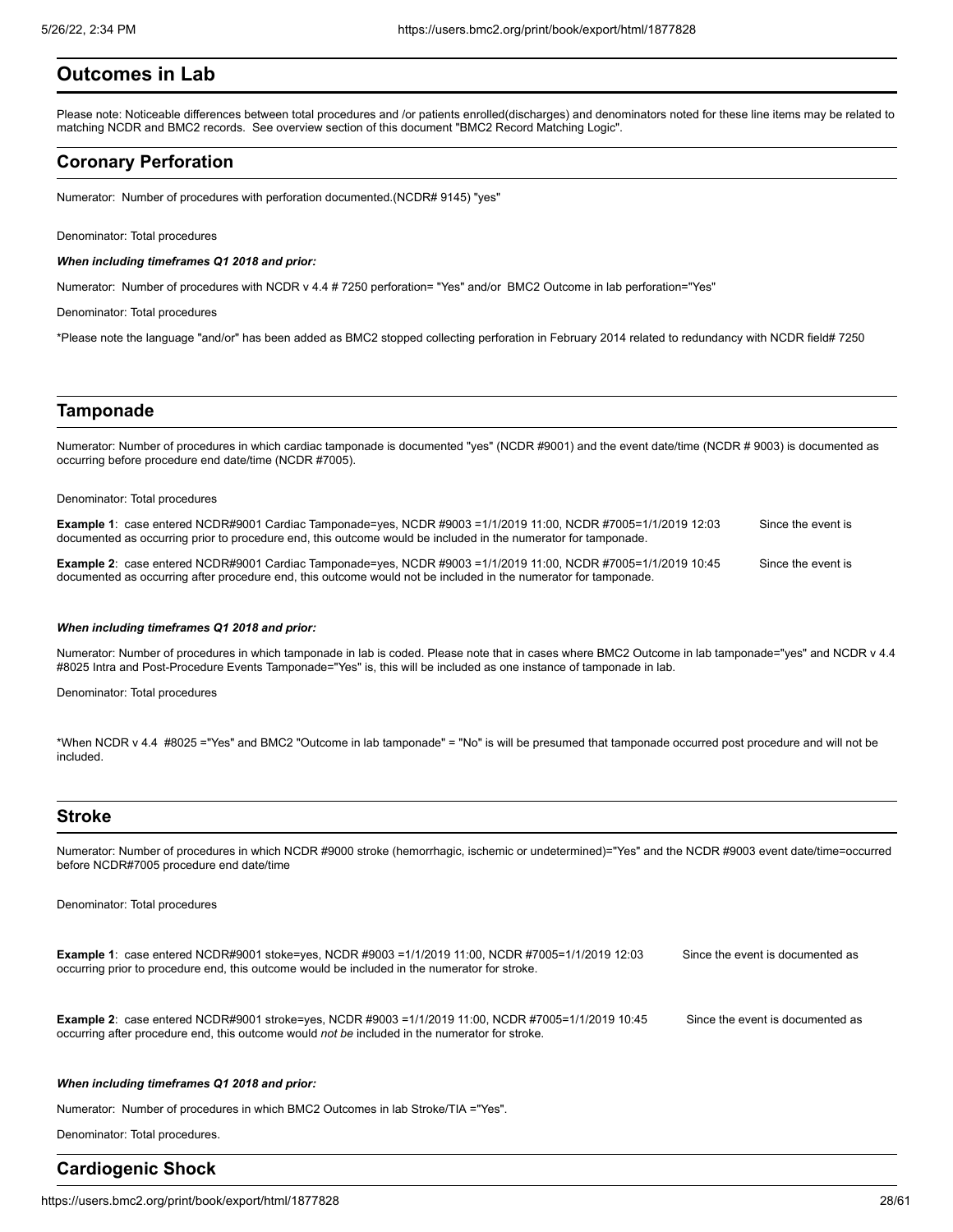Numerator*:* Number of procedures in which NCDR #9001 cardiogenic shock="yes" and NCDR #9003 event date/time occurred prior to NCDR #7005 procedure end date/time (NCDR #7005).

Denominator: Total procedures

| <b>Example 1:</b> case entered NCDR#9001 cardiogenic shock=yes, NCDR #9003 =1/1/2019 11:00, NCDR #7005=1/1/2019 12:03<br>documented as occurring prior to procedure end, this outcome would be included in the numerator for cardiogenic shock.  | Since the event is |
|--------------------------------------------------------------------------------------------------------------------------------------------------------------------------------------------------------------------------------------------------|--------------------|
| <b>Example 2:</b> case entered NCDR#9001 cardiogenic shock=yes, NCDR #9003 =1/1/2019 11:00, NCDR #7005=1/1/2019 10:45<br>documented as occurring after procedure end, this outcome would not be included in the numerator for cardiogenic shock. | Since the event is |

### **When including timeframes Q1 2018 and prior:**

Numerator: Number of procedures in which BMC2 Outcome in Lab Cardiogenic Shock in lab ="Yes". Please note that in cases where BMC2 "Outcome in lab Cardiogenic Shock"="Yes" and NCDR v 4.4 #8005 Intra and Post-Procedure Events- Cardiogenic Shock="Yes" this will be included as one instance of cardiogenic shock in lab.

Denominator: Total procedures.

\*If NCDR v 4.4 #8005="yes" and BMC2 Outcome in lab Cardiogenic Shock="No" it is presumed shock occurred post procedure and the instance would not be included.

# **Acute Closure**

Numerator: Number of procedures with BMC2 Outcomes in Lab Acute Closure="Yes"

Denominator: Total procedures

*When including timeframes Q1 2018 and prior:*

Numerator: Number of procedures with BMC2 Outcomes in Lab Acute Closure="Yes"

Denominator: Total procedures.

# **No Reflow**

Numerator: Number of procedures in which BMC2 Outcomes in Lab No Reflow="Yes"

Denominator: Total procedures

### *When including timeframes Q1 2018 and prior:*

Numerator: Number of procedures in which BMC2 Outcomes in Lab No Reflow="Yes"

Denominator: Total procedures

# **Side Branch Occlusion**

Numerator: Number of procedures in which BMC2 Outcomes in Lab Side Branch Occlusion="Yes"

Denominator: Total procedures

# *When including timeframes Q1 2018 and prior:*

Numerator: Number of procedures in which BMC2 Outcomes in Lab Side Branch Occlusion="Yes"

Denominator: Total procedures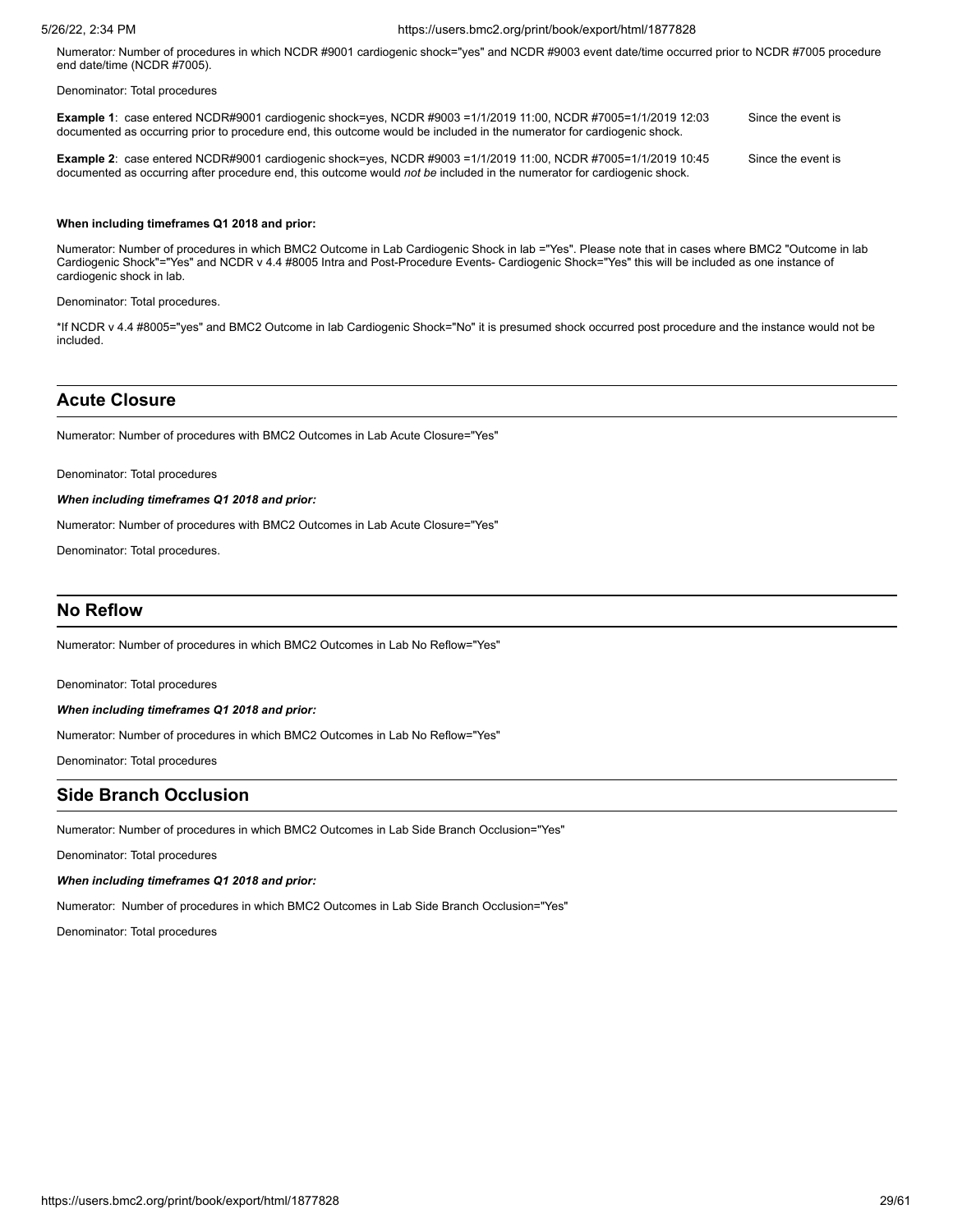# **Transfusion/Vascular Complication**

# **Transfusion BMC2**

Numerator: Number of procedures with NCDR #9275 transfusion of RBC transfusion="yes", **or** BMC2 outcomes post lab fresh frozen plasma, **or** platelets documented

Denominator: Total procedures.

#### *When including timeframes Q1 2018 and prior:*

Numerator: Number of procedures with BMC2 Outcomes Post Lab fresh frozen plasma, or platelets ="Yes" and/or NCDR v 4.4 #8040 intra and post procedure transfusion PRBC/Whole Blood="Yes"

Denominator: Total procedures.

\*Please note that if more than one product is administered per discharge, the numerator would still reflect one instance

\*\*When comparing prior data and data from current version be mindful that the selections are different between V 4.4 and V5 (timeframes and new selections Transfusion PCI, Transfusion Surgical are different) which may alter numerical values.

# **RBC Transfusion**

Numerator: Number of procedures with NCDR #9275 transfusion of RBC transfusion ="yes"

Denominator: Total procedures

# *When including timeframes of Q1 2018 and prior:*

Numerator: Number of procedures with NCDR v 4.4 # 8040 transfusion PBCS/Whole Blood="Yes".

Denominator: Total procedures.

\*Please note that if more than one unit is administered, the numerator would still reflect one instance

\*\*When comparing prior data and data from current version be mindful that the selections are different between V 4.4 and V5 (timeframes and new selections Transfusion PCI, Transfusion Surgical are different) which may alter numerical values.

# **Primary Access Vascular Complication**

Numerator: Number of procedures with BMC2 outcome post lab primary access site vasc comp documented as "yes".

Denominator: Total procedures

When including timeframes Q1 2018 and prior:

Numerator: Number of procedures with BMC2 outcome post lab primary access site vasc comp ="Yes".

Denominator: Total procedures

\*Please note this line item is based on BMC2 primary vascular access site data only.

# **Secondary Access Site Complication**

Numerator: Number of procedures with BMC2 outcome post lab secondary access site vasc comp documented as "Yes".

Denominator: BMC2 Secondary Access Site "Yes".

# *When including timeframes Q1 2018 and prior:*

Numerator: Number of procedures with BMC2 outcome post lab secondary access site vasc comp="Yes"

Denominator: BMC2 Secondary Access Site "Yes".

\*Please note this line item is based on BMC2 primary and secondary vascular access site data only.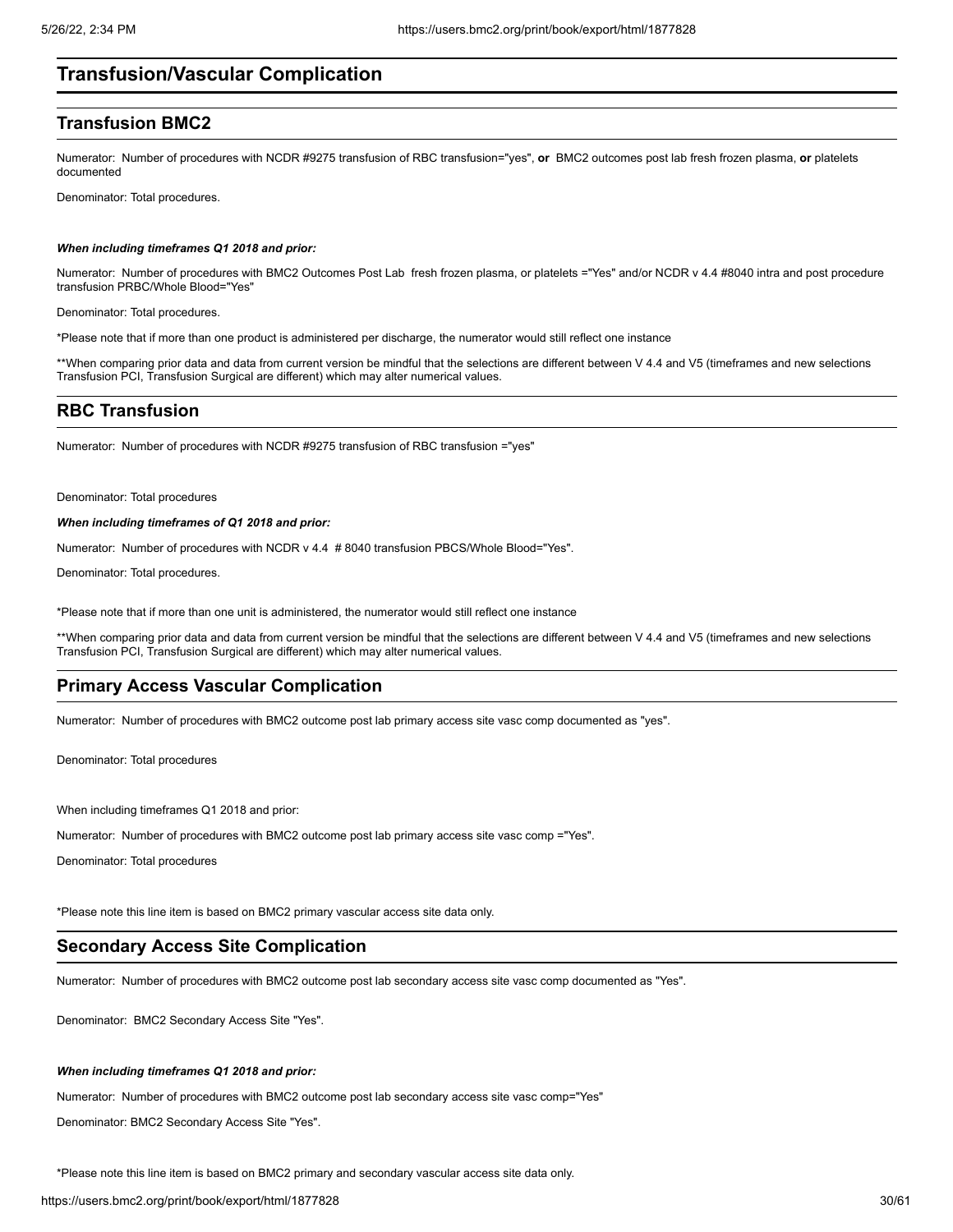# **Transfusion in Vascular Complication**

Numerator: Number of procedures with NCDR #9275 transfusion of RBC transfusion ="yes", **and/or** BMC2 outcomes post lab fresh frozen plasma, **or** platelets documented as "yes"

Denominator: Number of procedures with BMC2 outcome post lab primary access site vasc comp and/or secondary access site vasc comp="Yes".

# *When including timeframes of Q1 2018 and prior:*

Numerator: Number of procedures with BMC2 outcome post lab primary access site vasc comp and/or secondary access site vasc comp ="Yes" and NCDR #8040 transfusion ofPRBC/Whole Blood="Yes" **and/or** BMC2 Outcomes post lab fresh frozen plasma, or platelets="Yes"

Denominator: Number of procedures with BMC2 outcomes post lab primary access site vasc comp and/or secondary access site vasc comp'Yes"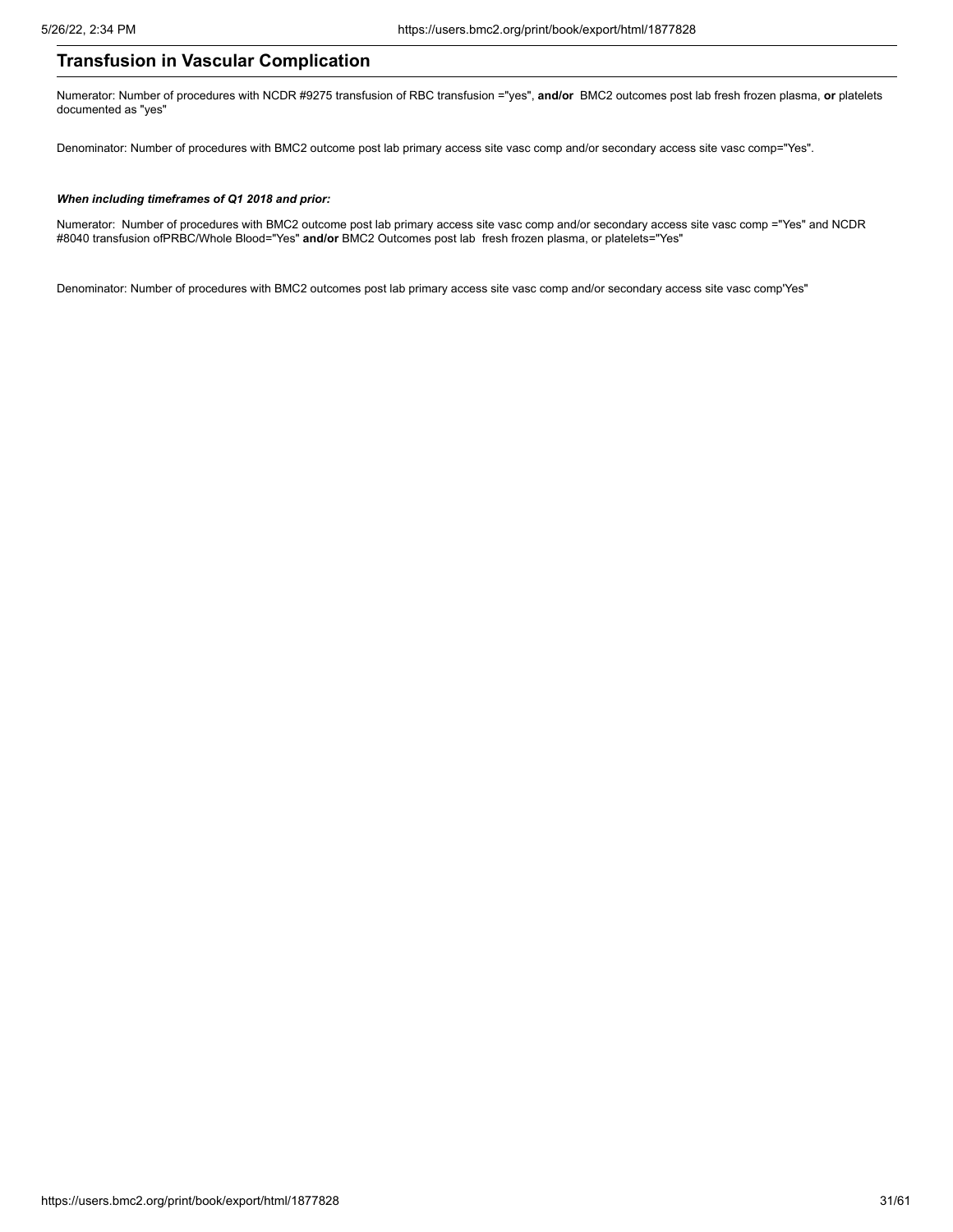# **Medical Therapy**

# **Aspirin within 24 hours**

Numerator: number of procedures where aspirin was documented as "given" (BMC2 PCI Aspirin w/in 24 hours).

*Denominator:* total procedures.

Exclusion(s):

Contraindicated to aspirin (BMC2 Medications)

### *When including timeframes Q1 2018 and prior:*

Numerator: NCDR #9500=Aspirin and #9510 (Administered)=Yes

Denominator: total procedures.

Exclusion(s):

- NCDR#9510=Contraindicated
- NCDR#9510=Blinded

# **GP IIb/IIIa Inhibitors**

Numerator: Number of procedures with BMC2 Medications Abciximab and/or Eptifibatide and/or Tirofiban="given"

Denominator: Total procedures

# *When including timeframes Q1 2018 and prior:*

Numerator: Number of procedures with BMC2 Medications Abciximab and/or Eptifibatide and/or Tirofiban="Given"

Denominator: Total procedures

# **GP IIb/IIIa Inhibitors Post**

Numerator: Number of procedures with BMC2 Medications Abciximab and/or Eptifibatide and/or Tirofiban="given" and "Post"

Denominator: Number of procedures with BMC2 Medications Abciximab and/or Eptifibatide and/or Tirofiban="Given"

## *When including timeframes Q1 2018 and prior:*

Numerator: Number of procedures with BMC2 Medications Abciximab and/or Eptifibatide and/or Tirofiban="Given" and "Post"

Denominator: Number of procedures with BMC2 Medications Abciximab and/or Eptifibatide and/or Tirofiban="Given"

# **Bivalirudin**

Numerator: Number of procedures with BMC2 Medications bivalirudin="given"

Denominator: Total procedures

# *When including timeframes Q1 2018 and prior:*

Numerator: Number of procedures with BMC2 Medications bivalirudin="Given"

Denominator: Total procedures

# **Discharge Aspirin**

Numerator: Number of discharges with NCDR #10200 Medication="Aspirin" and NCDR#10205="Yes"

# **OR**

One, or more, medications from the following list per NCDR#10200= Category "Anti-coagulant" medications="Warfarin" and/or Category "Non Vitamin K Dependent Oral Anticoalgulant" medications ="Apixiban", "Dabigatran", "Edoxaban", "Rivaroxaban" and NCDR#10205="Yes" *AND (+)*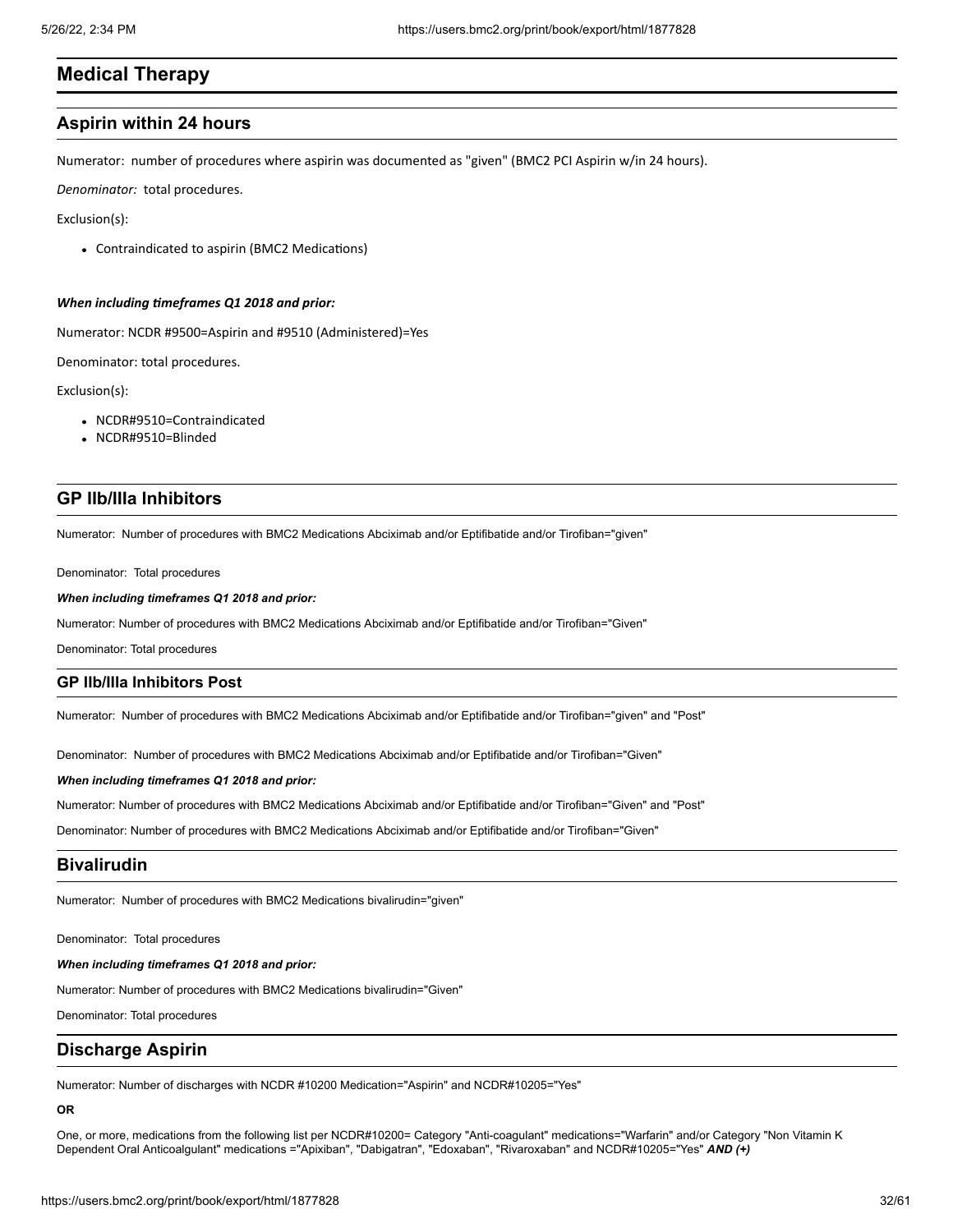One medication from the following list per NCDR #10200= Category "P2Y12 Inhibitor"medications="Clopidogrel", Prasugrel", "Ticagrelor", Ticlopidine" and NCDR#10205 Prescribed="Yes"

Denominator: Discharges with NCDR ##10105 discharge status= "Alive"

The following Exclusions are applied if the numerator is not met:

- NCDR#10110 Discharge location="Other acute care hospital"," Left against medical advice (AMA)"
- NCDR#10115 Hospice Care="Yes"
- NCDR #10205 Prescribed ="No medical reason" or "No-patient reason"
- NCDR#10030 Intervention this hospitalization= "Yes", and NCDR #10031 Type="CABG", "Cardiac not CABG", "Surgery not cardiac"
- NCDR #10075 Comfort Measures Only="Yes"

# EXAMPLES:

*In all of the following scenarios the discharge status is "Alive" and discharge location is "Home"*

- 1. Discharge medications include Aspirin= Discharge Aspirin "Yes"
- 2. Disharge medications include Warfarin and Aspirin=Discharge Aspirin "Yes"
- 3. Discharge medications include Apixiban= Discharge Aspirin "No"
- 4. Disharge medications include Apixiban **and** Clopidogrel=Discharge Aspirin "Yes"

# *When including timeframes Q1 2018 and prior:*

Numerator: Number of discharges with NCDR v 4.4 #9505 Medication="Aspirin" and NCDR v 4.4 #9510 Administered (prescribed)="Yes"

Denominator: Discharges where NCDR v 4.4 #9040 Discharge Status="Alive"

Exclusion(s):

- NCDR v 4.4 #9045 Discharge Location="Other acute care hospital", "Hospice", "Left against medical advice (AMA)".
- NCDR v 4.4 #9510 Administerd= "Blinded"
- NCDR v 4.4 #9510 Administered= "Contraindicated"
- NCDR v 4.4 #9040 Discharge status "Deceased"
- NCDR v 4.4 #9000 CABG="Yes"

\*Not able to correlate with prior version r/t Non Vitamin K dependent oral anticoagulants and warfarin were not collected

# **Discharge Beta Blocker in ACS**

Numerator:.Number of discharges with NCDR #10200 Medication="Beta Blocker" and NCDR#10205 Prescribed="Yes". If there is no documentation related to beta blocker in NCDR (field was entered after version underway), please utilize BMC2 Medications at Discharge section Beta Blocker. Use the following to assist with interpretation of BMC2 PCI fields compared to NCDR Cath PCI V5 field#10025 "Presc"="Yes", "Not Presc="No", "Contra=No-medical reason/No-patient reason".

Denominator: Discharges with NCDR ##10105 discharge status= "Alive" *and* NCDR #7825 PCI indication = STEMI(any) or NSTE-ACS

# Exclusion(s):

- NCDR#10110 Discharge location="Other acute care hospital"," Left against medical advice (AMA)"
- NCDR#10115 Hospice Care="Yes"
- NCDR #10205 Prescribed ="No medical reason" or "No-patient reason"
- NCDR #10075 Comfort Measures Only="Yes"

# *When including timeframes Q1 2018 and prior:*

Numerator: Number of discharges with NCDR v 4.4 #9505 Medication="Beta Blocker" and NCDR v 4.4 #9510 Administered (prescribed)="Yes"

Denominator: Discharges where NCDR v 4.4 #9040 Discharge Status="Alive" and NCDR #7035 PCI indication="STEMI" (any) or "Non-STEMI/unstable angina"

Exclusion(s):

- NCDR v 4.4 #9045 Discharge Location="Other acute care hospital", "Hospice", "Left against medical advice (AMA)"
- NCDR v 4.4 #9510 Administerd= "Blinded"
- NCDR v 4.4 #9510 Administered= "Contraindicated"
- NCDR v 4.4 #9040 Discharge status "Deceased"

\*Please note that prior BMC2 PCI reports did contain information related beta blockers prescribed at discharge, the denominator is now different.

# **Discharge Beta Blocker EF<40%**

Numerator: Number of discharges with NCDR #10200 Medication="Beta Blocker" *and* NCDR#10205 Prescribed="Yes". If there is no documentation related to beta blocker in NCDR (field was entered after version underway), please utilize BMC2 Medications at Discharge section Beta Blocker. Use the following to assist with interpretation of BMC2 PCI fields compared to NCDR Cath PCI V5 field#10025 "Presc"="Yes", "Not Presc="No", "Contra=No-medical reason/No-patient reason".

Denominator: Discharges with NCDR ##10105 discharge status= "Alive" *and* BMC2 Discharge section LVEF Assessment this admit="Yes" if yes, "LVEF of <40% , if "no" then NCDR #7061 "LVEF during Dx LHC <40%", if "no" then NCDR #5111 "LVEF Assessed Pre-Procedure" <40%

# Exclusion(s):

• NCDR#10110 Discharge location="Other acute care hospital"," Left against medical advice (AMA)"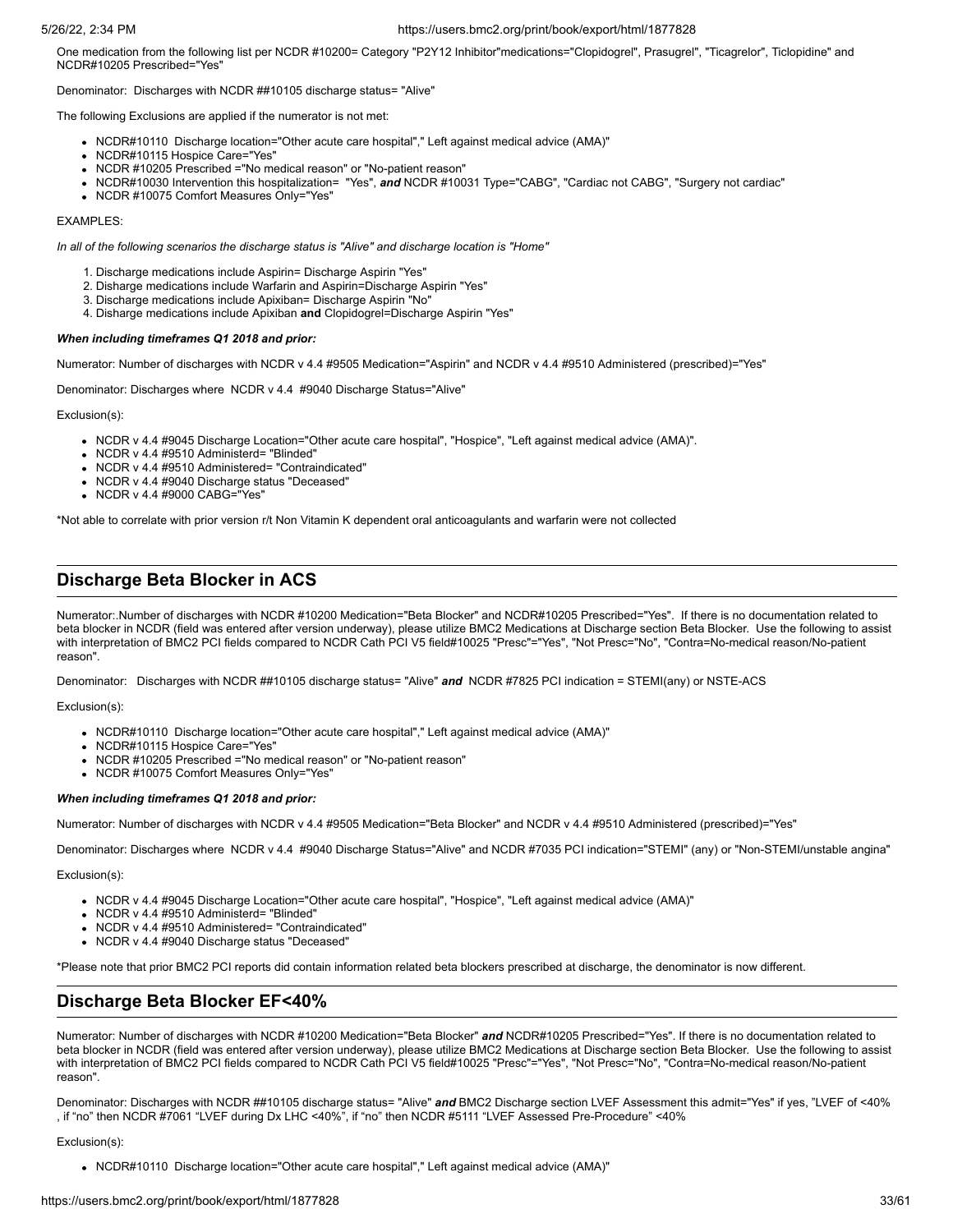- NCDR#10115 Hospice Care="Yes"
- NCDR #10205 Prescribed ="No medical reason" or "No-patient reason"
- NCDR #10075 Comfort Measures Only="Yes'

# *When including timeframes Q1 2018 and prior:*

Numerator: Number of discharges with NCDR v 4.4 #9505 Medication="Beta Blocker" and NCDR v 4.4 #9510 Administered (prescribed)="Yes"

Denominator: Discharges where NCDR v 4.4 #9040 Discharge Status="Alive" and NCDR #9030 LVEF=<40%

Exclusion(s):

- NCDR v 4.4 #9045 Discharge Location="Other acute care hospital", "Hospice", "Left against medical advice (AMA)"
- NCDR v 4.4 #9510 Administerd= "Blinded"
- NCDR v 4.4 #9510 Administered= "Contraindicated"
- NCDR v 4.4 #9040 Discharge status "Deceased"
- NCDR v 4.4 #9031 LVEF not assessed=coded

\*Please note that prior BMC2 PCI reports did contain information related beta blockers prescribed at discharge, the denominator is now different.

# **Disharge LLA**

Numerator: Number of discharges with NCDR #10200 Medication="Statin" and/or "Non-Statin", and/or "PCSK9 Inhibitors (Alirocumab or Evolocumab)" *and* NCDR#10205 Prescribed="Yes"

Denominator: Discharges with NCDR #10105 discharge status= "Alive"

# Exclusion(s):

- NCDR#10110 Discharge location="Other acute care hospital"," Left against medical advice (AMA)"
- NCDR#10115 Hospice Care="Yes"
- NCDR #10205 Prescribed ="No medical reason" or "No-patient reason" for all of the medication categories (statin, non-statin, PCSK9)
- NCDR #10075 Comfort Measures Only="Yes"

# *When including timeframes Q1 2018 and prior:*

Numerator: Number of discharges with NCDR v 4.4 #9505 Medication="Statin" and/or "Non-Statin" *and* NCDR v 4.4 #9510 Administered (prescribed)="Yes"

Denominator: Discharges where NCDR v 4.4 #9040 Discharge Status="Alive"

Exclusion(s):

- NCDR v 4.4 #9045 Discharge Location="Other acute care hospital", "Hospice", "Left against medical advice (AMA)".
- NCDR v 4.4 #9510 Administerd= "Blinded"
- NCDR v 4.4 #9510 Administered= "Contraindicated"
- NCDR v 4.4 #9040 Discharge status "Deceased"

# **Discharge Statin**

Numerator: Number of discharges with NCDR #10200 Medication="Statin" *and* NCDR#10205 Prescribed="Yes"

Denominator: Discharges with NCDR ##10105 discharge status= "Alive"

Exclusion(s):

- NCDR#10110 Discharge location="Other acute care hospital"," Left against medical advice (AMA)"
- NCDR#10115 Hospice Care="Yes"
- NCDR #10205 Prescribed ="No medical reason" or "No-patient reason" • NCDR #10075 Comfort Measures Only="Yes"
- *When including timeframes Q1 2018 and prior:*

Numerator: Number of discharges with NCDR v 4.4 #9505 Medication="Statin" *and* NCDR v 4.4 #9510 Administered (prescribed)="Yes"

Denominator: Discharges where NCDR v 4.4 #9040 Discharge Status="Alive"

Exclusion(s):

- NCDR v 4.4 #9045 Discharge Location="Other acute care hospital", "Hospice", "Left against medical advice (AMA)".
- NCDR v 4.4 #9510 Administerd= "Blinded"
- NCDR v 4.4 #9510 Administered= "Contraindicated"
- NCDR v 4.4 #9040 Discharge status "Deceased"

# **Discharge ACE/ARB (EF <40%)**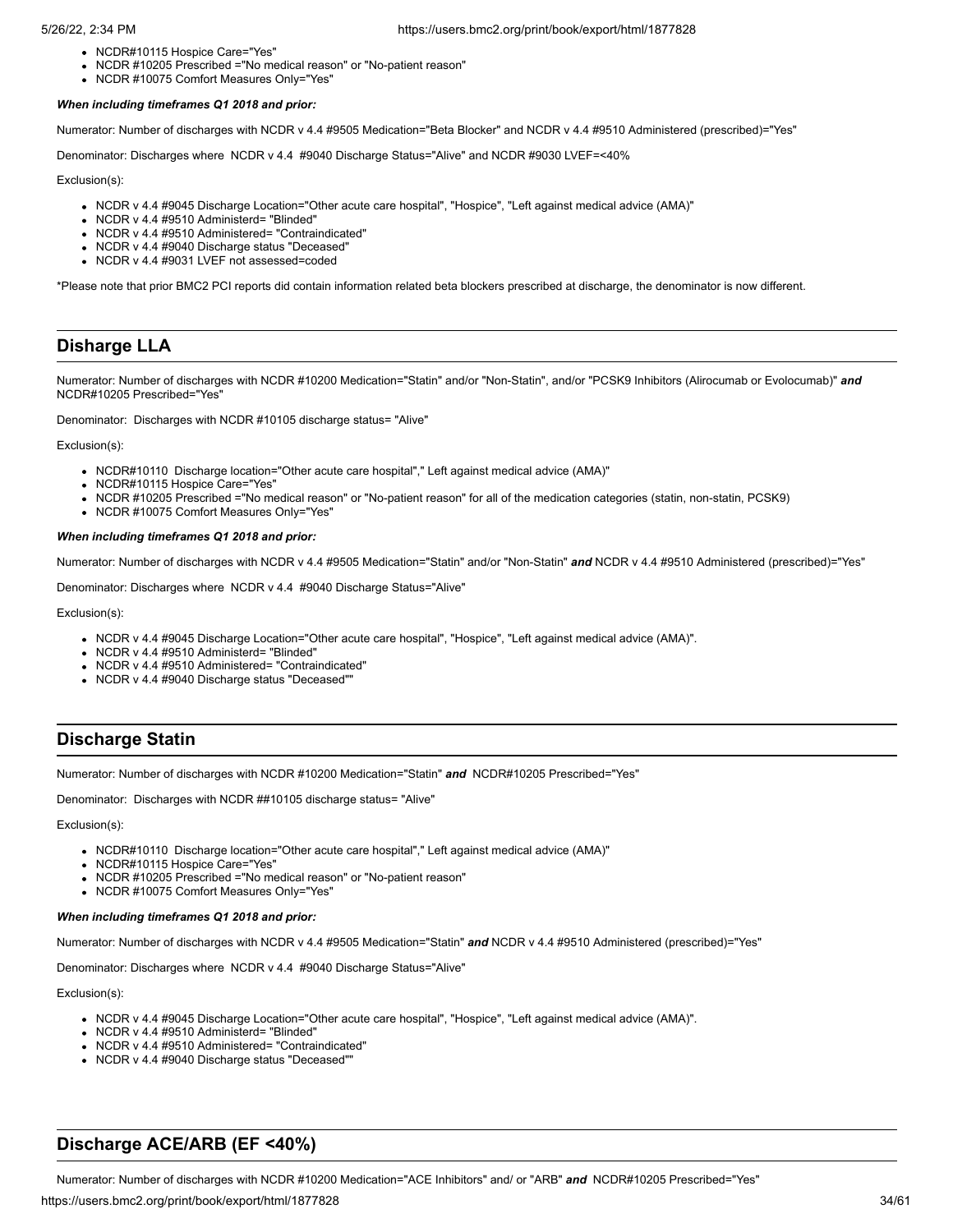Denominator: Discharges with NCDR ##10105 discharge status= "Alive" *and* BMC2 Discharge section LVEF Assessment this admit="Yes" if yes, *and* "LVEF of <40% , if BMC2 LVEF Assessment this admit="no", then NCDR #5111 "LVEF Assessed Pre-Procedure"="Yes" *and* NCDR #5116 "If Yes, Most Recent LVEF"=  $<$ 40%

## Exclusion(s):

- NCDR#10110 Discharge location="Other acute care hospital"," Left against medical advice (AMA)"
- NCDR#10115 Hospice Care="Yes"
- NCDR #10205 Prescribed =No medical reason/No-patient reason)
- NCDR #10075 Comfort Measures Only="Yes"
- NCDR #10030 Intervention(s) this hospitalization="Yes" and NCDR #10031 Type="CABG"

## *When including timeframes Q1 2018 and prior:*

Numerator: Number of discharges with NCDR v 4.4 #9505 Medication="ACE Inhibitor" and/or "ARB"" and NCDR v 4.4 #9510 Administered (prescribed)="Yes"

Denominator: Discharges where NCDR v 4.4 #9040 Discharge Status="Alive" and NCDR #9030 LVEF=<40%

#### Exclusion(s):

- NCDR v 4.4 #9045 Discharge Location="Other acute care hospital", "Hospice", "Left against medical advice (AMA)"
- NCDR v 4.4 #9510 Administerd= "Blinded"
- NCDR v 4.4 #9510 Administered= "Contraindicated"
- NCDR v 4.4 #9040 Discharge status "Deceased"
- NCDR v 4.4 #9000 CABG="Yes"

# **Discharge ACE/ARB in DM HTN**

Numerator: Number of discharges with NCDR #10200 Medication="ACE Inhibitors" and/ or "ARB" *and* NCDR#10205 Prescribed="Yes"

Denominator: Discharges with NCDR ##10105 discharge status= "Alive" with NCDR #4615 HTN="Yes" *and* NCDR #4555 diabetes mellitus ="Yes"

Exclusion(s):

- NCDR#10110 Discharge location="Other acute care hospital"," Left against medical advice (AMA)"
- NCDR#10115 Hospice Care="Yes"
- NCDR #10205 Prescribed ="No medical reason" or "No-patient reason"
- NCDR #10075 Comfort Measures Only="Yes"
- NCDR #10030 Intervention(s) this hospitalization="Yes" and NCDR #10031 Type="CABG"

## *When including timeframes Q1 2018 and prior:*

Numerator: Number of discharges with NCDR v 4.4 #9505 Medication="ACE Inhibitors" and/or "ARB" and NCDR v 4.4 #9510 Administered (prescribed)="Yes"

Denominator: Discharges where NCDR v 4.4 #9040 Discharge Status="Alive"

Exclusion(s):

- NCDR v 4.4 #9045 Discharge Location="Other acute care hospital", "Hospice", "Left against medical advice (AMA)"
- NCDR v 4.4 #9510 Administerd= "Blinded"
- NCDR v 4.4 #9510 Administered= "Contraindicated"
- NCDR v 4.4 #9040 Discharge status "Deceased"
- NCDR v 4.4 #9000 CABG="Yes"

# **Discharge P2Y12**

Numerator: Number of discharges with NCDR #10200 Medication="P2Y12 Inhibitor (clopidogrel and/or prasugrel and/or ticagrelor and/or ticlopidine)" *and* NCDR#10205 Prescribed="Yes"

Denominator: Discharges with NCDR ##10105 discharge status= "Alive" that have had *any* successful stent implantation (NCDR#8027/8028 (Drug eluting stents, bare metal stents, covered stents or coated stents)) during this episode of care

Exclusion(s):

- NCDR#10110 Discharge location="Other acute care hospital"," Left against medical advice (AMA)"
- NCDR#10115 Hospice Care="Yes"
- NCDR #10205 Prescribed ="No medical reason" or "No-patient reason"
- NCDR #10075 Comfort Measures Only="Yes"
- NCDR #10030 Intervention(s) this hospitalization="Yes" and NCDR #10031 Type="CABG"
- Discharges with no successful lesions ("successful" = NCDR #8023 "yes" AND NCDR #8024 "yes")

# *When including timeframes Q1 2018 and prior:*

Numerator: Number of discharges with NCDR v 4.4 #9505 Medication="Thienopyridines (clopidogrel, prasugrel, ticagrelor, ticlopidine) " and NCDR v 4.4 #9510 Administered (prescribed)="Yes"

Denominator: Discharges where NCDR v 4.4 #9040 Discharge Status="Alive"

- NCDR v 4.4 #9045 Discharge Location="Other acute care hospital", "Hospice", "Left against medical advice (AMA)"
- NCDR v 4.4 #9510 Administerd= "Blinded"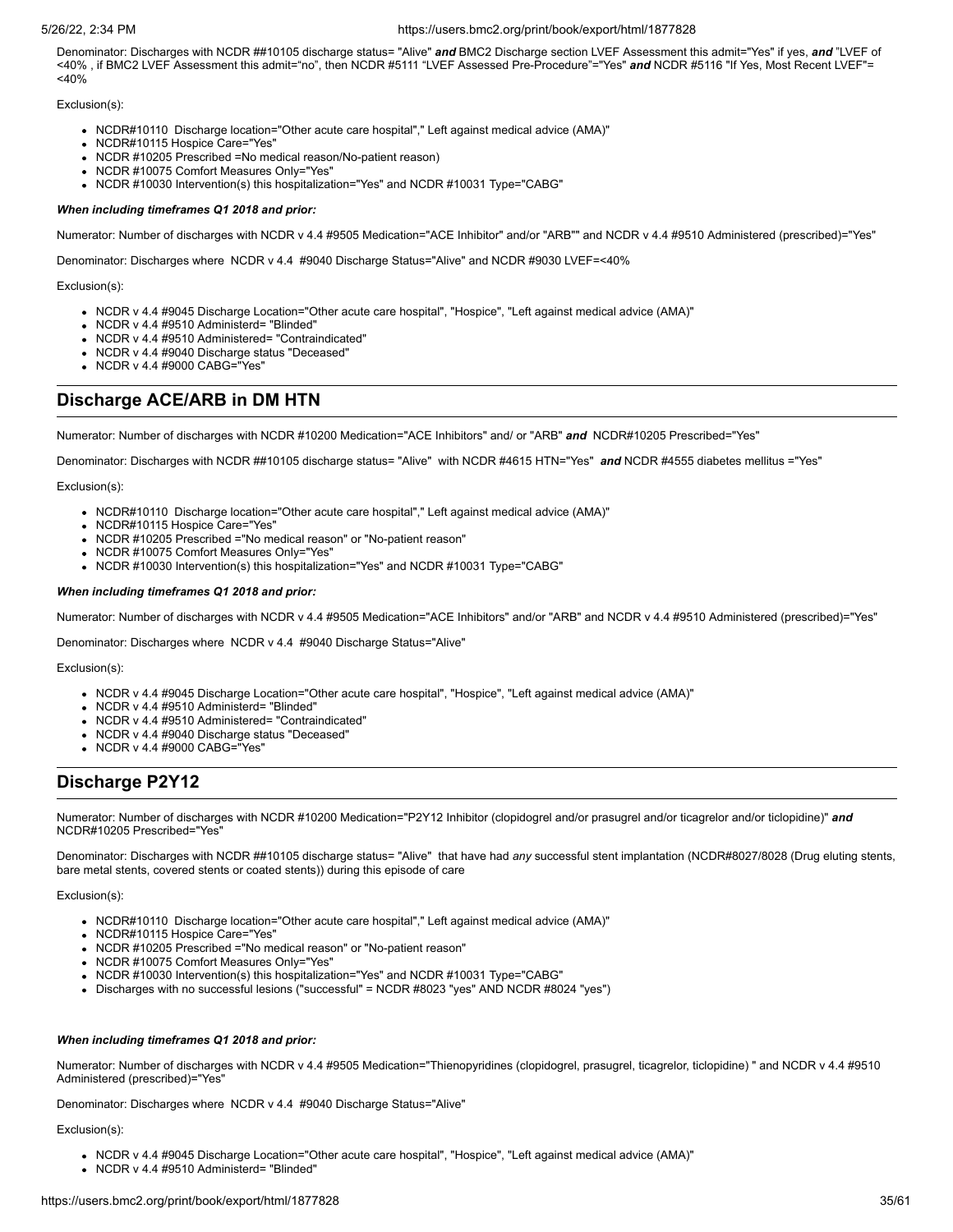- NCDR v 4.4 #9510 Administered= "Contraindicated"
- NCDR v 4.4 #9040 Discharge status "Deceased"
- NCDR v 4.4 #9000 CABG="Yes"
- NCDR v 4.4 #7205 Guidewire Across Lesion "no" for ALL lesions in ALL procedures during the discharge being reported

\*Stents not successfully deployed are not captured via the registry.

# **Discharge Non-Vitamin K Dependent Oral Anticoagulant**

Numerator: Number of discharges with NCDR #10200 Medication="Non-Vitamin K Dependent Oral Anticoagulant (Apixiban, Dabigitran, Edoxaban, Rivaroxaban)" and NCDR#10205 Prescribed="Yes"

Denominator: Discharges with NCDR ##10105 discharge status= "Alive"

Exclusion(s):

- NCDR#10110 Discharge location="Other acute care hospital"," Left against medical advice (AMA)"
- NCDR#10115 Hospice Care="Yes"
- NCDR #10205 Prescribed ="No medical reason" or "No-patient reason"
- NCDR#10030 Intervention this hospitalization= "Yes", *and* NCDR #10031 Type="CABG" and/or "Cardiac not CABG" and/or "Surgery not cardiac"
- NCDR #10075 Comfort Measures Only="Yes"

*When including timeframes Q1 2018 and prior, please be aware there is no equivalent for this field.*

# **Discharge Warfarin**

Numerator: Number of discharges with NCDR #10200 Medication=" Anticoagulant/Warfarin" and NCDR#10205 Prescribed="Yes"

Denominator: Discharges with NCDR ##10105 discharge status= "Alive"

Exclusion(s):

- NCDR#10110 Discharge location="Other acute care hospital"," Left against medical advice (AMA)"
- NCDR#10115 Hospice Care="Yes"
- NCDR #10205 Prescribed ="No medical reason" or "No-patient reason"
- NCDR#10030 Intervention this hospitalization= "Yes", *and* NCDR #10031 Type="CABG", "Cardiac not CABG", "Surgery not cardiac"
- NCDR #10075 Comfort Measures Only="Yes"

*When including timeframes Q1 2018 and prior, please be aware there is no equivalent for this field.*

# **Discharge Opioid**

Numerator: Number of discharges with BMC2 Medications at discharge=opioid

Denominator: Discharges with NCDR ##10105 discharge status= "Alive"

Exclusion(s):

- NCDR#10110 Discharge location="Other acute care hospital"," Left against medical advice (AMA)"
- NCDR#10115 Hospice Care="Yes"
- NCDR #10205 Prescribed ="No medical reason" or "No-patient reason"
- NCDR #10075 Comfort Measures Only="Yes"

*When including timeframes Q1 2018 and prior, please be aware there is no equivalent for this field.*

# **Discharge Prasugrel with Hx TIA/CVA**

Numerator: Number of discharges with NCDR #10200 Medication="P2Y12 Inhibitor/Prasugrel*" and* NCDR#10205 Prescribed="Yes" who also have BMC2 History/Comorbidity TIA/CVA="Yes"

Denominator: Discharges with NCDR #10105 discharge status= "Alive" with NCDR #10200=P2Y12 Inhibitors/Prasugrel and NCDR #10205="Yes"

- NCDR#10110 Discharge location="Other acute care hospital"," Left against medical advice (AMA)"
- NCDR#10115 Hospice Care="Yes"
- NCDR #10205 Prescribed ="No medical reason" or "No-patient reason"
- NCDR #10075 Comfort Measures Only="Yes'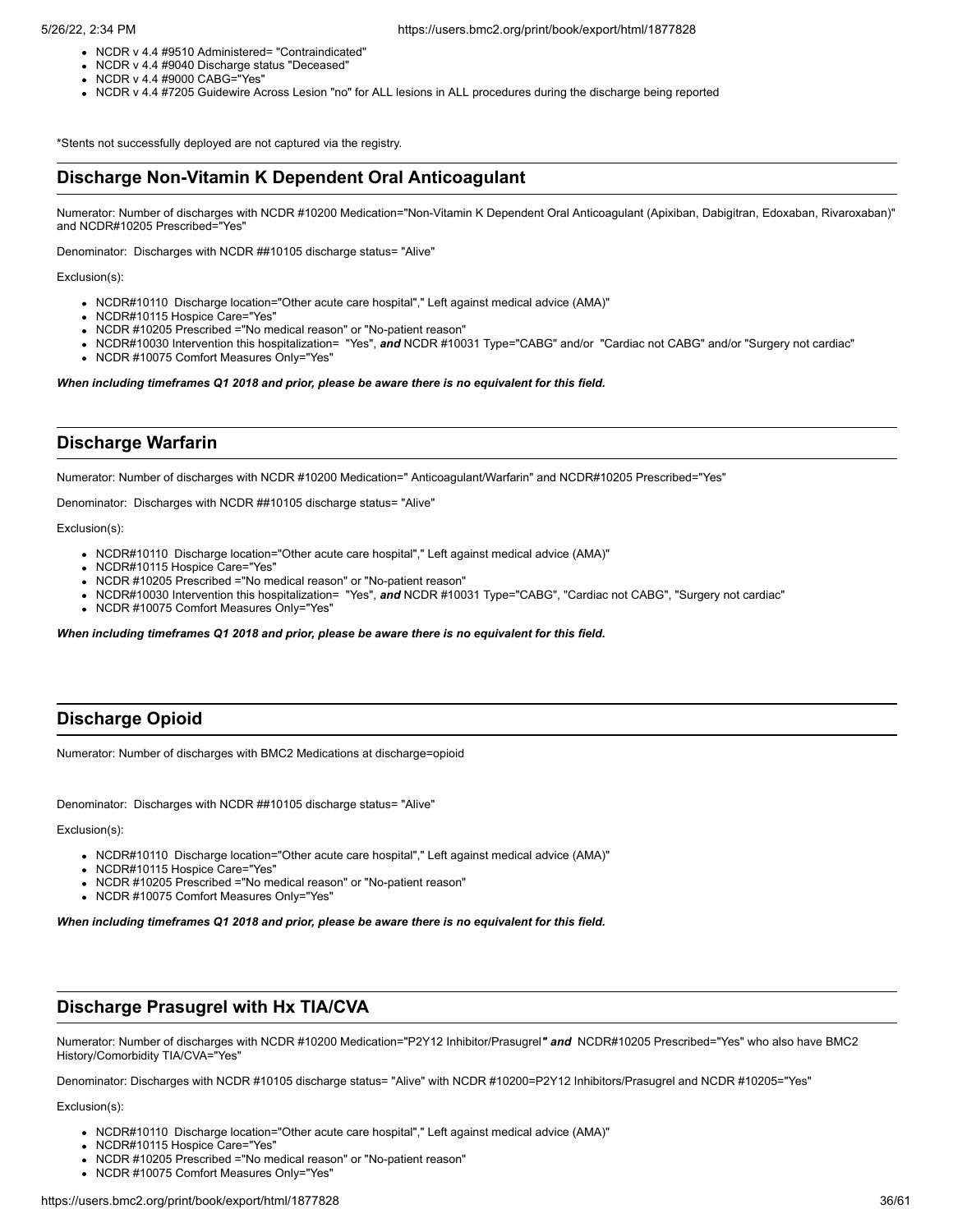### *When including timeframes Q1 2018 and prior:*

Numerator: Number of discharges with NCDR v 4.4 #9505 Medication="Thienopyridines /Prasugrel" and NCDR v 4.4 #9510 Administered (prescribed)="Yes" who also have(BMC2 Hx/comorbid TIA/CVA="Yes"

Denominator: Discharges where NCDR v 4.4 #9040 Discharge Status="Alive" with NCDR v 4.4 #9505 "Thienopyridines/Prasugrel" and NCDR v 4.4 #9510=Yes"

Exclusion(s):

- NCDR v 4.4 #9045 Discharge Location="Other acute care hospital", "Hospice", "Left against medical advice (AMA)"
- NCDR v 4.4 #9510 Administerd= "Blinded"
- NCDR v 4.4 #9510 Administered= "Contraindicated"
- NCDR v 4.4 #9040 Discharge status "Deceased"

\*This information is provided as history of TIA/CVA is an absolute contraindication to the prescribing of Prasugrel.

# **Discharge Prasugrel <60Kg and/or age >75 yrs**

Numerator: Number of discharges with NCDR #10200 Medication="P2Y12 Inhibitor/Prasugrel*" and* NCDR#10205 Prescribed="Yes" who also have NCDR #6005 Weight= <60Kg **and/or** NCDR #2050 Age= >75years

Denominator: Discharges with NCDR #10105 discharge status= "Alive" with NCDR #10200=P2Y12 Inhibitors/Prasugrel and NCDR #10205="Yes"

Exclusion(s):

- NCDR#10110 Discharge location="Other acute care hospital"," Left against medical advice (AMA)"
- NCDR#10115 Hospice Care="Yes"
- NCDR #10205 Prescribed ="No medical reason" or "No-patient reason"
- NCDR #10075 Comfort Measures Only="Yes"
- NCDR #10105="Deceased"

### *When including timeframes Q1 2018 and prior:*

Numerator: Number of discharges with NCDR v 4.4 #9505 Medication="Thienopyridines /Prasugrel" and NCDR v 4.4 #9510 Administered (prescribed)="Yes" who also have NCDR v 4.4 #4060 Weight= <60Kg **and/or** NCDR v 4.4 #2050 Age= >75years

Denominator: Discharges where NCDR v 4.4 #9040 Discharge Status="Alive" with NCDR v 4.4 #9505 "Thienopyridines/Prasugrel" and NCDR v 4.4 #9510=Yes"

Exclusion(s):

- NCDR v 4.4 #9045 Discharge Location="Other acute care hospital", "Hospice", "Left against medical advice (AMA)"
- NCDR v 4.4 #9510 Administerd= "Blinded"
- NCDR v 4.4 #9510 Administered= "Contraindicated"
- NCDR v 4.4 #9040 Discharge status "Deceased"

\*This information is provided as age >75 years and/or weight <60kg are relative contraindications to the prescribing of Prasugrel.

# **Discharge Anti-Platelet**

Numerator: Number of discharges with NCDR #10200 Medication="P2Y12 Inhibitor (clopidogrel and/or prasugrel and/or ticagrelor and/or ticlopidine)" *AND/OR* NCDR #10200Medication="Aspirin" **and** NCDR#10205 Prescribed="Yes"

Denominator: Discharges with NCDR ##10105 discharge status= "Alive" that have had *any* successful stent implantation (NCDR#8027/8028 (Drug eluting stents, bare metal stents, covered stents or coated stents)) during this episode of care

Exclusion(s):

- NCDR#10110 Discharge location="Other acute care hospital"," Left against medical advice (AMA)"
- NCDR#10115 Hospice Care="Yes'
- NCDR #10205 Prescribed ="No medical reason" or "No-patient reason"
- NCDR #10075 Comfort Measures Only="Yes'
- NCDR #10030 Intervention(s) this hospitalization="Yes" and NCDR #10031 Type="CABG"
- No successful lesions (NCDR #8023="No" **OR** NCDR Sequence #8024="No")

# *When including timeframes Q1 2018 and prior:*

Numerator: Number of discharges with stent implantation during this episode of care (NCDR v 4.4 #7225), prescribed P2Y12 **or** ASA at discharge. (NCDR v 4.4 # 9505/NCDR #9510 "Yes")

Denominator: Discharges with discharge status of alive that have any sucessful stent implanted during this episode of care (NCDR v 4.4 #7225)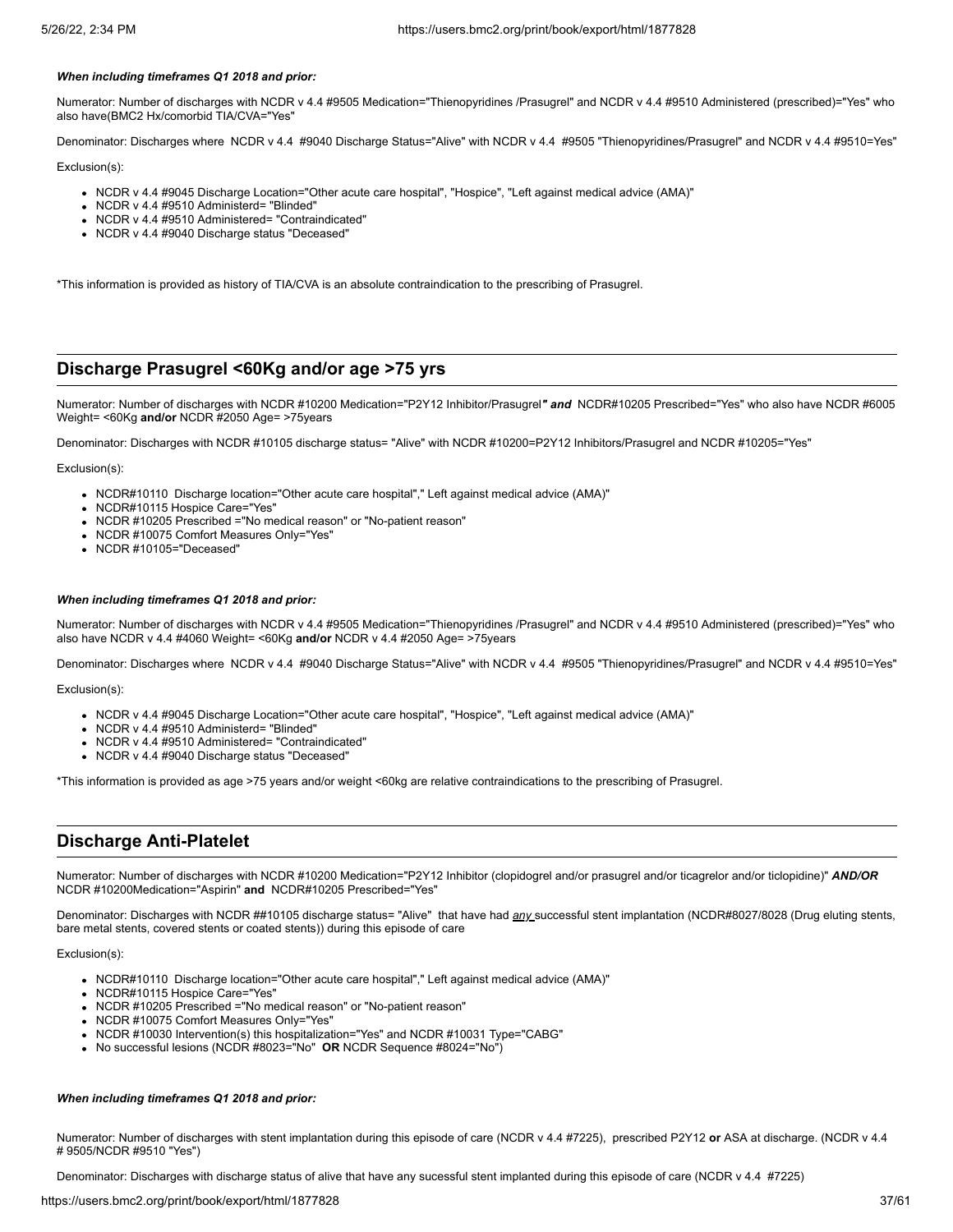Exclusion(s):

- NCDR v 4.4 #9045 Discharge Location="Other acute care hospital", "Hospice", "Left against medical advice (AMA)".
- NCDR v 4.4 #9510 medications captured as "blinded"
- $\bullet$  NCDR v 4.4 #9510 = "contraindicated"
- NCDR v 4.4 #9040 discharge status "deceased"
- NCDR v 4.4 #9000="yes"
- NCDR v 4.4 #7205 "no" /NCDR #7220 "no"=unsuccessful lesion
- NCDR v 4.4 #9015 CABG at your facility="yes"

\*Devices not successfully deployed are not captured via the registry.

# **Discharge GLP-1**

Numerator: Number of discharges with BMC2 Medications at Discharge="GLP-1 Inhibitors".

Denominator: Discharges with NCDR ##10105 discharge status= "Alive" with NCDR #4555 diabetes mellitus = "Yes"

Exclusion(s):

- NCDR#10110 Discharge location="Other acute care hospital"," Left against medical advice (AMA)"
- NCDR#10115 Hospice Care="Yes'
- NCDR #10075 Comfort Measures Only="Yes"

*When including timeframes of Q1 2018 and prior, please be aware there is no equivalent field.*

# **Discharge SGLT2i w/DM**

Numerator: Number of discharges with BMC2 Medications at Discharge="SGLT2 Inhibitors".

Denominator: Discharges with NCDR ##10105 discharge status= "Alive" with NCDR #4555 diabetes mellitus ="Yes"

Exclusion(s):

- NCDR#10110 Discharge location="Other acute care hospital"," Left against medical advice (AMA)"
- NCDR#10115 Hospice Care="Yes"
- NCDR #10075 Comfort Measures Only="Yes"

*When including timeframes of Q1 2018 and prior, please be aware there is no equivalent field.*

# **SGLT2i LVEF <40%**

Numerator: Number of discharges with BMC2 Medications at Discharge="SGLT2 Inhibitors".

Denominator: Discharges with NCDR ##10105 discharge status= "Alive" *and* BMC2 Discharge section LVEF Assessment this admit="Yes" if yes, *and* "LVEF of <40% , if BMC2 LVEF Assessment this admit="no", then NCDR #5111 "LVEF Assessed Pre-Procedure"="Yes" *and* NCDR #5116 "If Yes, Most Recent LVEF"= <40%

Exclusion(s):

- NCDR#10110 Discharge location="Other acute care hospital"," Left against medical advice (AMA)"
- NCDR#10115 Hospice Care="Yes"
- NCDR #10075 Comfort Measures Only="Yes"

*When including timeframes of Q1 2018 and prior, please be aware there is no equivalent field.*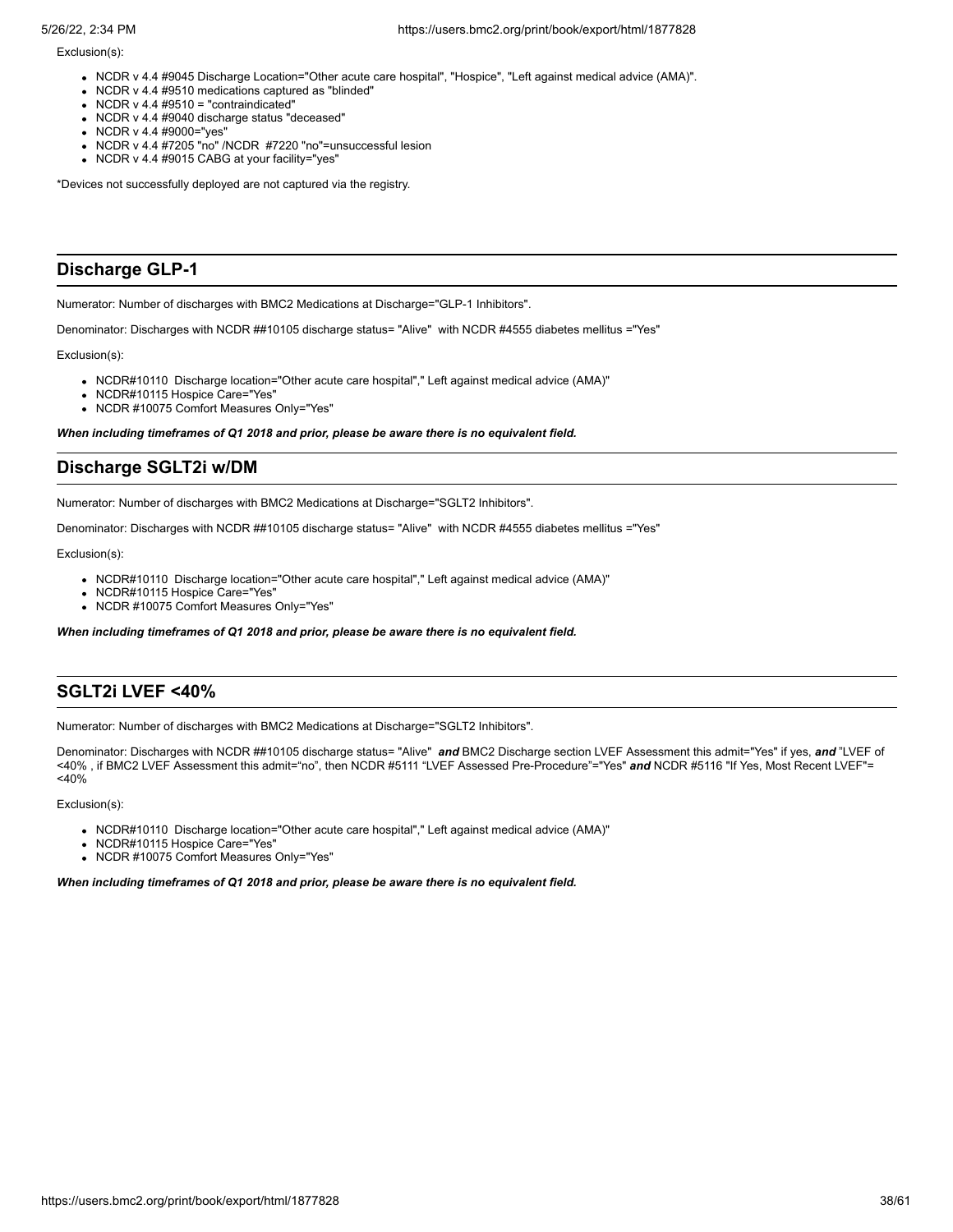# **PCI in Setting of STEMI**

# **All STEMI**

Numerator: Procedure with PCI indication =STEMI (NCDR # 7825) including: Immediate PCI for Acute STEMI, PCI for STEMI (Unstable, >12 hrs from Sx onset),PCI for STEMI (Stable, >12 hrs from Sx onset), STEMI – Stable (<= 12 hrs from Sx), STEMI PCI for STEMI (Stable after successful lytics), Rescue PCI for STEMI (after unsuccessful lytics).

Denominator: Total procedures

Example: Mr. Smith presents with Acute STEMI on 5/1/2019, he has PCI that day. The next day, 5/2/2019, he has another STEMI and has another PCI.

This scenario would be reflected on this report:

- "All STEMI"=2 instances
- "STEMI Discharges"=1 instance

#### *When including timeframes Q1 2018 and prior:*

Numerator: Procedure with NCDR Sequence#7035= Immediate PCI for STEMI, PCI for STEMi (unstable >12 hrs from Sx onset), PCI for STEMI (Stable>12 hrs Sx onset), PCI for STEMI (stable after successful full-dose thrombolysis), Rescue PCI for STEMI (after failed full-dose lytics).

Denominator: total procedures

\*\*When comparing prior data and data from current version be mindful that the selections are much different between V 4.4 and V5 which will alter numerical values. Please note there is one additional STEMI selection in v 5.0.

# **STEMI Discharges**

Numerator: Discharges in which any PCI procedure occurring during that episode of care included a procedure with PCI Indication of any type of STEMI ( NCDR # 7825)= Immediate PCI for Acute STEMI, PCI for STEMI (Unstable, >12 hrs from Sx onset),PCI for STEMI (Stable, >12 hrs from Sx onset), STEMI – Stable (<= 12 hrs from Sx), STEMI PCI for STEMI (Stable after successful lytics), Rescue PCI for STEMI (after unsuccessful lytics)

Denominator: All STEMI

Example: Mr. Smith presents with Acute STEMI on 5/1/2019, he has PCI that day. The next day, 5/2/2019, he has another STEMI and has another PCI.

This scenario would be reflected on this report:

- "All STEMI"=2 instances
- "STEMI Discharges"=1 instance

#### *When including timeframes Q1 2018 and prior:*

Numerator: Discharges in which any PCI procedure occurring during that episode of care included a procedure with PCI Indication of any type of STEMI NCDR Sequence#7035= Immediate PCI for STEMI, PCI for STEMi (unstable >12 hrs from Sx onset), PCI for STEMI (Stable>12 hrs Sx onset), PCI for STEMI (stable after successful full-dose thrombolysis), Rescue PCI for STEMI (after failed full-dose lytics).

Denominator: All STEMI

\*\*When comparing prior data and data from current version be mindful that the selections are much different between V 4.4 and V5 which will alter numerical values. Please note there is one additional STEMI selection in v 5.0.

# **All STEMI Discharged Alive**

Numerator: Discharge status "Alive" (NCDR #10105)

Denominator: STEMI Discharges ( NCDR # 7825)= Immediate PCI for Acute STEMI, PCI for STEMI (Unstable, >12 hrs from Sx onset),PCI for STEMI (Stable, >12 hrs from Sx onset), STEMI – Stable (<= 12 hrs from Sx), STEMI PCI for STEMI (Stable after successful lytics), Rescue PCI for STEMI (after unsuccessful lytics))

#### *When including timeframes Q1 2018 and prior:*

Numerator: Discharges with NCDR v 4.4 #9040="Alive"

Denominator: STEMI Discharges (NCDR v 4.4 # 7035)= Immediate PCI for STEMI, PCI for STEMI (Unstable, >12 hrs from Sx onset), PCI for STEMI (Stable, >12 hrs from Sx onset), STEMI PCI for STEMI (Stable after successful lytics), Rescue PCI for STEMI (after unsuccessful lytics))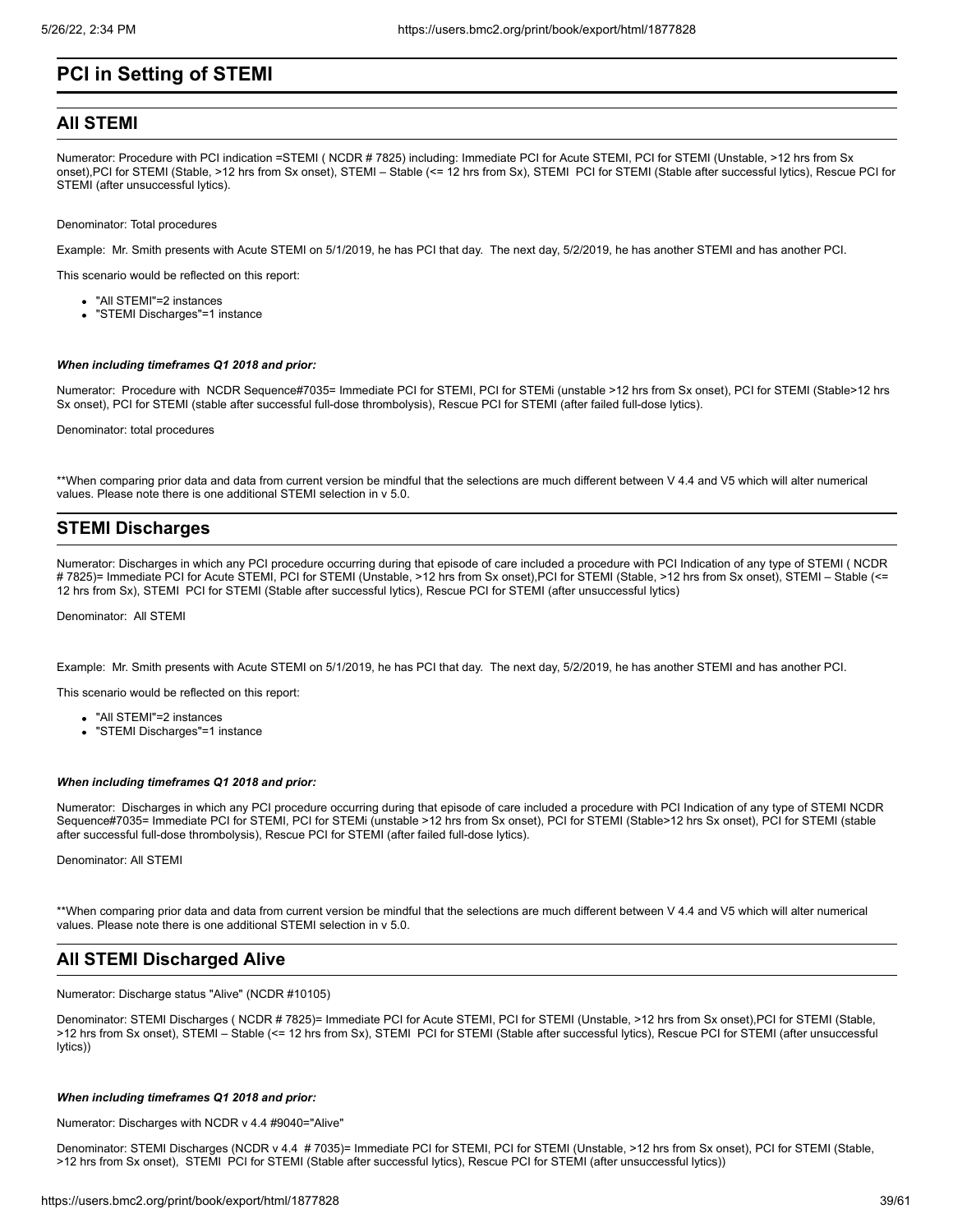\*\*When comparing prior data and data from current version be mindful that the selections are much different between V 4.4 and V5 which will alter numerical values. Please note there is one additional STEMI selection in v 5.0.

# **Total Acute STEMI**

Numerator: Procedures with PCI indication of acute STEMI ( NCDR # 7825= " Immediate PCI for Acute STEMI").

Denominator: All STEMI

### *When including timeframes Q1 2018 and prior:*

Numerator: Procedures with NCDR v 4.4 #7035 PCI Indication="Immediate PCI for STEMI"

Denominator: All STEMI

# **Cardiogenic Shock**

Numerator**:** Procedures in which "Cardiogenic Shock" and/or "Refractory Shock" is documented (NCDR #7415). Denominator: All STEMI

### *When including timeframes of Q1 2018 and prior:*

Numerator*:* Procedures with NCDR #7030="cardiogenic shock at start of PCI"

Denominator: All STEMI

\*\*When comparing prior data and data from current version be mindful that the selections are much different between V 4.4 and V5 which will alter numerical values.

# **Drug Eluting Stents**

Numerator: Number of drug eluting stents implanted. (NCDR Sequence # 8027/8028)

Denominator: All STEMI

*When including timeframes of Q1 2018 and prior:*  Numerator: Number of NCDR v 4.4 #7225="drug eluting stents" implanted.

Denominator: All STEMI

# **Thrombectomy**

Numerator: NCDR #8027/8028="thrombectomy" and/or "extraction catheter"

Denominator: All STEMI

## *When including timeframes Q1 2018 and prior:*

Numerator: NCDR v 4.4 #7225="thrombectomy" and/or "extraction catheter"

Denominator: All STEMI

\*results will appear different than historical reports due to inclusion of extraction devices

# **Radial Access**

Numerator*:* Procedures in which NCDR #7320= " radial"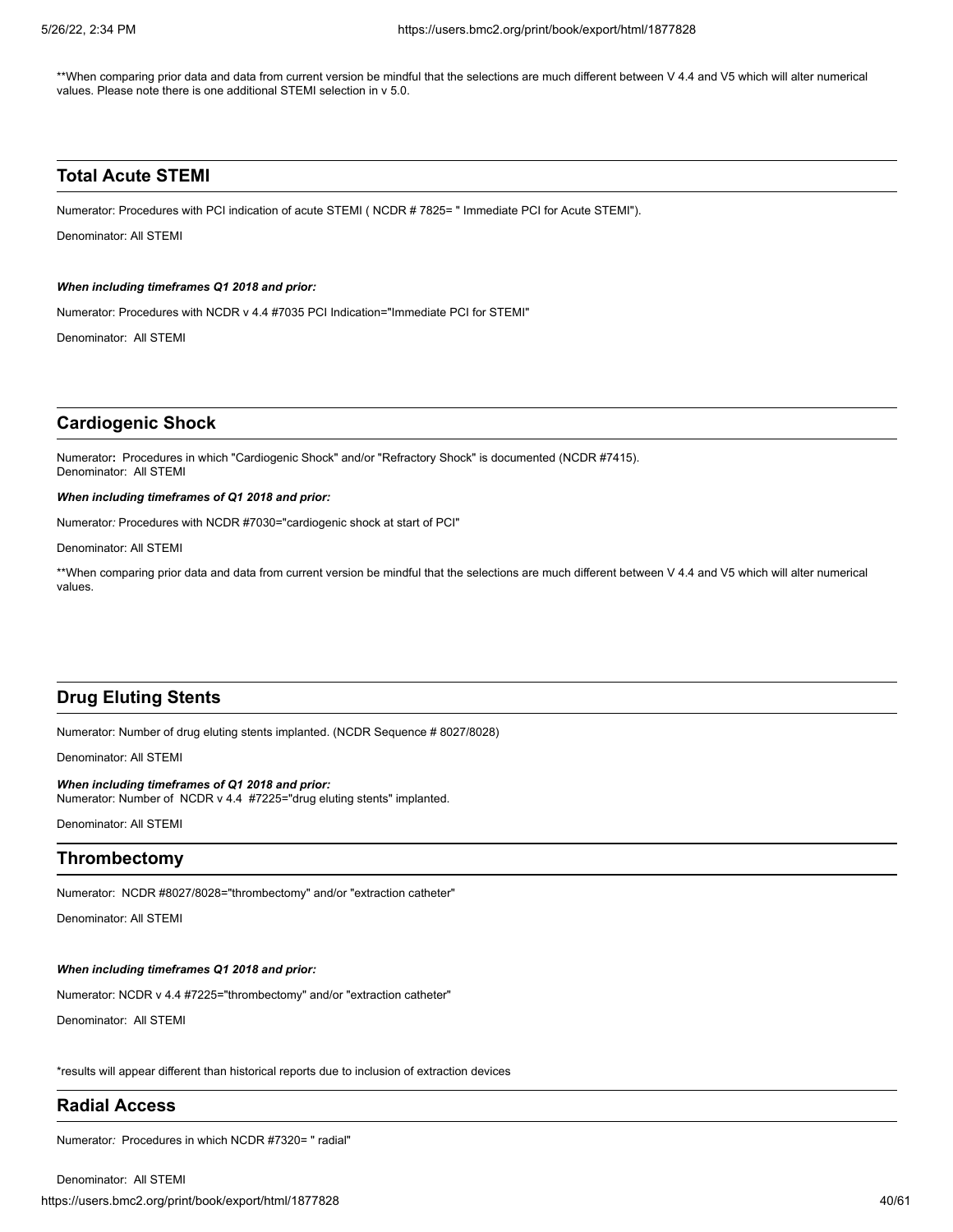### *When including timeframes Q1 2018 and prior:*

Numerator: Procedures with NCDR v 4.4 #5350="radial"

Denominator: All STEMI

# **GP IIb/IIIa Inhibitors**

Numerator: Procedures with NCDR #'s 7990/7995 "PCI Medications" /GP IIb/IIIa Inhibitors ="Yes"

Denominator: All STEMI

*When including timeframes Q1 2018 and prior:*

Numerator: Procedures with NCDR v 4.4 #9500=GP IIb/IIIa (any) and #9510="yes"

Denominator: All STEMI

# **Aspirin within 24 hours**

Numerator: Number of procedures where BMC2 PCI Aspirin w/in 24 hours= "given" .

Denominator: All STEMI

Exclusion(s):

BMC2 PCI Aspirin w/in 24 hours= "contraindicated"

## *When including timeframes Q1 2018 and prior:*

Numerator: Number of procedures where NCDR #9500= "Aspirin" **and** #9510 "Yes" Denominator: All STEMI

Exclusion(s):

- NCDR v 4.4 #9510="Blinded"
- $\bullet$  NCDR v 4.4 #9510 = "Contraindicated"

# **Total Transferred STEMI**

Numerator: Number of procedures where NCDR #7841 Transferred In For Immediate PCI for STEMI= "yes"

Denominator: Total Acute STEMI (NCDR#7825="Immediate PCI for Acute STEMI")

*When including timeframes Q1 2018 and prior:*

Numerator: Number of procedures where NCDR v 4.4 #7055="Yes"

Denominator: Total Acute STEMI (NCDR#7035="Immediate PCI for STEMI")

# **Door to Door to Device (Median min)**

Median calculation of door to door to balloon(device) times reported in minutes including all "Transferred In For Immediate PCI for STEMI" (NCDR #7841) that also have a PCI indication of "Immediate PCI for STEMI" documented ( NCDR #7825).

Please note those discharges with STEMI noted per first ECG (NCDR #7835="First ECG") are calculated utilizing NCDR field#s: 7842 "Date & Time ED Presentation at Referring Facility", 3001 "Arrival Date/Time" and 7845 "First Device Activation Date & Time". (first device activation date & time-date and time ED presentation at referring facility)

Transfer STEMI procedures with information necessary to perform calculation are included. Procedures lacking the necessary information are excluded.

\*Please note that procedures coded as having a "non-system delay" are **not excluded** from this calculation (NCDR # 7850)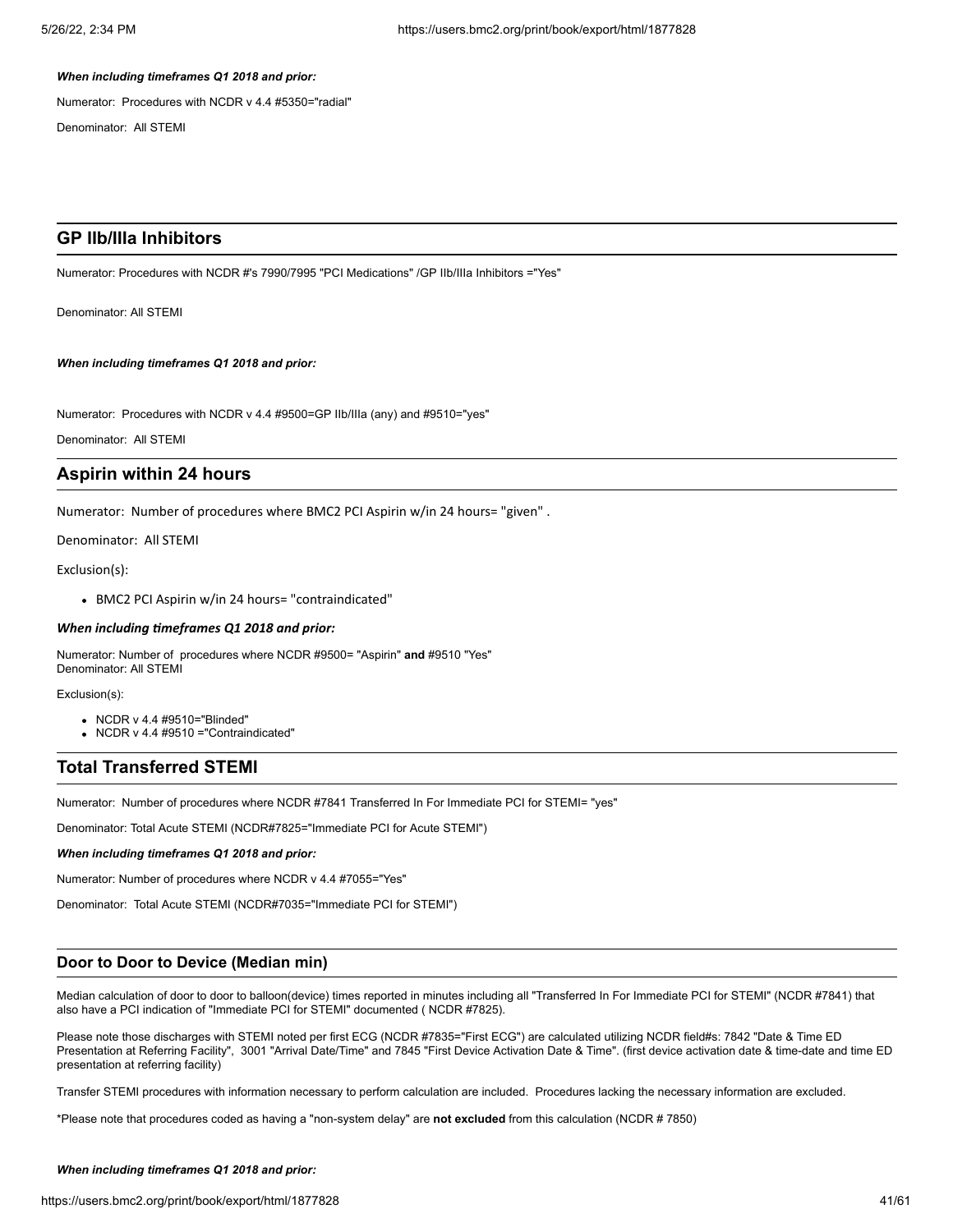Median calculation of door to balloon(device) times reported in minutes including NCDR v 4.4 #7055 Transferred in for Immediate PCI for STEMI"=No" **and** also have a NCDR v 4.4 #7035 PCI indication= "Immediate PCI for STEMI"

Please note those discharges with STEMI noted per first ECG are calculated utilizing NCDR field#s: 7050&7051-3000&3001(device date and time-arrival date and time). STEMI discharges with STEMI noted per subsequent ECG are calculate utilizing NCDR field#s:7050&7051-7045&7046 (device date and timesubsequent ECG date and time)

All Fields utilized in this calculation. (NCDR Sequence #'s:3010, 3000, 3001, 7035, 7040, 7045, 7046, 7050, 7051, 7055)

Transfer STEMI procedures with information necessary to perform calculation are included. Procedures lacking the necessary information are excluded.

\*Please note that procedures coded as having a "non-system delay" are not excluded from this calculation (NCDR # 7065)

#### **Door to Door to Device <=120 mins**

Numerator: Number of procedures with door to door to device time less than or equal to 120 minutes.

Denominator: NCDR #7841 Transferred In For Immediate PCI for STEMI="yes" **and** NCDR #7825 PCI indication="Immediate PCI for Acute STEMI"

Please note those discharges with STEMI noted per first ECG are calculated utilizing NCDR field#s: 7842 "Date & Time ED Presentation at Referring Facility", 3001 "Arrival Date/Time" and 7845 "First Device Activation Date & Time".

Transfer STEMI procedures with information necessary to perform calculation are included. Procedures lacking the necessary information are excluded.

\*Please note that procedures coded as having a "non-system delay" are **not excluded** from this calculation (NCDR # 7850)

#### *When including timeframes Q1 2018 and prior:*

Numerator: Number of procdures with door to door to device time less than or equal 120 minutes

Denominator: NCDR v 4.4 #7055 Transferred in for Immedicat PCI for STEMI="Yes" **and** NCDR v 4.4 7035 PCI indication="Immediate PCI for STEMI"

Please note those discharges with STEMI noted per first ECG are calculated utilizing NCDR field#s: 7050&7051-3000&3001(device date and time-arrival date and time). STEMI discharges with STEMI noted per subsequent ECG are calculate utilizing NCDR field#s:7050&7051-7045&7046 (device date and timesubsequent ECG date and time)

All Fields utilized in this calculation. (NCDR Sequence #'s:3010, 3000, 3001, 7035, 7040, 7045, 7046, 7050, 7051)

Transfer STEMI procedures with information necessary to perform calculation are included. Procedures lacking the necessary information are excluded.

\*Please note that procedures coded as having a "non-system delay" are not excluded from this calculation (NCDR # 7065)

# **Non-transfer STEMI**

Numerator: Number of discharges with NCDR #7841 "Transferred In For Immediate PCI for STEMI"= "no"

Denominator: Total Acute STEMI (NCDR#7825="Immediate PCI for Acute STEMI")

*When including timeframes Q1 2018 and prior:*

Numerator: Number of procedures where NCDR v 4.4 #7055="No"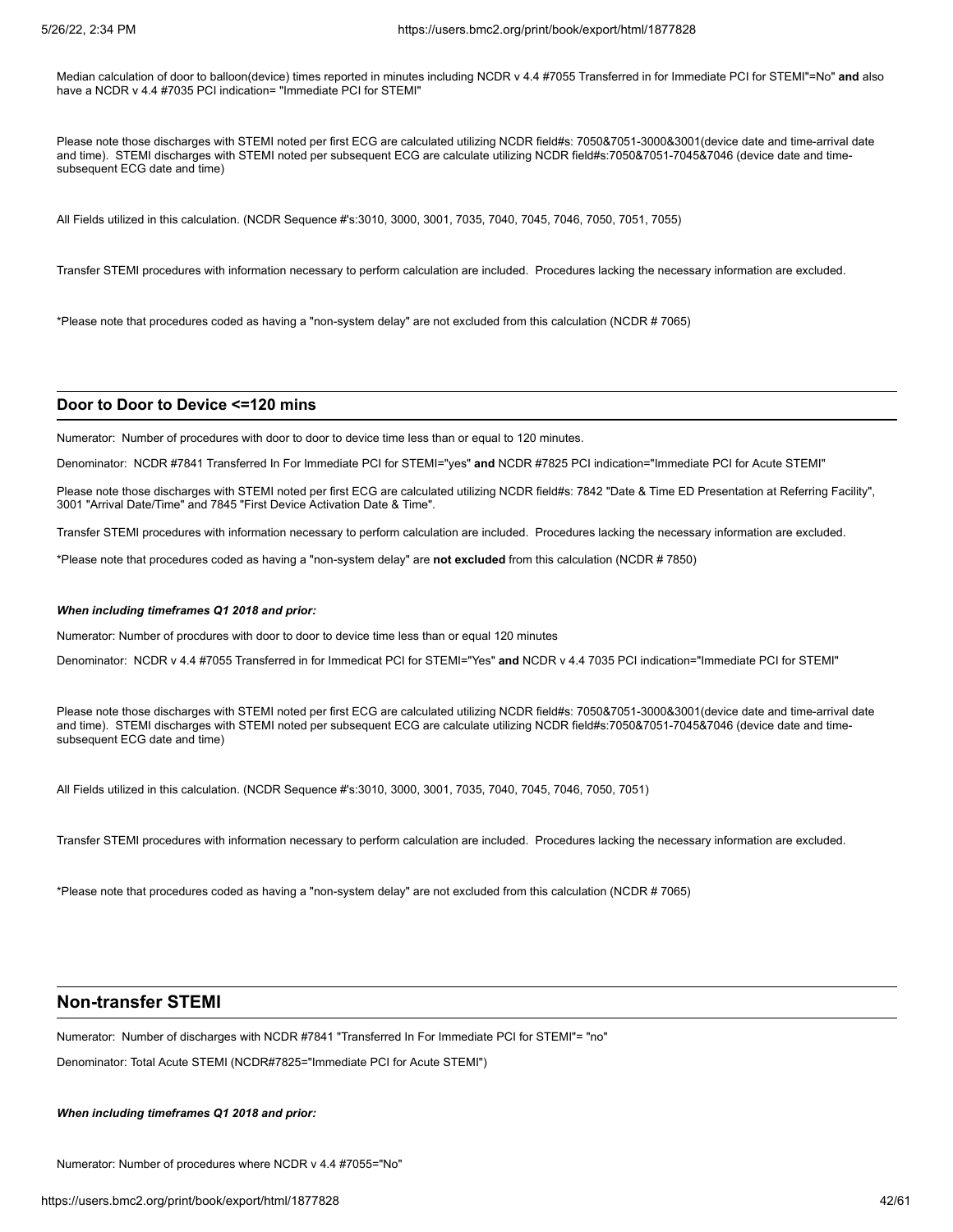Denominator: Total Acute STEMI (NCDR#7035="Immediate PCI for STEMI")

# **Door to Device (median mins)**

Median calculation of door to device (aka D2B) times reported in minutes including all "Transferred In For Immediate PCI for STEMI"=**"no"** (NCDR #7841) **and** NCDR #7825= PCI indication of "Immediate PCI for Acute STEMI"

Please note those discharges with STEMI noted per first ECG are calculated utilizing NCDR field#s: 3001 "Arrival Date/Time" and 7845 "First Device Activation Date & Time" (first device Activation date & time-arrival date and time).

STEMI discharges with STEMI noted per subsequent ECG (NCDR#7835 ="Subsequent ECG") are calculated utilizing NCDR field#s:7836-"If Subsequent ECG, ECG with STEMI/STEMI Equivalent Date & Time" and 7845-"First Device Activation Date & Time" (device date and time-subsequent ECG date and time)

Direct admit STEMI procedures with information necessary to perform calculation are included. Procedures lacking the necessary information are excluded.

\*Please note that procedures coded as having a "non-system delay" are **not excluded** from this calculation (NCDR # 7850)

#### *When including timeframes Q1 2018 and prior:*

Median calculation of door to balloon(device) times reported in minutes including NCDR v 4.4 #7055 Transferred in for Immediate PCI for STEMI" ="No" **and** NCDR v 4.4 #7035 PCI indication = "Immediate PCI for STEMI"

Please note those discharges with STEMI noted per first ECG are calculated utilizing NCDR field#s: 7050&7051-3000&3001(device date and time-arrival date and time). STEMI discharges with STEMI noted per subsequent ECG are calculate utilizing NCDR field#s:7050&7051-7045&7046 (device date and timesubsequent ECG date and time)

All Fields utilized in this calculation. (NCDR v 4.4 Sequence #'s:3010, 3000, 3001, 7035, 7040, 7045, 7046, 7050, 7051, 7055)

STEMI procedures with information necessary to perform calculation are included. Procedures lacking the necessary information are excluded.

\*Please note that procedures coded as having a "non-system delay" are not excluded from this calculation (NCDR # 7065)

#### **Door to Device (<=90 mins)**

*Numerator:* Number of procedures with door to device time less than or equal to 90 minutes.

*Denominator:* Acute PCI patients "Transferred In For Immediate PCI for STEMI"=No" (NCDR #7841) that also have a PCI indication of "Immediate PCI for Acute STEMI" documented ( NCDR #7825).

Please note those discharges with STEMI noted per first ECG are calculated utilizing NCDR field#s: 3001 "Arrival Date/Time" and 7845 "First Device Activation Date & Time" (first device Activation date & time-arrival date and time).

STEMI discharges with STEMI noted per subsequent ECG (NCDR#7835 ="Subsequent ECG") are calculated utilizing NCDR field#s:7836-"If Subsequent ECG, ECG with STEMI/STEMI Equivalent Date & Time" and 7845-"First Device Activation Date & Time" (device date and time-subsequent ECG date and time)

Direct admit STEMI procedures with information necessary to perform calculation are included. Procedures lacking the necessary information are excluded.

\*Please note that procedures coded as having a "non-system delay" are **not excluded** from this calculation (NCDR # 7850)

#### *When including timeframes Q1 2018 and prior:*

Numerator: Number of procdures with door to door to device time less than or equal 90 minutes

Denominator: NCDR v 4.4 #7055 "Transferred in for Immediate PCI for STEMI="No" **and** NCDR v 4.4 7035 PCI indication="Immediate PCI for STEMI"

Please note those discharges with STEMI noted per first ECG are calculated utilizing NCDR field#s: 7050&7051-3000&3001(device date and time-arrival date and time). STEMI discharges with STEMI noted per subsequent ECG are calculate utilizing NCDR field#s:7050&7051-7045&7046 (device date and timesubsequent ECG date and time)

All Fields utilized in this calculation. (NCDR v 4.4 Sequence #'s:3010, 3000, 3001, 7035, 7040, 7045, 7046, 7050, 7051, 7055)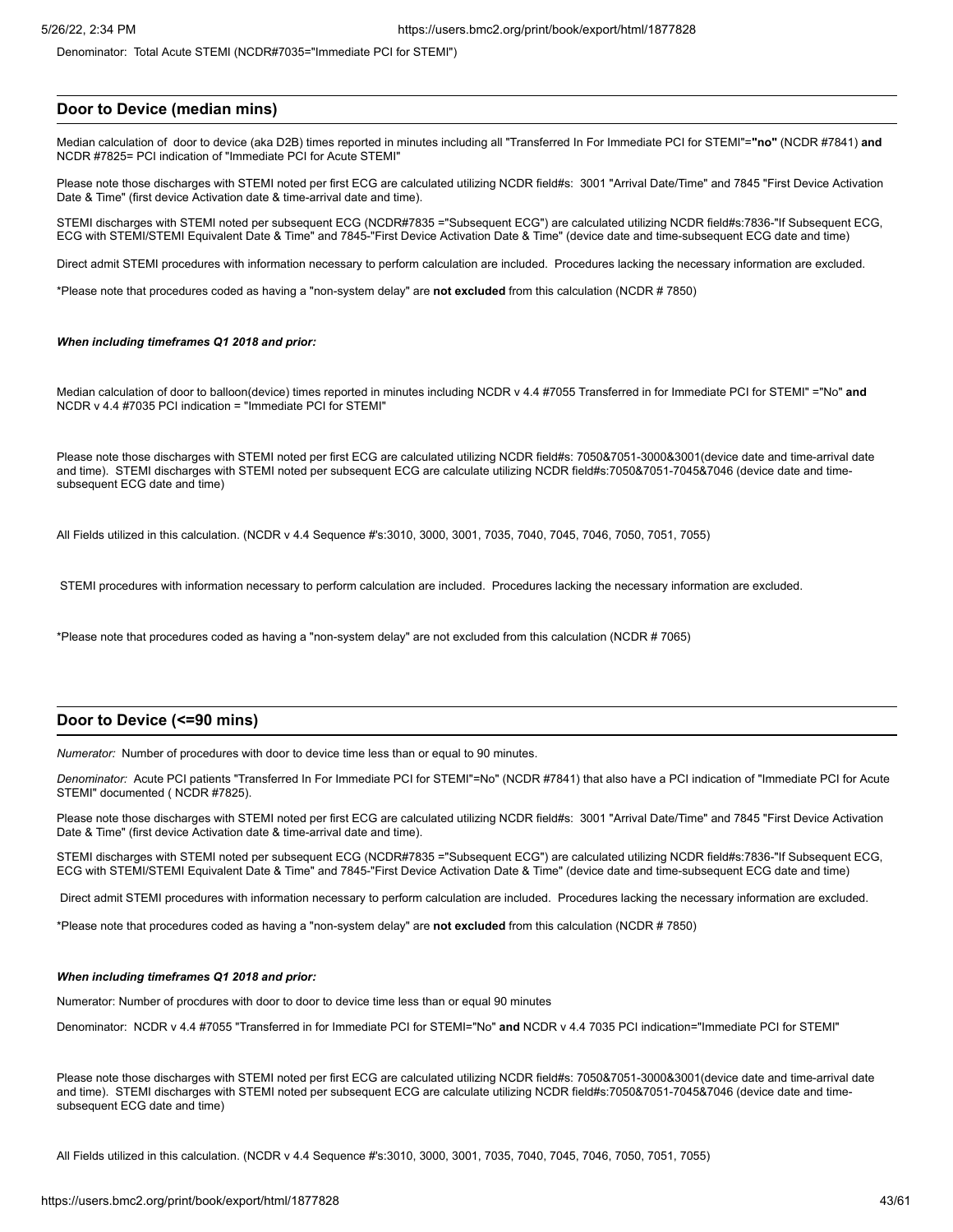Transfer STEMI procedures with information necessary to perform calculation are included. Procedures lacking the necessary information are excluded.

# **Door to Device (>120 mins)**

*Numerator:* Number of procedures with door to device time greater than 120 minutes.

*Denominator:* Acute PCI patients "Transferred In For Immediate PCI for STEMI"**=No**" (NCDR #7841) that also have a PCI indication of "Immediate PCI for Acute STEMI" documented ( NCDR #7825).

Please note those discharges with STEMI noted per first ECG are calculated utilizing NCDR field#s: 3001 "Arrival Date/Time" and 7845 "First Device Activation Date & Time" (first device Activation date & time-arrival date and time).

STEMI discharges with STEMI noted per subsequent ECG (NCDR#7835 ="Subsequent ECG") are calculated utilizing NCDR field#s:7836-"If Subsequent ECG, ECG with STEMI/STEMI Equivalent Date & Time" and 7845-"First Device Activation Date & Time" (device date and time-subsequent ECG date and time)

Direct admit STEMI procedures with information necessary to perform calculation are included. Procedures lacking the necessary information are excluded.

\*Please note that procedures coded as having a "non-system delay" are **not excluded** from this calculation (NCDR # 7850)

### *When including timeframes Q1 2018 and prior:*

Numerator: Number of procdures with door to door to device time greater than120 minutes

Denominator: NCDR v 4.4 #7055 "Transferred in for Immediate PCI for STEMI="No" **and** NCDR v 4.4 7035 PCI indication="Immediate PCI for STEMI"

Please note those discharges with STEMI noted per first ECG are calculated utilizing NCDR field#s: 7050&7051-3000&3001(device date and time-arrival date and time). STEMI discharges with STEMI noted per subsequent ECG are calculate utilizing NCDR field#s:7050&7051-7045&7046 (device date and timesubsequent ECG date and time)

All Fields utilized in this calculation. (NCDR v 4.4 Sequence #'s:3010, 3000, 3001, 7035, 7040, 7045, 7046, 7050, 7051, 7055)

Transfer STEMI procedures with information necessary to perform calculation are included. Procedures lacking the necessary information are excluded.

# **STEMI Discharge Medications**

# **Aspirin**

Numerator: Number of discharges prescribed aspirin at adischarge NCDR#10200="Aspirin", NCDR #10205="Yes"

Denominator: All STEMI discharges

#### Exclusion(s):

- Discharge status of "Deceased"
- Discharge location (NCDR#10110 and #10115): other acute care hospital, Left against medical advice (AMA), Hospice.
- Documented contraindication to this medication (NCDR #10025=No medical reason/No-patient reason)
- Comfort Measures Only="Yes" (NCDR #10075)

#### *When including timeframes Q1 2018 and prior:*

Numerator: Number of discharges prescribed aspirin at discharge NCDR v 4.4 # 9505="Aspirin and NCDR v 4.4 #9510="Yes"

Denominator: All STEMI discharges

Exclusion(s):

- NCDR v 4.4 #9040 Disharge Status "Deceased"
- NCDR v 4.4 9045 Discharge locations= other acute care hospital, Hospice, Left against medical advice (AMA)
- NCDR v 4.4 #9510="contraindicated" or "blinded"

# **P2Y12 Inhibitors**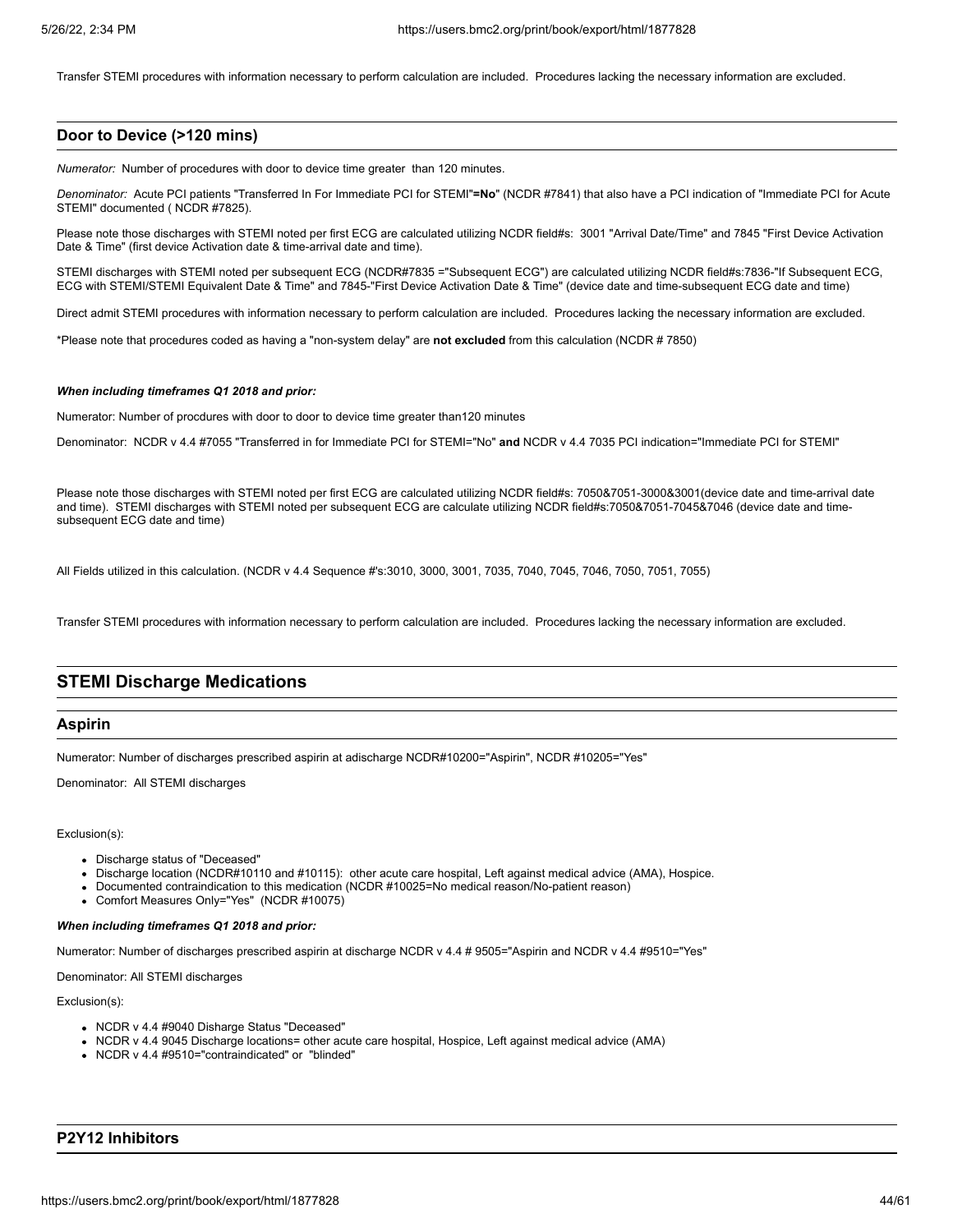Numerator: Number of discharges with stent implantation during this episode of care who are prescribed P2Y12 inhibitor at discharge (clopidogrel, prasugrel, ticagrelor, ticlopidine). (NCDR #10200="P2Y12" and NCDR #10205="Yes")

Denominator*:* All STEMI discharges that have had any successful stent implantation (NCDR#7225 (Drug eluting stents, bare metal stents, covered stents or coated stents)) during this episode of care

Exclusion(s):

- Discharges with no successful lesions ("no successful" = NCDR #8023 "no" or NCDR #8024 "no") during this episode of care
- Intervention this hospitalization (NCDR#10030) "yes", with Type=CABG (NCDR #10031) selected
- Discharge location (NCDR#10110 and #10115): other acute care hospital, Left against medical advice (AMA), Hospice.
- Documented contraindication to this medication (NCDR #10025=No medical reason/No-patient reason)
- Comfort Measures Only="Yes" (NCDR #10075)
- Discharge status="Deceased"

\*Stents not successfully deployed are not captured via the registry.

## *When including timeframes Q1 2018 and prior:*

Numerator: Number of discharges prescribed P2Y12 (at discharge NCDR v 4.4 # 9505="Thienopyridines" and NCDR v 4.4 #9510="Yes"

Denominator: All STEMI Discharges that have had any successful stent implantation (NCDR#7225 (Drug eluting stents, bare metal stents, covered stents or coated stents)) during this episode of care

Exclusion(s):

- NCDR v 4.4 #9040 Disharge Status "Deceased"
- NCDR v 4.4 9045 Discharge locations= other acute care hospital, Hospice, Left against medical advice (AMA)
- NCDR v 4.4 #9510="contraindicated" or "blinded"

# **Clopidogrel**

Numerator: Number of discharges with stent implantation during this episode of care who are prescribed clopidogrel (NCDR#10200="Clopidogrel and NCDR #10205="Yes")

Denominator: All STEMI discharges with any successful stent implantation (NCDR#7225 (Drug eluting stents, bare metal stents, covered stents or coated stents)) during this episode of care

Exclusion(s):

- Discharges with no successful lesions ("successful" = NCDR #8023 "no" or NCDR #8024 "no") during this episode of care
- Intervention this hospitalization (NCDR#10030) "yes", with Type=CABG (NCDR #10031) selected
- Discharge location (NCDR#10110 and #10115): other acute care hospital, Left against medical advice (AMA), Hospice.
- Documented contraindication to this medication (NCDR #10025=No medical reason/No-patient reason)
- Comfort Measures Only="Yes" (NCDR #10075)
- Discharge status (NCDR#10105)="Deceased"

\*Stents not successfully deployed are not captured via the registry.

### *When including timeframes Q1 2018 and prior:*

Numerator: Number of discharges prescribed Clopidogrel (at discharge NCDR v 4.4 # 9505="Clopidogrel" and NCDR v 4.4 #9510="Yes"

Denominator: All STEMI Discharges that have had any successful stent implantation (NCDR#7225 (Drug eluting stents, bare metal stents, covered stents or coated stents)) during this episode of care

Exclusion(s):

- NCDR v 4.4 #9040 Disharge Status "Deceased"
- NCDR v 4.4 9045 Discharge locations= other acute care hospital, Hospice, Left against medical advice (AMA)
- NCDR v 4.4 #9510="contraindicated" or "blinded"

## **Prasugrel**

Numerator: Number of discharges with stent implantation during this episode of care who are prescribed Prasugrel at discharge (NCDR #10200="Prasugrel" and NCDR #10205="Yes")

Denominator*:* All STEMI discharges that have had any successful stent implantation (NCDR#7225 (Drug eluting stents, bare metal stents, covered stents or coated stents)) during this episode of care

#### Exclusion(s):

Discharges with no successful lesions ("no successful" = NCDR #8023 "no" or NCDR #8024 "no") during this episode of care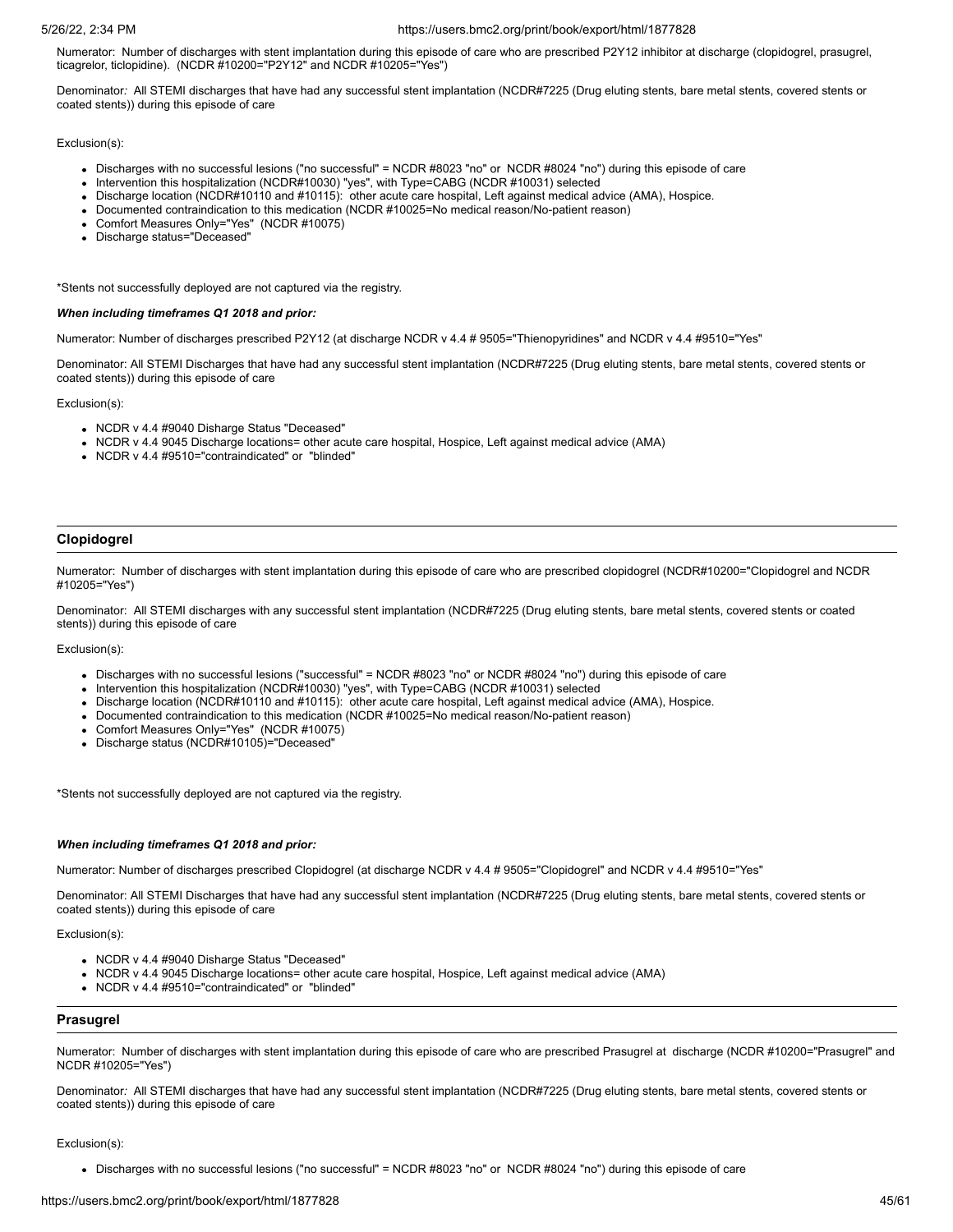- Intervention this hospitalization (NCDR#10030) "yes", with Type=CABG (NCDR #10031) selected
- Discharge location (NCDR#10110 and #10115): other acute care hospital, Left against medical advice (AMA), Hospice.
- Documented contraindication to this medication (NCDR #10025=No medical reason/No-patient reason)
- Comfort Measures Only="Yes" (NCDR #10075)
- Discharge status="Deceased"

\*Stents not successfully deployed are not captured via the registry.

#### *When including timeframes Q1 2018 and prior:*

Numerator: Number of discharges prescribed Prasugrel (at discharge NCDR v 4.4 # 9505="Prasugrel" and NCDR v 4.4 #9510="Yes"

Denominator: All STEMI Discharges that have had any successful stent implantation (NCDR#7225 (Drug eluting stents, bare metal stents, covered stents or coated stents)) during this episode of care

Exclusion(s):

- NCDR v 4.4 #9040 Disharge Status "Deceased"
- NCDR v 4.4 9045 Discharge locations= other acute care hospital, Hospice, Left against medical advice (AMA)
- NCDR v 4.4 #9510="contraindicated" or "blinded"

### **Ticagrelor**

Numerator: Number of discharges with stent implantation during this episode of care who are prescribed Ticagrelor (NCDR#10200="Ticagrelor" and NCDR #10205="Yes")

Denominator: All STEMI discharges with any successful stent implantation (NCDR#7225 (Drug eluting stents, bare metal stents, covered stents or coated stents)) during this episode of care

Exclusion(s):

- Discharges with no successful lesions ("successful" = NCDR #8023 "no" or NCDR #8024 "no") during this episode of care
- Intervention this hospitalization (NCDR#10030) "yes", with Type=CABG (NCDR #10031) selected
- Discharge location (NCDR#10110 and #10115): other acute care hospital, Left against medical advice (AMA), Hospice.
- Documented contraindication to this medication (NCDR #10025=No medical reason/No-patient reason)
- Comfort Measures Only="Yes" (NCDR #10075)
- Discharge status (NCDR#10105)="Deceased"

\*Stents not successfully deployed are not captured via the registry.

#### *When including timeframes Q1 2018 and prior:*

Numerator: Number of discharges prescribed Ticagrelor (at discharge NCDR v 4.4 # 9505="Ticagrelor" and NCDR v 4.4 #9510="Yes"

Denominator: All STEMI Discharges that have had any successful stent implantation (NCDR#7225 (Drug eluting stents, bare metal stents, covered stents or coated stents)) during this episode of care

Exclusion(s):

- NCDR v 4.4 #9040 Disharge Status "Deceased"
- NCDR v 4.4 9045 Discharge locations= other acute care hospital, Hospice, Left against medical advice (AMA)
- NCDR v 4.4 #9510="contraindicated" or "blinded"

# **Beta Blocker**

Numerator: Number of discharges prescribed beta blocker at discharge NCDR#10200="beta blocker", NCDR #10205="Yes". If there is no documentation related to beta blocker in NCDR (field was entered after version underway), please utilize BMC2 Medications at Discharge section Beta Blocker. Use the following to assist with interpretation of BMC2 PCI fields compared to NCDR Cath PCI V5 field#10025 "Presc"="Yes", "Not Presc="No", "Contra=No-medical reason/Nopatient reason".

Denominator: All STEMI discharges

#### Exclusion(s):

- Discharge status of "Deceased"
- Discharge location (NCDR#10110 and #10115): other acute care hospital, Left against medical advice (AMA), Hospice.
- Documented contraindication to this medication (NCDR #10025=No medical reason/No-patient reason)
- Comfort Measures Only="Yes" (NCDR #10075)

# *When including timeframes Q1 2018 and prior:*

Numerator: Number of discharges prescribed beta blocker at discharge NCDR v 4.4 # 9505="beta blocker" and NCDR v 4.4 #9510="Yes"

Denominator: All STEMI Discharges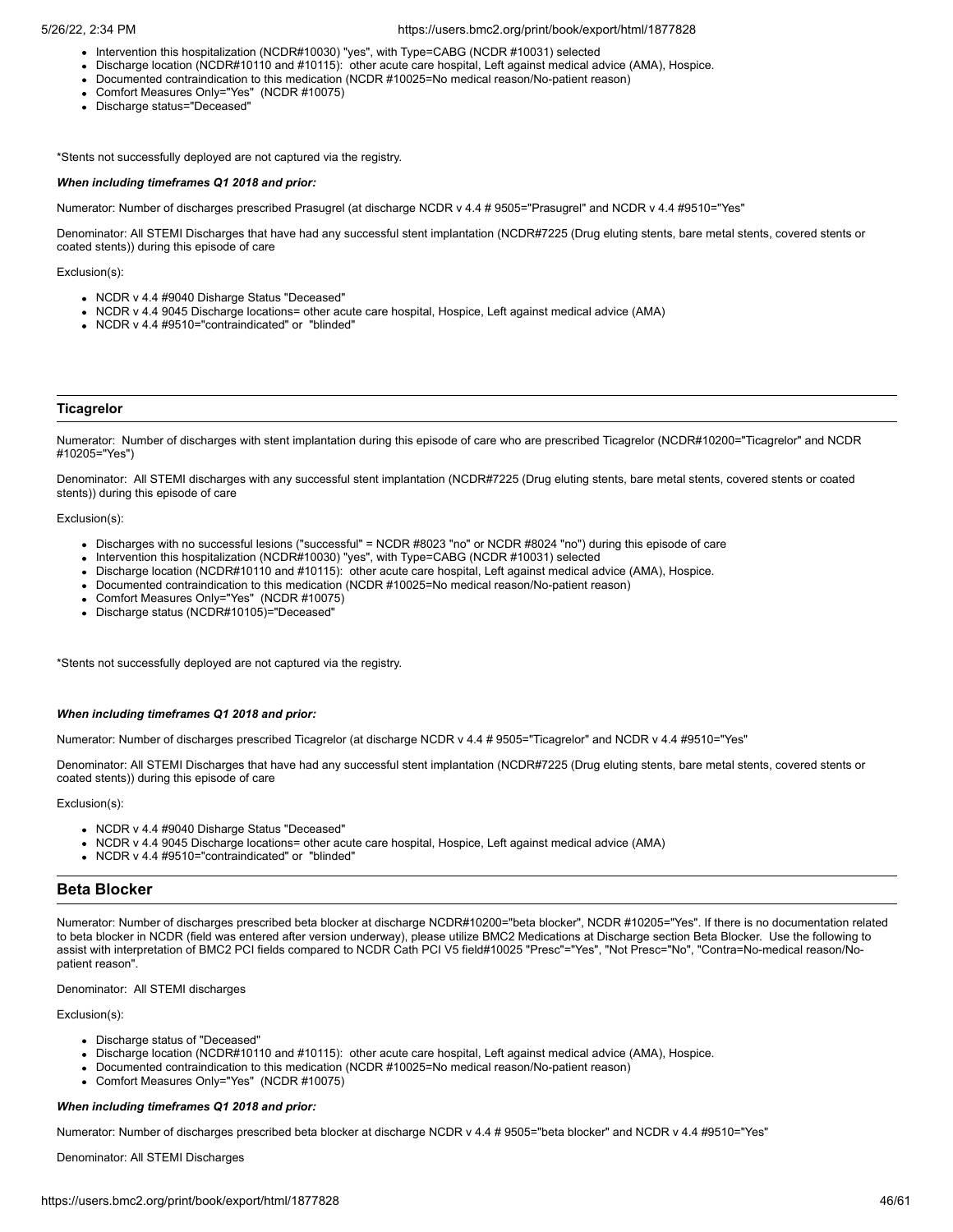### Exclusion(s):

- NCDR v 4.4 #9040 Disharge Status "Deceased"
- NCDR v 4.4 9045 Discharge locations= other acute care hospital, Hospice, Left against medical advice (AMA)
- NCDR v 4.4 #9510="contraindicated" or "blinded"

# **ACE with LVEF <40%**

Numerator: Number of discharges prescribed ACE at discharge (NCDR #10205)

Denominator: All STEMI Discharges with LVEF of <40% (BMC2 "LVEF Assessment this admit", if "no" then NCDR #7061 "LVEF during Dx LHC", if "no" then NCDR #5111 "LVEF Assessed Pre-Procedure") without documented contraindication (NCDR #10205=No-medical reason/No-patient reason).

#### Exclusion(s):

- Discharge status (NCDR #10105)="Deceased"
- Discharge location (NCDR#10110 and #10115): other acute care hospital, Left against medical advice (AMA), Hospice.
- Documented contraindication to this medication (NCDR #10025=No medical reason/No-patient reason)
- Comfort Measures Only="Yes" (NCDR #10075)
- Intervention this hospitalization (NCDR#10030) "yes", with Type=CABG (NCDR #10031) selected

#### *When including timeframes Q1 2018 and prior:*

Numerator: Number of discharges prescribed ACEat discharge. (NCDR v 4.4 #9505="ACE Inhibitor" and NCDR v 4.4 #9510="Yes")

Denominator: Discharges with ejection fraction <40% and discharge status of alive without documented contraindication. (NCDR Sequence # 9040 and #9510)

#### Exclusion(s):

- NCDR v 4.4 #9040 Dicharge Status=" Deceased"
- NCDR v 4.4 #9045 Discharge Location=Other acute care hospital, Hospice, Left against medical advice (AMA).
- NCDR v 4.4 #9510="contraindicated" or "blinded"

# **ACE/ARB with LVEF <40%**

Numerator: Number of discharges prescribed ACE or ARB at discharge (NCDR #10200="ACE Inhibitors" or "ARB" and NCDR #10205="Yes")

Denominator: All STEMI Discharges with LVEF of <40% (BMC2 "LVEF Assessment this admit", if "no" then NCDR #7061 "LVEF during Dx LHC", if "no" then NCDR #5111 "LVEF Assessed Pre-Procedure")

#### Exclusion(s):

- Discharge status (NCDR #10105)="Deceased"
- Discharge location (NCDR#10110 and #10115): other acute care hospital, Left against medical advice (AMA), Hospice.
- Documented contraindication to this medication (NCDR #10025=No medical reason/No-patient reason)
- Comfort Measures Only="Yes" (NCDR #10075)
- Intervention this hospitalization (NCDR#10030) "yes", with Type=CABG (NCDR #10031) selected
- BMC2 LVEF Assessment this admit, NCDR #7061, and NCDR #5111 are all entered as "No"

## *When including timeframes Q1 2018 and prior:*

Numerator: Number of discharges prescribed ACE inhibitor and/or ARB at discharge. (NCDR v 4.4 #9505="ACE Inhibitor"and/or "ARB" and NCDR v 4.4 #9510="Yes")

Denominator: Discharges with ejection fraction <40% (NCDR v 4.4 #9030 Discharge EF, if "no", then NCDR v 4.4 #7025 Pre-PCI LVEF)

- NCDR v 4.4 #9040 Dicharge Status=" Deceased"
- NCDR v 4.4 #9045 Discharge Location=Other acute care hospital, Hospice, Left against medical advice (AMA).
- NCDR v 4.4 #9510="contraindicated" or "blinded"
- NCDR v 4.4 #9030 Discharge EF and #7025 Pre-PCI LVEF are both entered as "No"

# **Lipid Lowering Agents**

Numerator: Number of discharges prescribed lipid lowering agent (LLA) at discharge NCDR#10200="Statin" and/or "Non-Statin", and NCDR #10205="Yes" (for any of the LLA)

Denominator: All STEMI discharges

# Exclusion(s):

- Discharge status of "Deceased"
- Discharge location (NCDR#10110 and #10115): other acute care hospital, Left against medical advice (AMA), Hospice.
- Documented contraindication to this medication (NCDR #10025=No medical reason/No-patient reason)
- Comfort Measures Only="Yes" (NCDR #10075)

# *When including timeframes Q1 2018 and prior:*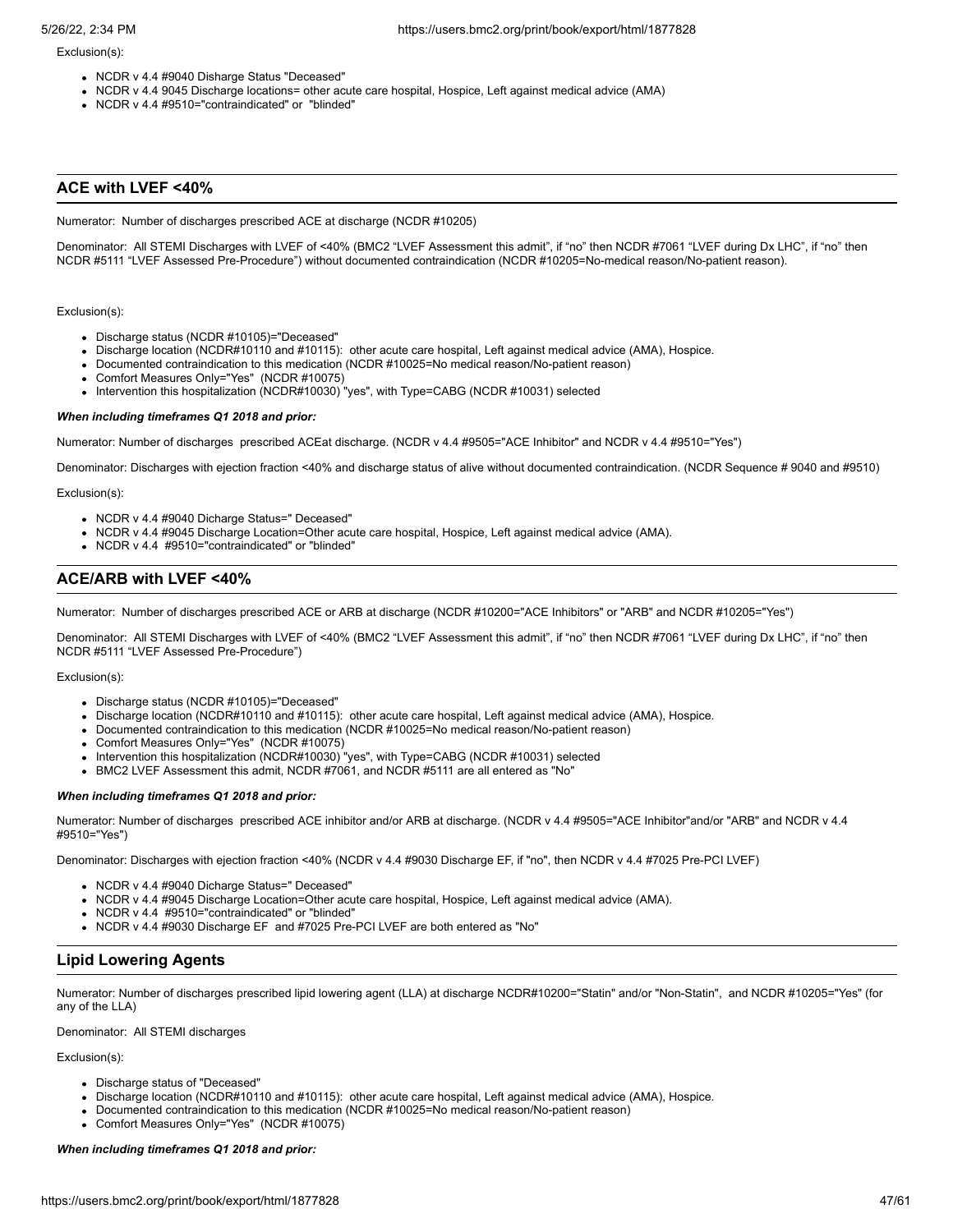Numerator: Number of discharges prescribed lipid lowering agent (LLA) at discharge NCDR v 4.4 # 9505="Statin" and/or "Non-Statin " and NCDR v 4.4 #9510="Yes" (for either of the LLA)

Denominator: All STEMI Discharges

# Exclusion(s):

- NCDR v 4.4 #9040 Disharge Status "Deceased"
- NCDR v 4.4 9045 Discharge locations= other acute care hospital, Hospice, Left against medical advice (AMA)
- NCDR v 4.4 #9510="contraindicated" or "blinded"

# **Statin**

Numerator: Number of discharges prescribed statin at discharge NCDR#10200="Statin" and NCDR #10205="Yes"

Denominator: All STEMI discharges

Exclusion(s):

- Discharge status of "Deceased"
- Discharge location (NCDR#10110 and #10115): other acute care hospital, Left against medical advice (AMA), Hospice.
- Documented contraindication to this medication (NCDR #10025=No medical reason/No-patient reason)
- Comfort Measures Only="Yes" (NCDR #10075)

#### *When including timeframes Q1 2018 and prior:*

Numerator: Number of discharges prescribed statin at discharge NCDR v 4.4 # 9505="Statin" and NCDR v 4.4 #9510="Yes"

Denominator: All STEMI Discharges

Exclusion(s):

- NCDR v 4.4 #9040 Disharge Status "Deceased"
- NCDR v 4.4 9045 Discharge locations= other acute care hospital, Hospice, Left against medical advice (AMA)
- NCDR v 4.4 #9510="contraindicated" or "blinded"

# **Non-statin (any)**

Numerator: Number of discharges prescribed non-statin at discharge NCDR#10200="Non-Statin", and NCDR #10205="Yes"

Denominator: All STEMI discharges

#### Exclusion(s):

- Discharge status of "Deceased"
- Discharge location (NCDR#10110 and #10115): other acute care hospital, Left against medical advice (AMA), Hospice.
- Documented contraindication to this medication (NCDR #10025=No medical reason/No-patient reason)
- Comfort Measures Only="Yes" (NCDR #10075)

## *When including timeframes Q1 2018 and prior:*

Numerator: Number of discharges prescribednon-statin at discharge NCDR v 4.4 # 9505="Non-Statin " and NCDR v 4.4 #9510="Yes"

Denominator: All STEMI Discharges

#### Exclusion(s):

- NCDR v 4.4 #9040 Disharge Status "Deceased"
- NCDR v 4.4 9045 Discharge locations= other acute care hospital, Hospice, Left against medical advice (AMA)
- NCDR v 4.4 #9510="contraindicated" or "blinded"

# **STEMI Outcomes**

# **In Stent Thrombosis**

Numerator: Previously treated lesion (NCDR#8008)="yes", Date (NCDR#8009) =same as other procedure during this admission/episode of care and In-stent Thrombosis (NCDR#8012)**=**"yes"

Denominator: All STEMI

## Example:

1. Mr. Heart has PCI for STEMI on 5/1/2018 leaves lab at 15:00. He returns 5/2/2018 at 00:45 with CP, he requires PCI with noted in-stent thrombosis, this is treated with PCI and he is discharged on 5/5/2018. This case **would** be included in this report line item.

2. Mrs. Heart has PCI for STEMI on 5/1/2018 leaves lab at 17:08. She is discharged to home on 5/3/2018 and returns to the cath lab from the ED on 5/9/2018, she has PCI with noted in stent thrombosis which is treated with PCI. She is discharged s/p second PCI on 5/12/2018. This case **would not** be included in this report line item.

### *\*When including timeframes Q1 2018 and prior, please be aware there is no equivalent for this field "Previously Treated Date" was not available on prior version.*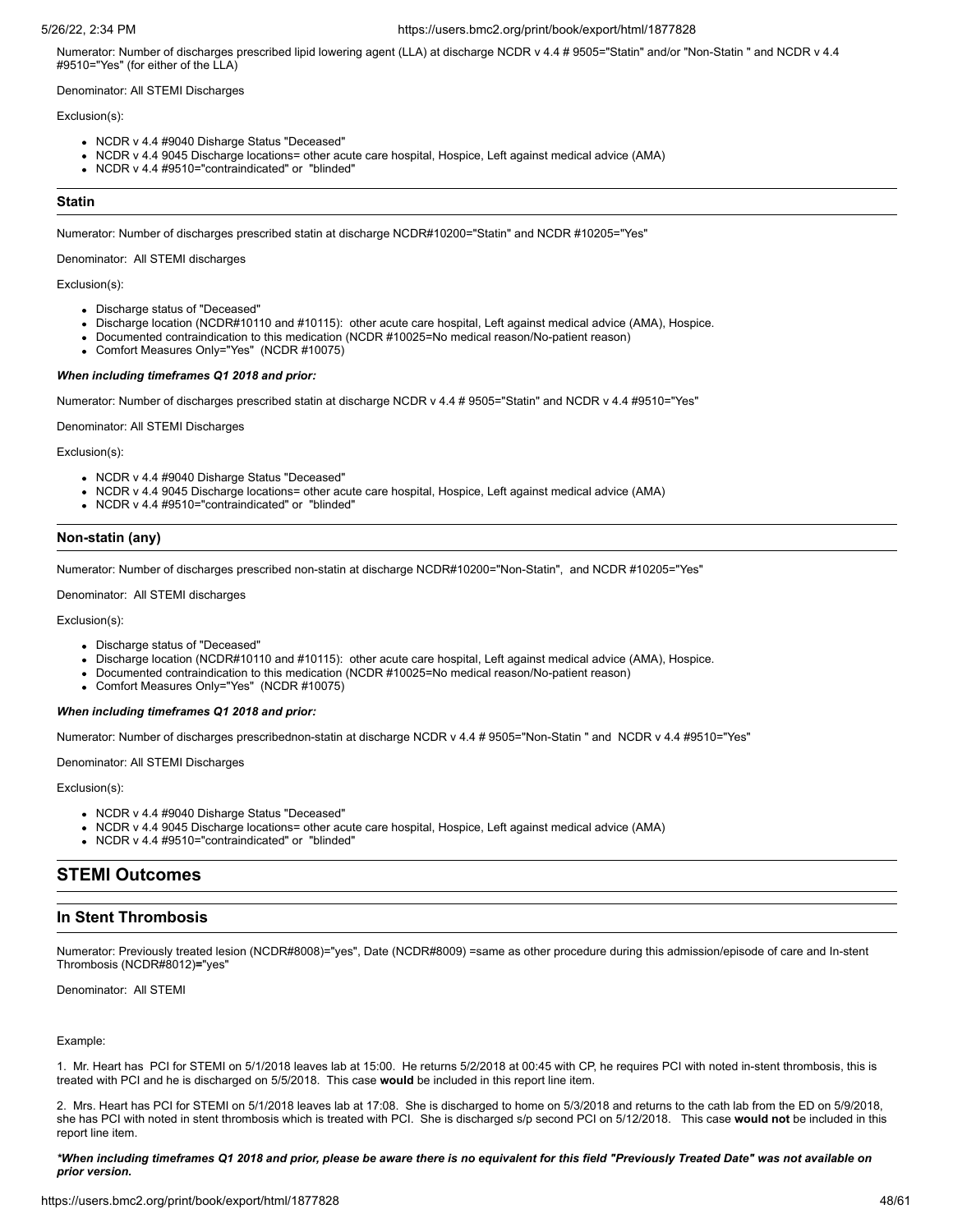#### **CIN**

Numerator: Number of procedures with calculated difference between pre and post procedure creatinine of ≥0.5 mg/dl (post-pre= ≥0.5 mg/dl). (NCDR Sequence #'s:8510, 6050). In cases where no post creatinine is entered, but a discharge creatinine value is entered (NCDR#10060), the discharge value will be utilized for this calculation.

Denominator: All STEMI procedures

Exclusion(s):

- Procedures with missing creatinine values(NCDR #s 8510 or 6050)
- Documented death in lab (NCDR#10120)
- Currently on Dialysis (NCDR Sequence # 4560)

Example: Pre Cr. 2.0mg/dl, Post Cr. 2.5mg/dl=CIN

Example: Pre Cr. 2.0mg/dl, Post Cr. not entered, Discharge Cr 2.5mg/dl=CIN

Example: Pre Cr. 2.0mg/dl, Post Cr. 2.3mg/dl, Discharge Cr. 2.7mg/dl= No CIN (post value supercedes discharge value)

#### *When including timeframes Q1 2018 and prior:*

Numerator: Number of procedures with calculated difference between pre and post procedure creatinine of at least 0.5 mg/dl (post-pre>=0.5 mg/dl). (NCDR v 4.4 #'s: 7315, 7341)

Denominator:All STEMI Procedures

Exclusion(s):

- NCDR v 4.4 #7315/7340 creatinine values missing
- $\bullet$  NCDR v 4.4 #9055 death in lab="yes"
- $\bullet$  NCDR v 4.4 #4065 dialysis="yes"

\*\*When comparing prior data and data from current version be mindful that the fields utilized on prior reports may have been different between V 4.4 and V5 which will alter numerical values. Beginning with Q1 2015 PCI reports, sites entering creatinine in BMC2, had CIN calculated using ONLY the BMC2 creatinine values. BMC2 values were entered utilizing the entire Creatinine value as entered. When NCDR creatinines are utilized we must expect different results as values entered into CathPCI were truncated and that coding instructions related to rounding varied throughout V 4.4 .

# **Bleeding**

Numerator: procedures with documented bleeding event (NCDR #9001). Includes: "Bleeding-Access Site", "Bleeding-Gastrointestinal", "Bleeding-Genitourinary", " "Bleeding-Hematoma at Access Site", "Bleeding-Other", "Bleeding-Retroperitoneal", "Cardiac Tamponade", Stroke-Hemorrhagic".

## Denominator: All STEMI procedures

*\*When including timeframes Q1 2018 and prior, please be aware there is no equivalent for this field coding instructions are much different between V 5.0 and V 4.4*

# **Major Bleeding**

Numerator: procedures with decrease in Hgb >=5gm/dl (NCDR#6030 (Pre Hgb)-NCDR #8505 (Nadir Hgb with 72 hrs post procedure)).

Denominator: All STEMI procedures

## *When including timeframes Q1 2018 and prior:*

Numerator: Procedures with decrease from NCDR v 4.4 # 7320 Pre Procedure Hgb to NCDR v 4.4 #7345 Post Procedure Hgb is >=5gm/dl.

Denominator: All STEMI procedures

# **Stroke**

Numerator: Number of procedures in which stroke (hemorrhagic, ischemic, undetermined)is documented "yes" (NCDR #9001).

Denominator: Total STEMI procedures

# *When including timeframes Q1 2018 and prior:*

Numerator: Number of procedures where NCDR v 4.4 #8015 intra and post procedure stroke ="yes"

Denominator: Total STEMI procedures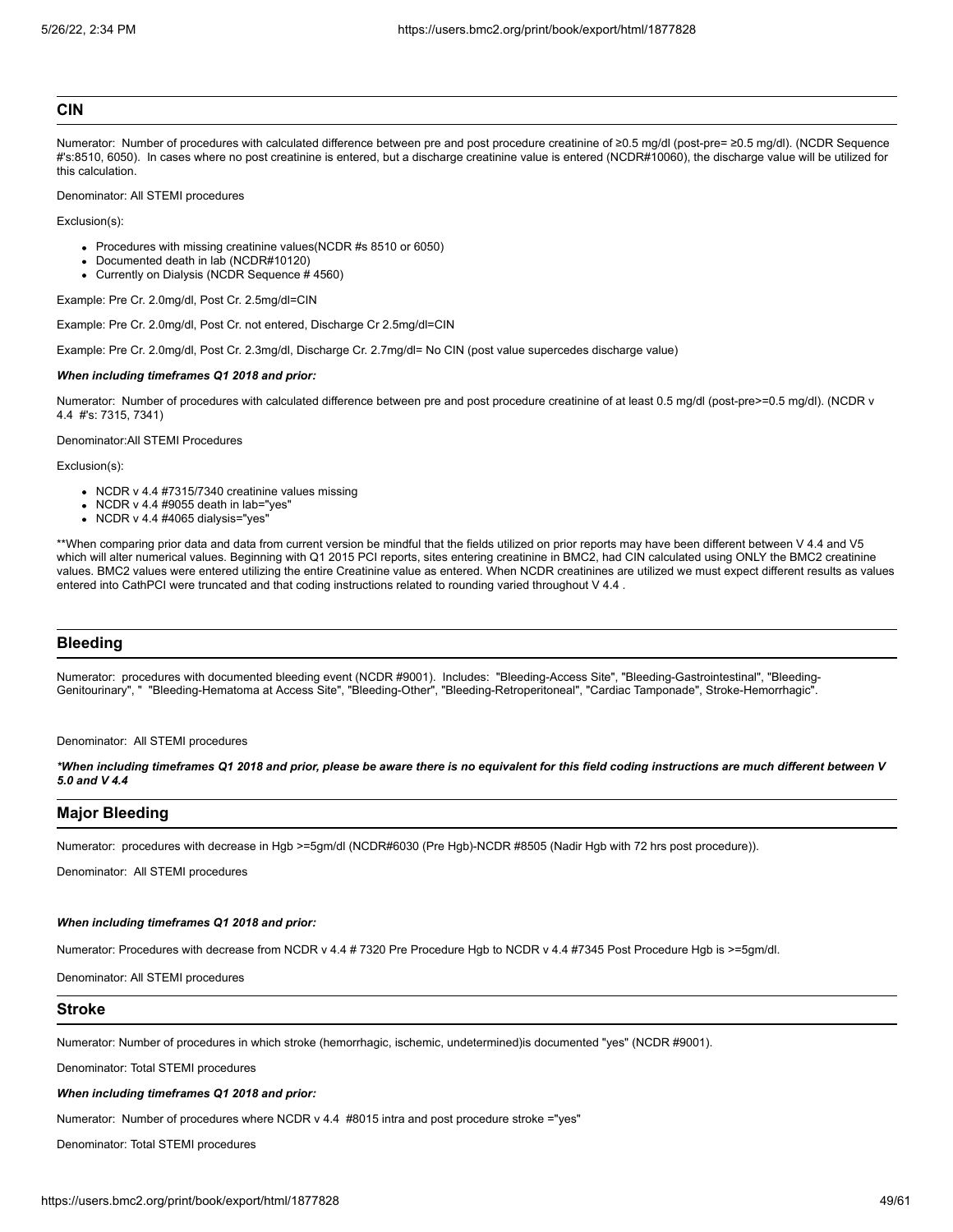\*\*When comparing prior data and data from current version be mindful that the selections are much different between V 4.4 and V5 which will alter numerical values.

# **Mortality**

Numerator: Number of discharges with NCDR #10105="Deceased"

Denominator: All STEMI discharges

# *When including timeframes Q1 2018 and prior:*

Numerator: Number of discharges with NCDR Sequence# 9040 discharge status= "Deceased"

Denominator: All STEMI discharges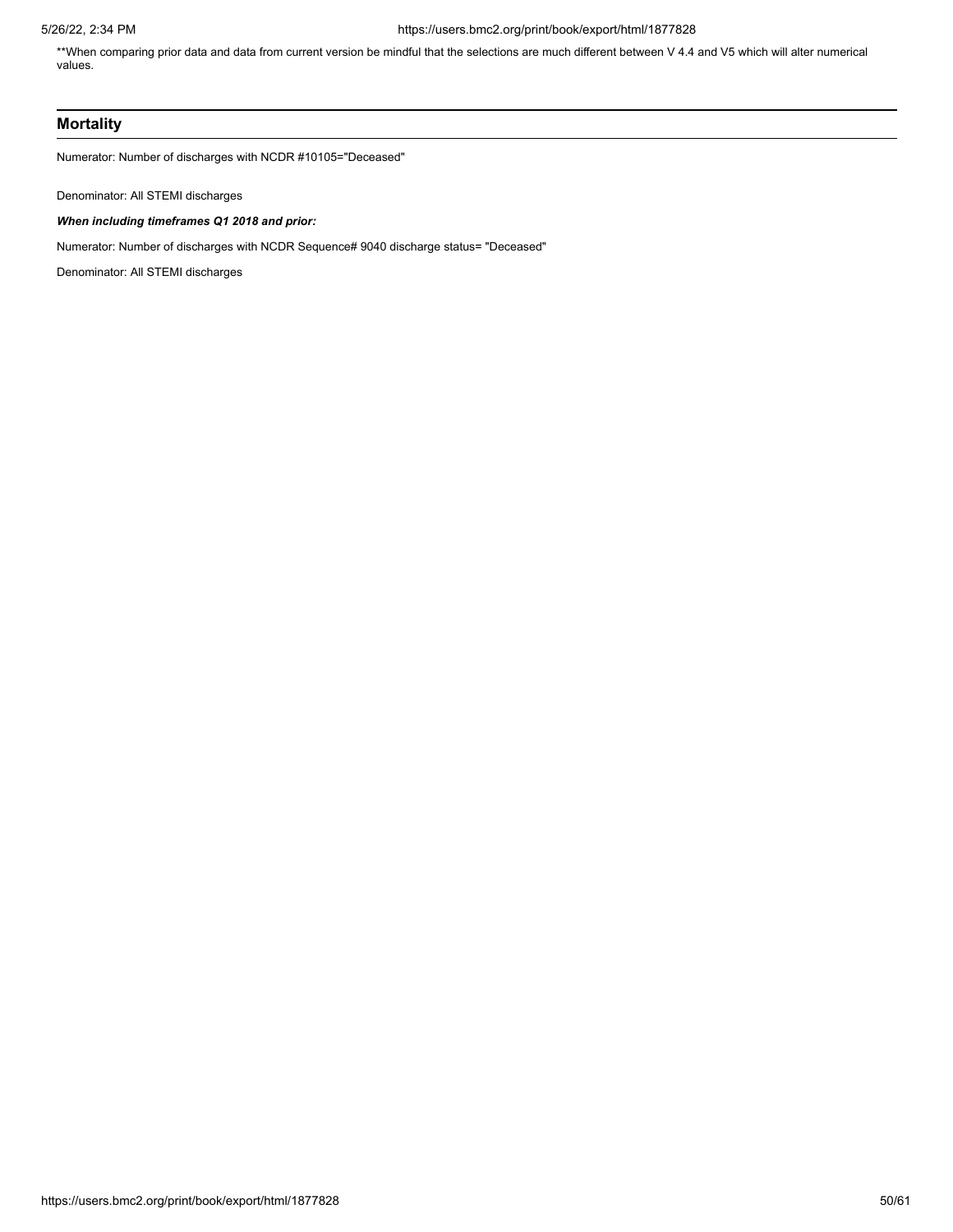# **Key Indicators of Performance**

Measures that are currently be focused on.

# **CV/eGFR ≥ 3 (Goal < 20%)**

Numerator: Number of procedures noted to have ratio of contrast dose (Contrast Volume/GFR) with results ≥ 3. (NCDR Sequence #'s: 2050, 2060, 2070-93, 6005, 6050, 7215).

Denominator: Total procedures. Exclusion(s):

- Procedures lacking information in data fields used to calculate this field
- Patients currently on dialysis (#4560)

#### Example:

Contrast Volume 150, eGFR 50, calculated as 150/50=3.0 THIS VALUE WOULD PLACE THIS CASE IN THE ≥ 3 LINE.

#### *When including timeframes Q1 2018 and prior:*

Numerator: Number of procedures noted to have ratio of contrast dose (Contrast Volume/GFR) with results ≥ 3. (NCDR V 4.4 Sequence #'s: 2050, 2060, 2070-76, 4060, 7315-16, 5325).

Denominator: Total procedures with exclusion of procedures lacking information in data fields used to calculate this field, as well as patients currently on dialysis (NCDR v 4.4 #4065). Including DOB, race, sex, weight, serum creatinine, and contrast volume.

#### **Excludes:**

• patients on dialysis (NCDR#4065).

**Values are not rounded.**

# **Cardiac Rehab Referral (Goal > 90%)**

Numerator: Number of discharges with NCDR Sequence # 10116cardiac rehabilitation referral="Yes"

Denominator: Discharges with any successfully treated lesion (NCDR #8024 Device deployed) with discharge status "Alive" (NCDR #10105) and discharge location (NCDR #10110) marked as "Home".

### Exclusions:

- Discharges with no successful lesions ("successful" = NCDR #8023 "yes" AND NCDR #8024 "yes")
- Intervention this hospitalization (NCDR#10030) "yes", with Type=CABG (NCDR #10031) selected
- Discharges with the following discharge locations (NCDR #10110 and #10115) : Skilled Nursing facility, Extended care/TCU/rehab, Other, Other acute care hospital, Left against medical advice, Hospice.
- Comfort Measures Only="Yes" (NCDR #10075)
- Discharges with the following rationale for lack of cardiac rehabilitation referral (NCDR #10116): No-Medical Reason Documented, No-Health Care System Reason Documented.

# *When including timeframes Q1 2018 and prior:*

Numerator: Number of discharges with NCDR v 4.4 Sequence # 9050 cardiac rehabilitation referral="Yes"

Denominator: Discharges with NCDR v 4.4 #9040 Discharge status="Alive" with NCDR v 4.4 # 9045 discharge location marked as "Home".

# Exclusions: :

- NCDR v 4.4 #7205 Guidewire Across Lesion= "no" for ALL lesions in ALL procedures during the discharge being reported
- NCDR v 4.4 #9000 CABG= "yes"
- NCDR v 4.4 # 9050 Cardiac Rehabilitation referral= "inelegible"
- NCDR v 4.4 #9045 Discharge location="patients transferred to another acute care facility"" hospice", 'who left against medical advice (AMA)",' extended care/TCU/rehab'," nursing home", or "other"

\*Data entry selections are different from V 4.4 to V 5.0, this will affect numerical values

# **Pre or Post IV Hydration (Goal ≥96%)**

Numerator: Number of procedures noted to have BMC2 Hydration-Intravenous fluid administered= pre and/or post PCI

Denominator: Total procedures.

- Currently on Dialysis=yes (NCDR #4560)
- Cardiac Arrest Out of Healthcare Facility=yes (NCDR #4630)
- Cardiac Arrest at Transferring Healthcare facility=yes (NCDR #4635)
- Cardiac Arrest at this facility=yes (NCDR #7340)
- Cardiovascular instability=yes (NCDR #7410)
- PCI status=salvage (NCDR #7800)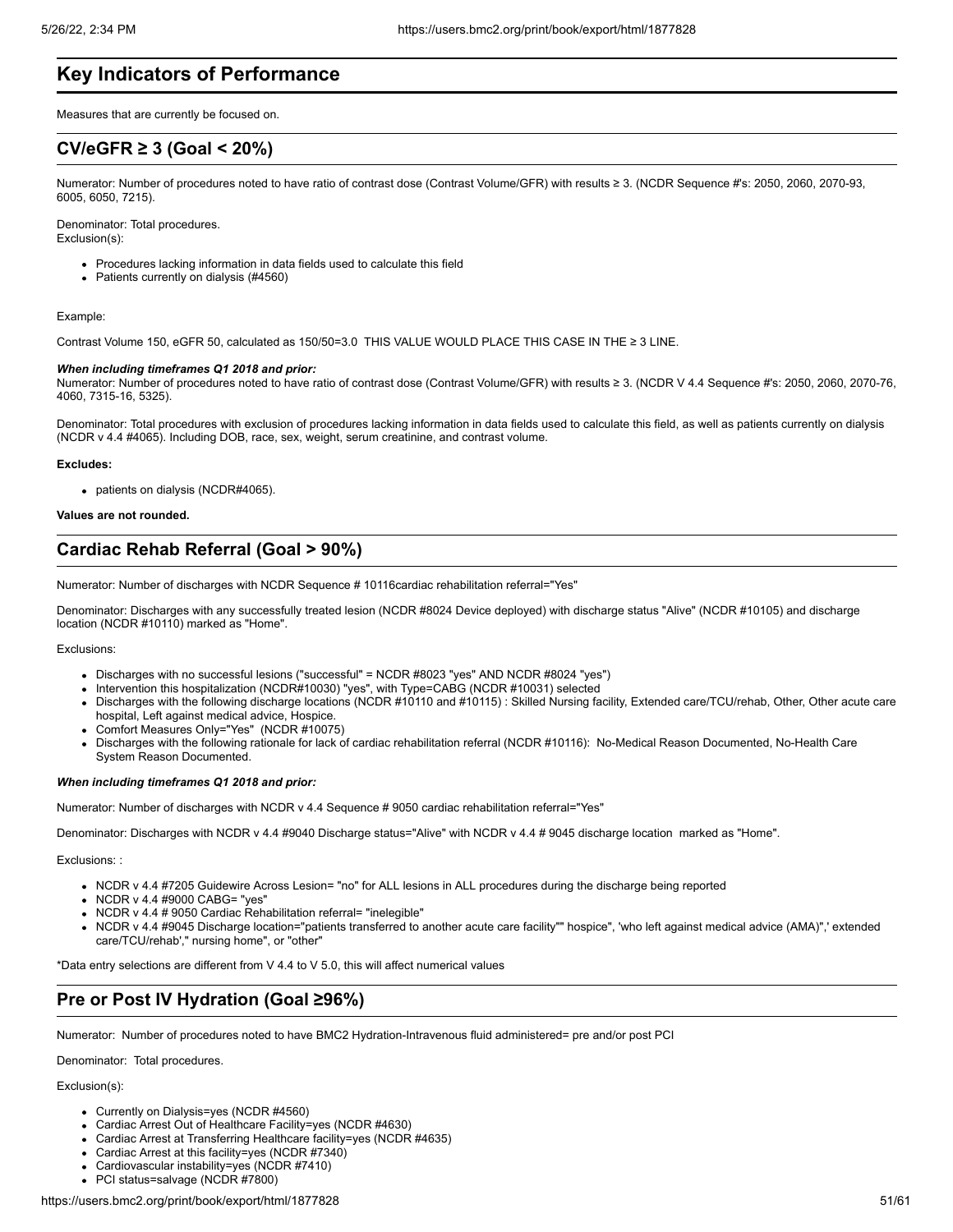Heart Failure=yes (NCDR #4001) with NYHA=II, III, IV (NCDR #4011)

\*Please note that discharges with Heart Failure=yes and NYHA=I are included.

#### *When including timeframes Q1 2018 and prior:*

Numerator: Procedures with pre and/or post hydration of any duration documented in the BMC2 Medications/Saline section="given" and any timeframe="pre" and/or "post"

Denominator: Total procedures.

Exclusion(s):

- NCDR v 4.4 #4065 Dialysis="yes" (was excluded on prior reports)
- BMC2 Patient History/Comorbidity Cardiac Arrest within 24 hours="yes" (not excluded on prior reports/not an exact match with version 5.0 field)
- NCDR v 4.4 #7020 PCI Status="salvage" (not excluded on prior reports)
- NCDR v 4.4 #5040 Heart Failure w/in 2 weeks="yes" **and** NCDR v 4.4 #5045 NYHA=II, III, IV (not excluded on prior reports)
- NCDR v 4.4 #5060 Cardiogenic Shock w/in 24 hours="yes" (not excluded on prior reports/not an exact match with version 5.0 field)

\*\*When comparing prior data and data from current version be mindful that the selections are much different between V 4.4 and V5 which will alter numerical values.

# **Pre-hydration(volume/≥3ML/Kg) eGFR <60**

Numerator: Number of procedures noted to have BMC2 Hydration-Intravenous and/or Oral Pre fluid volume/≥3ml/kg (BMC2 PCI Hydration Intravenous Given="Yes" and/or BMC2 PCI Hydration Oral Given="Yes" and number of ml's entered divided by weight entered in "kg" (NCDR#6005) =≥3ml) Formula: PO+IV hydration/Kg=Xml

Denominator: Total number of procedures where patient is noted to have eGFR < 60.

#### Exclusion(s):

- Currently on Dialysis (NCDR Sequence # 4560)
- Cardiac Arrest Out of Healthcare Facility=yes (NCDR #4630)
- Cardiac Arrest at Transferring Healthcare facility=yes (NCDR #4635)
- Cardiac Arrest at this facility=yes (NCDR #7340)
- Cardiovascular instability=yes (NCDR #7410)
- PCI status=salvage (NCDR #7800)
- Cardiac Arrest within 24 hours (BMC2 Pt Hx and Comorbidity)
- Symptomatic Heart Failure=yes (NCDR #4001) with NYHA=II, III, IV (NCDR #4011)
- PCI Indication= STEMI Immediate PCI for Acute STEMI (NCDR #7825)

\*Please note: eGFR is calculated by using the CKD-EPI (Chronic Kidney Disease Epidemiology Collaboration) formula via the QxMD calculator found here <http://www.qxmd.com/calculate-online/nephrology/ckd-epi-egfr> . Fields utilized for this calculation are: Creatinine, Age, Sex, & Race.

## About this GFR calculator

The CKD-EPI (Chronic Kidney Disease Epidemiology Collaboration) equation was developed in an effort to create a formula more precise than the MDRD formula, especially when actual GFR is > 60 mL/min per 1.73 m<sup>2</sup>. Researchers pooled data from multiple studies to develop and validate this new equation. They randomly divided 10 studies which included 8,254 participants, into separate data sets for development and internal validation. 16 additional studies, which included 3,896 participants, were used for external validation. The CKD-EPI equation performed better than the MDRD (Modification of Diet in Renal Disease Study) equation, especially at higher GFR, with less bias and greater accuracy. When looking at NHANES (National Health and Nutrition Examination Survey) data, the median estimated GFR was 94.5 mL/min per 1.73 m<sup>2</sup> vs. 85.0 mL/min per 1.73 m<sup>2</sup>, and the prevalence of chronic kidney disease was 11.5% versus 13.1%. The CKD-EPI equation, expressed as a single equation, is:

GFR = 141 X min(Scr/k,1)<sup>a</sup> X max(Scr/k,1)<sup>-1.209</sup> X 0.993<sup>Age</sup> X 1.018 [if female] X 1.159 [if black]

Where Scr is serum creatinine (mg/dL), κ is 0.7 for females and 0.9 for males, α is –0.329 for females and –0.411 for males, min indicates the minimum of Scr/κ or 1, and max indicates the maximum of Scr/κ or 1.

#### **Citations**

Levey AS, Stevens LA, Schmid CH, Zhang YL, Castro AF 3rd, Feldman HI, Kusek JW, Eggers P, Van Lente F, Greene T, Coresh J; CKD-EPI (Chronic Kidney Disease Epidemiology Collaboration). [A New Equation to Estimate Glomerular Filtration Rate.](http://qxmd.com/r/19414839) *Ann Intern Med* 150(9):604-12. (2009)

# **Discharge ACE/ARB (EF <40%) (Goal ≥98%)**

Numerator: Number of discharges with NCDR #10200 Medication="ACE Inhibitors" and/ or "ARB" *and* NCDR#10205 Prescribed="Yes"

Denominator: Discharges with NCDR ##10105 discharge status= "Alive" *and* BMC2 Discharge section LVEF Assessment this admit="Yes" if yes, "LVEF of <40% , if "no" then NCDR #7061 "LVEF during Dx LHC <40%", if "no" then NCDR #5111 "LVEF Assessed Pre-Procedure" <40%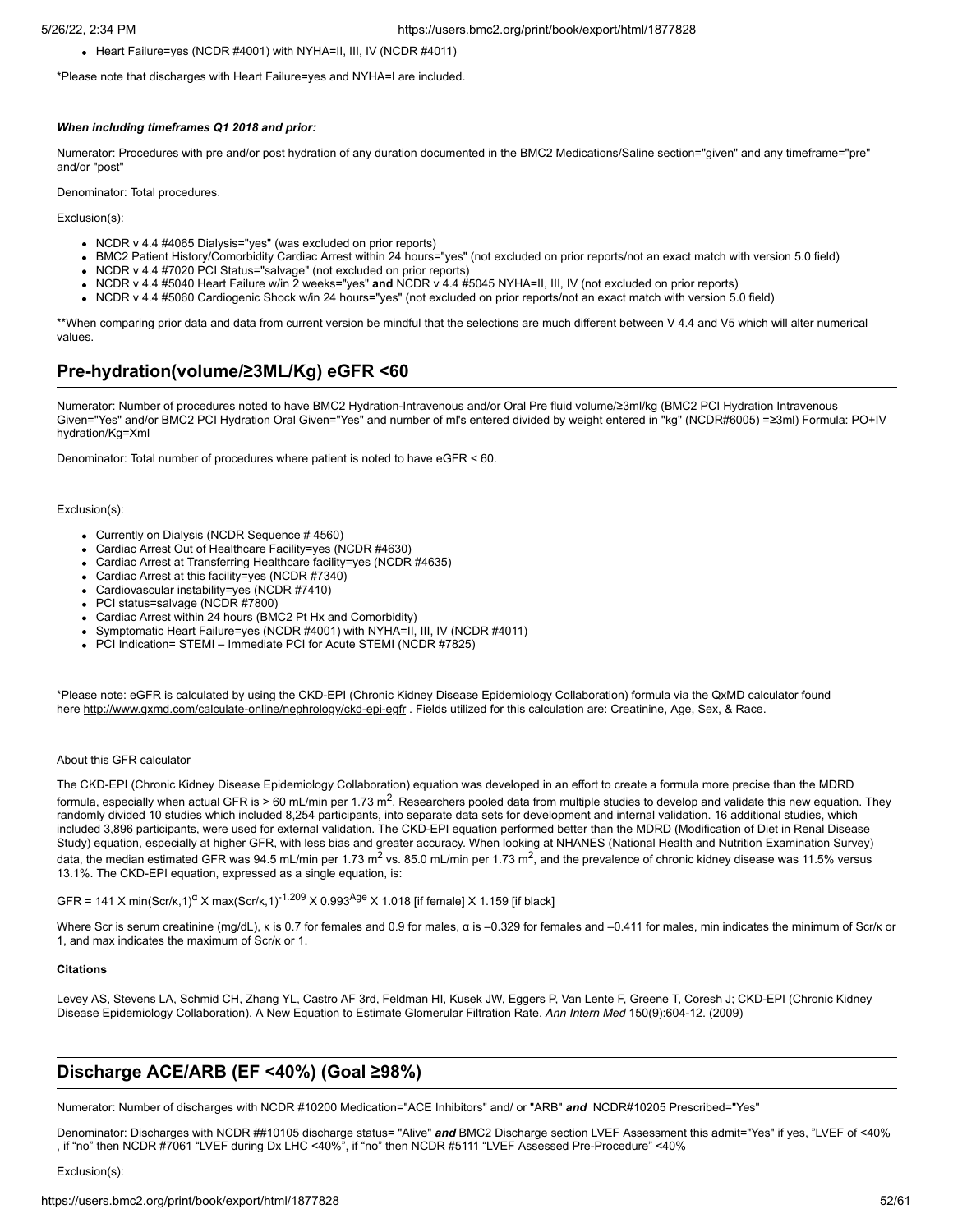- NCDR#10110 Discharge location="Other acute care hospital"," Left against medical advice (AMA)"
- NCDR#10115 Hospice Care="Yes"
- NCDR #10025 Prescribed =No medical reason/No-patient reason)
- NCDR #10075 Comfort Measures Only="Yes"
- NCDR #10030 Intervention(s) this hospitalization="Yes" and NCDR #10031 Type="CABG"

# *When including timeframes Q1 2018 and prior:*

Numerator: Number of discharges with NCDR v 4.4 #9505 Medication="ACE Inhibitor" and/or "ARB"" and NCDR v 4.4 #9510 Administered (prescribed)="Yes"

Denominator: Discharges where NCDR v 4.4 #9040 Discharge Status="Alive" and NCDR #9030 LVEF=<40%

Exclusion(s):

- NCDR v 4.4 #9045 Discharge Location="Other acute care hospital", "Hospice", "Left against medical advice (AMA)"
- NCDR v 4.4 #9510 Administerd= "Blinded"
- NCDR v 4.4 #9510 Administered= "Contraindicated"
- NCDR v 4.4 #9040 Discharge status "Deceased"
- NCDR v 4.4 #9000 CABG="Yes"

# **Discharge Beta Blocker EF<40% (Goal ≥98%)**

Numerator: Number of discharges with NCDR #10200 Medication="Beta Blocker" *and* NCDR#10205 Prescribed="Yes". If there is no documentation related to beta blocker in NCDR (field was entered after version underway), please utilize BMC2 Medications at Discharge section Beta Blocker. Use the following to assist with interpretation of BMC2 PCI fields compared to NCDR Cath PCI V5 field#10025 "Presc"="Yes", "Not Presc="No", "Contra=No-medical reason/No-patient reason".

Denominator: Discharges with NCDR ##10105 discharge status= "Alive" *and* BMC2 Discharge section LVEF Assessment this admit="Yes" if yes, "LVEF of <40% , if "no" then NCDR #7061 "LVEF during Dx LHC <40%", if "no" then NCDR #5111 "LVEF Assessed Pre-Procedure" <40%

Exclusion(s):

- NCDR#10110 Discharge location="Other acute care hospital"," Left against medical advice (AMA)"
- NCDR#10115 Hospice Care="Yes"
- NCDR #10025 Prescribed ="No medical reason" or "No-patient reason"
- NCDR #10075 Comfort Measures Only="Yes"

## *When including timeframes Q1 2018 and prior:*

Numerator: Number of discharges with NCDR v 4.4 #9505 Medication="Beta Blocker" and NCDR v 4.4 #9510 Administered (prescribed)="Yes"

Denominator: Discharges where NCDR v 4.4 #9040 Discharge Status="Alive" and NCDR #9030 LVEF=<40%

Exclusion(s):

- NCDR v 4.4 #9045 Discharge Location="Other acute care hospital", "Hospice", "Left against medical advice (AMA)"
- NCDR v 4.4 #9510 Administerd= "Blinded"
- NCDR v 4.4 #9510 Administered= "Contraindicated"
- NCDR v 4.4 #9040 Discharge status "Deceased"
- NCDR v 4.4 #9031 LVEF not assessed=coded

\*Please note that prior BMC2 PCI reports did contain information related beta blockers prescribed at discharge, the denominator is now different.

# **Anti-Platelet Therapy (Goal ≥98%)**

Numerator: Number of discharges with NCDR #10200 Medication="P2Y12 Inhibitor (clopidogrel and/or prasugrel and/or ticagrelor and/or ticlopidine)" *AND/OR* NCDR #10200Medication="Aspirin" **and** NCDR#10205 Prescribed="Yes"

Denominator: Discharges with NCDR ##10105 discharge status= "Alive" that have had *any* successful stent implantation (NCDR#8027/8028 (Drug eluting stents, bare metal stents, covered stents or coated stents)) during this episode of care

Exclusion(s):

- NCDR#10110 Discharge location="Other acute care hospital"," Left against medical advice (AMA)"
- NCDR#10115 Hospice Care="Yes"
- NCDR #10025 Prescribed ="No medical reason" or "No-patient reason"
- NCDR #10075 Comfort Measures Only="Yes"
- NCDR #10030 Intervention(s) this hospitalization="Yes" and NCDR #10031 Type="CABG"
- No successful lesions (NCDR #8023="No" **OR** NCDR Sequence #8024="No")

## *When including timeframes Q1 2018 and prior:*

Numerator: Number of discharges with stent implantation during this episode of care (NCDR v 4.4 #7225), prescribed P2Y12 or ASA at discharge. (NCDR v 4.4 # 9505/NCDR #9510 "Yes")

Denominator: Discharges with discharge status of alive that have any sucessful stent implanted during this episode of care (NCDR v 4.4 #7225)

- NCDR v 4.4 #9045 Discharge Location="Other acute care hospital", "Hospice", "Left against medical advice (AMA)".
- NCDR v 4.4 #9510 medications captured as "blinded"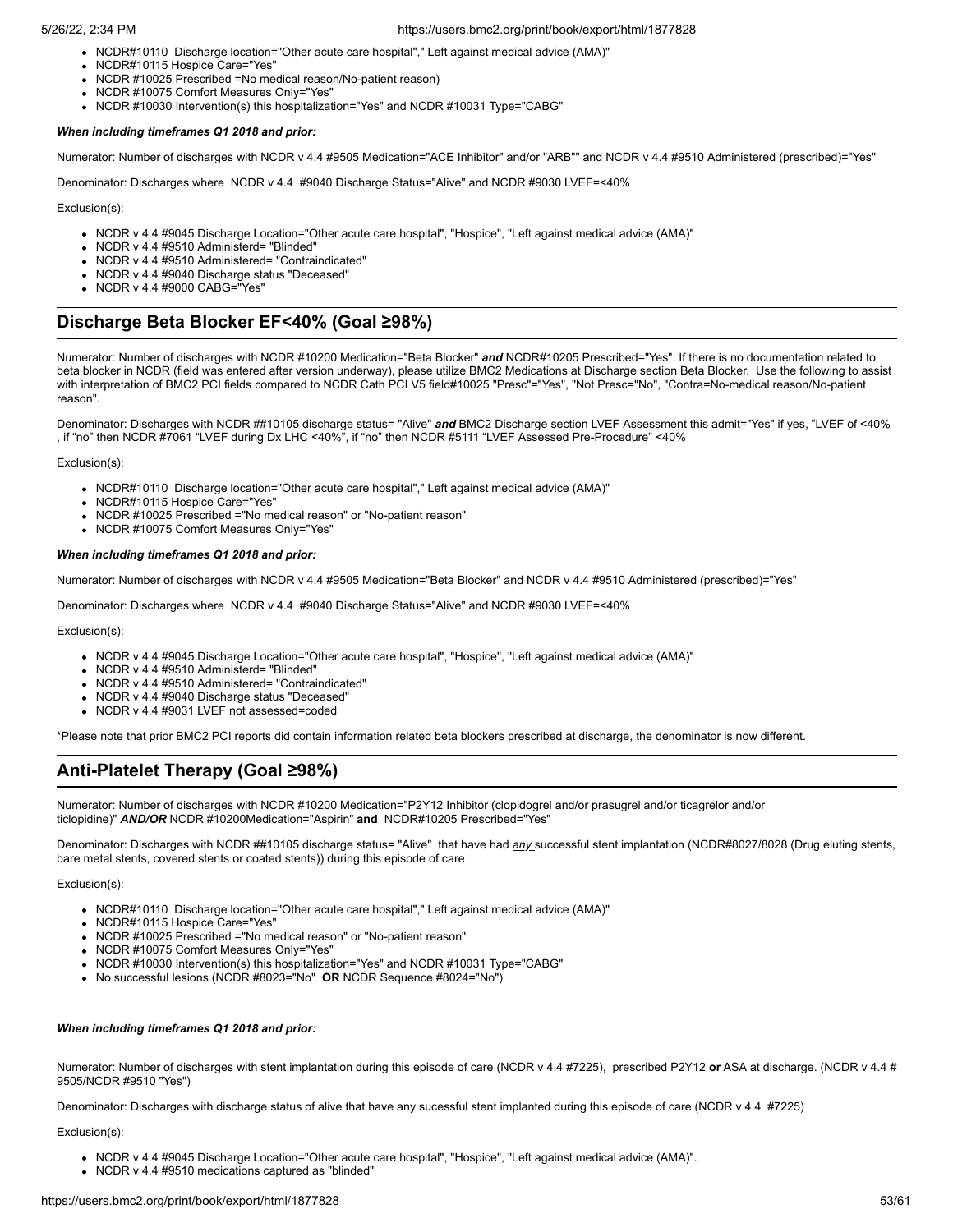- $\bullet$  NCDR v 4.4 #9510 = "contraindicated"
- NCDR v 4.4 #9040 discharge status "deceased"
- NCDR v 4.4 #9000="yes"
- NCDR v 4.4 #7205 "no" /NCDR #7220 "no"=unsuccessful lesion
- NCDR v 4.4 #9015 CABG at your facility="yes"

\*Devices not successfully deployed are not captured via the registry.

# **Discharge LLA (Goal ≥98%)**

Numerator: Number of discharges with NCDR #10200 Medication="Statin" and/or "Non-Statin", and/or "PCSK9 Inhibitors" *and* NCDR#10205 Prescribed="Yes"

Denominator: Discharges with NCDR #10105 discharge status= "Alive"

#### Exclusion(s):

- NCDR#10110 Discharge location="Other acute care hospital"," Left against medical advice (AMA)"
- NCDR#10115 Hospice Care="Yes"
- NCDR #10025 Prescribed ="No medical reason" or "No-patient reason" for all of the medication categories (statin, non-statin, PCSK9)
- NCDR #10075 Comfort Measures Only="Yes'

## *When including timeframes Q1 2018 and prior:*

Numerator: Number of discharges with NCDR v 4.4 #9505 Medication="Statin" and/or "Non-Statin" *and* NCDR v 4.4 #9510 Administered (prescribed)="Yes"

Denominator: Discharges where NCDR v 4.4 #9040 Discharge Status="Alive"

Exclusion(s):

- NCDR v 4.4 #9045 Discharge Location="Other acute care hospital", "Hospice", "Left against medical advice (AMA)".
- NCDR v 4.4 #9510 Administerd= "Blinded"
- NCDR v 4.4 #9510 Administered= "Contraindicated"
- NCDR v 4.4 #9040 Discharge status "Deceased""

# **Peak Intra-Procedure ACT Recorded (Goal ≥90%)**

Numerator: Number of PCI procedures in which the Peak Activated Clotting Time (ACT) was recorded (BMC2 Procedure Information-Intraprocedure ACT="yes").

Denominator: Total number of PCI procedures which unfractionated heparin was administered (NCDR #7990)="Unfractionated Heparin" and #7995="yes"

#### Exclusion(s):

Procedures with bivalirudin administered (NCDR #7990="Bivalirudin" and #7995="yes")

#### *When including timeframes Q1 2018 and prior:*

Numerator: Number of PCI procedures in which the Peak Activated Clotting Time (ACT) was recorded (BMC2 Procedure Information-Intraprocedure ACT) Denominator: Total number of PCI procedures which unfractionated heparin was administered (NCDR v 4.4 #9510 Procedure Medications Unfractionated Heparin (any)="yes")).

Exclusion(s):

Procedures with bivalirudin administered (NCDR v. 4.4 #9510 Procedure Medications Bivalirudin="yes")

# **Peak ACT >= 350 Heparin Only**

Numerator: Number of procedures with peak intra procedure >=350 seconds (BMC2 Procedure Information/Intra-procedure ACT ="yes").

Denominator: Procedures with unfractionated heparin administered(NCDR #7990="unfractionated heparin" and #7995="Yes")

#### Exclusion(s):

- Procedures with no peak ACT calculation entered in BMC2 (BMC2 Procedure Information-Intraprocedure ACT="Not documented" or value is missing)
- Procedures with glycoprotein IIb/IIIa inhibitors administered (BMC2 Medications Abciximab (Reopro), or Eptifibatide (Integrillin), or Tirofiban (Aggrastat) ="Given" **and** "During" )
- Procedures with bivalirudin administered (NCDR #7990=Bivalirudin" and #7995="Yes")
- Procedures with BMC2 Outcomes in Lab "Rescue IIb/IIIa"="Yes"
- Procedures with Chronic Total Occlusion lesion (NCDR #8004="100%" and NCDR#8005="Yes")

#### *When including timeframes Q1 2018 and prior:*

Numerator: Number of PCI procedures in which the Peak Activated Clotting Time (ACT)>=350 (BMC2 Procedure Information-Intraprocedure ACT)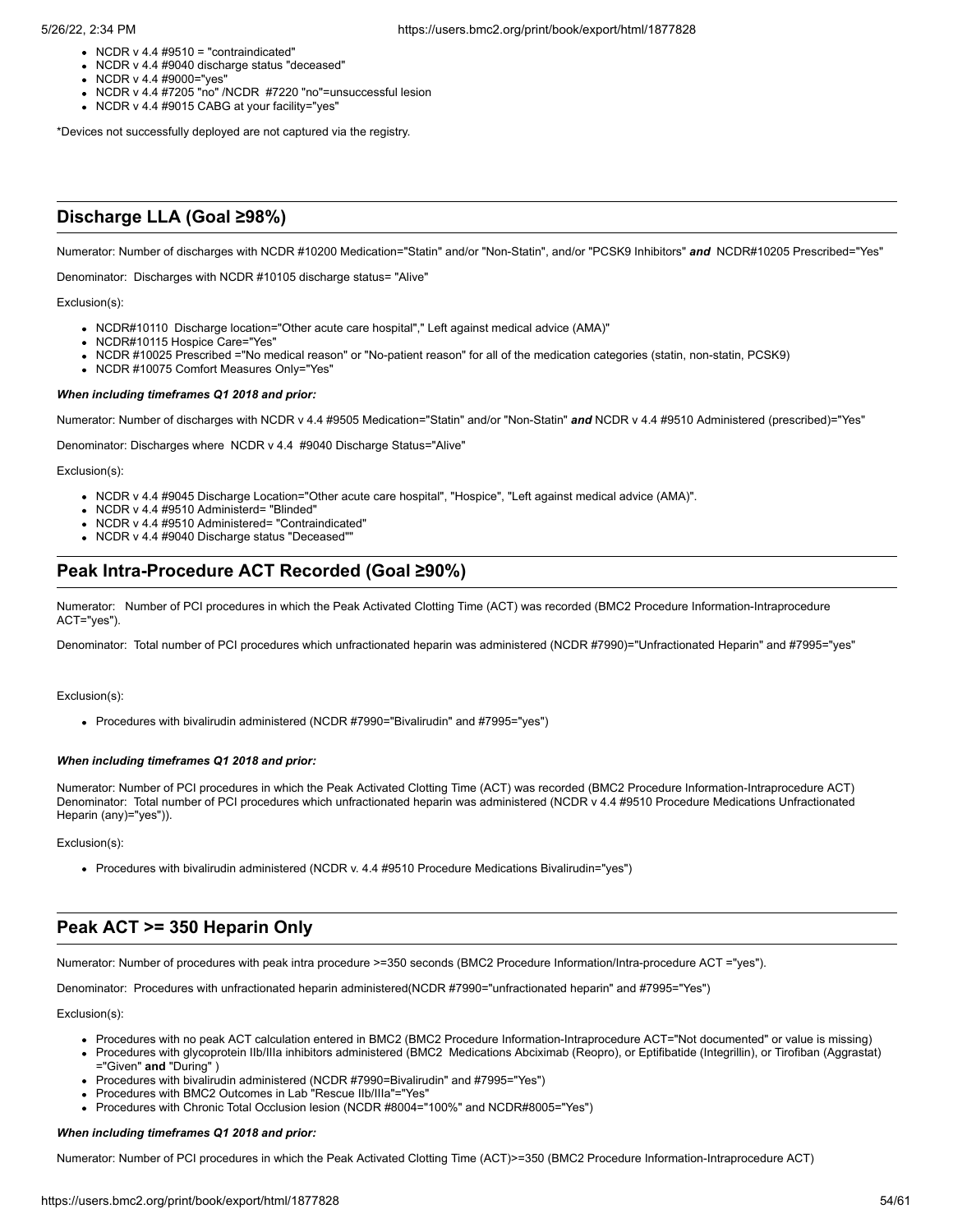Denominator: Total number of PCI procedures which unfractionated heparin was administered (NCDR v 4.4 #9510 Procedure Medications Unfractionated Heparin (any)="yes")).

## Exclusion(s):

- Procedures with no peak ACT value entered into BMC2 (BMC2 Procedure Information-Intraprocedure ACT="Not documented" or value is missing)
- Procedures with bivalirudin administered (NCDR v. 4.4 #9510 Procedure Medications Bivalirudin="Yes")
- Procedures with glycoprotein IIb/IIIa inhibitors administered (NCDR v. 4.4 #9510 Procedure Medications GP IIb/IIIa="Yes")

# **Air Kerma ≥5Gy (Goal<1%, or >=50% reduction prior year)**

Number of cases in which Air Kerma dose entered is ≥5Gy (NCDR#7210).

# **Smoking Cessation (Goal ≥ 95%)**

Numerator: Discharges with BMC2 Counsel Smoking Cessation="Yes"

Denominator: Discharges with tobacco use (NCDR #4625 ) =Current-Every Day, Current-Some Days with discharge status "Alive" (NCDR #10105) and discharge location (NCDR# 10110) marked as "Home", .

Exclusion(s):

- NCDR#10110 Discharge location=" other acute care hospital", " Left against medical advice (AMA)", "Skilled Nursing facility", "Extended care/TCU/rehab"
- NCDR#10115 Hospice Care="Yes"
- NCDR #10075 Comfort Measures Only="Yes"
- NCDR #10105 Discharge Status="Deceased"

## *When including timeframes Q1 2018 and prior:*

Numerator: Discharges with documented smoking cessation counseling via BMC2 (Discharge Education) Smoking cessation counsel="Yes".

Denominator: Discharges with NCDR v 4.4 #9040 dischargestatus=" Alive" **and** NCDR v 4.4 #4000 Current Smoker="Yes"

#### Exclusion(s):

- NCDR v 4.4 #9045 Discharge Location="Other acute care hospital", "Hospice", "Left against medical advice (AMA)"
- NCDR v 4.4 #9040 discharge status "deceased"

# **P2Y12 Duration Documented (Goal ≥70%)**

Numerator: Number of discharges with BMC2 PCI "P2Y12 Duration"="Yes"

Denominator: Discharges with NCDR ##10105 discharge status= "Alive" that have had *any* successful stent implantation (NCDR#8027/8028 (Drug eluting stents, bare metal stents, covered stents or coated stents)) during this episode of care

Exclusion(s):

- NCDR#10110 Discharge location="Other acute care hospital"," Left against medical advice (AMA)"
- NCDR#10115 Hospice Care="Yes"
- NCDR #10025 Prescribed ="No medical reason" or "No-patient reason"
- NCDR #10075 Comfort Measures Only="Yes"
- NCDR #10030 Intervention(s) this hospitalization="Yes" and NCDR #10031 Type="CABG'
- Discharges with no successful lesions ("successful" = NCDR #8023 "yes" AND NCDR #8024 "yes")

# **Major Bleeding (Goal ≤ 0.85%)**

Numerator: Procedures with decrease from NCDR#6030 Pre Procedure Hgb to NCDR #8505 Post Procedure Hgb is >=5gm/dl

Denominator: All procedures

Exclusion(s):

- NCDR#7422="Yes" AND NCDR #7423="Extracorporeal Membrane Oxygenation (ECMO)" or "Combined Extracorporeal Membrane Oxygenation and Percuraneous Left Ventricular Assist Device (ECPELLA)
- NCDR#10030="Yes"

*When including timeframes Q1 2018 and prior, please be aware there is no equivalent for some fields utilized for this measure.*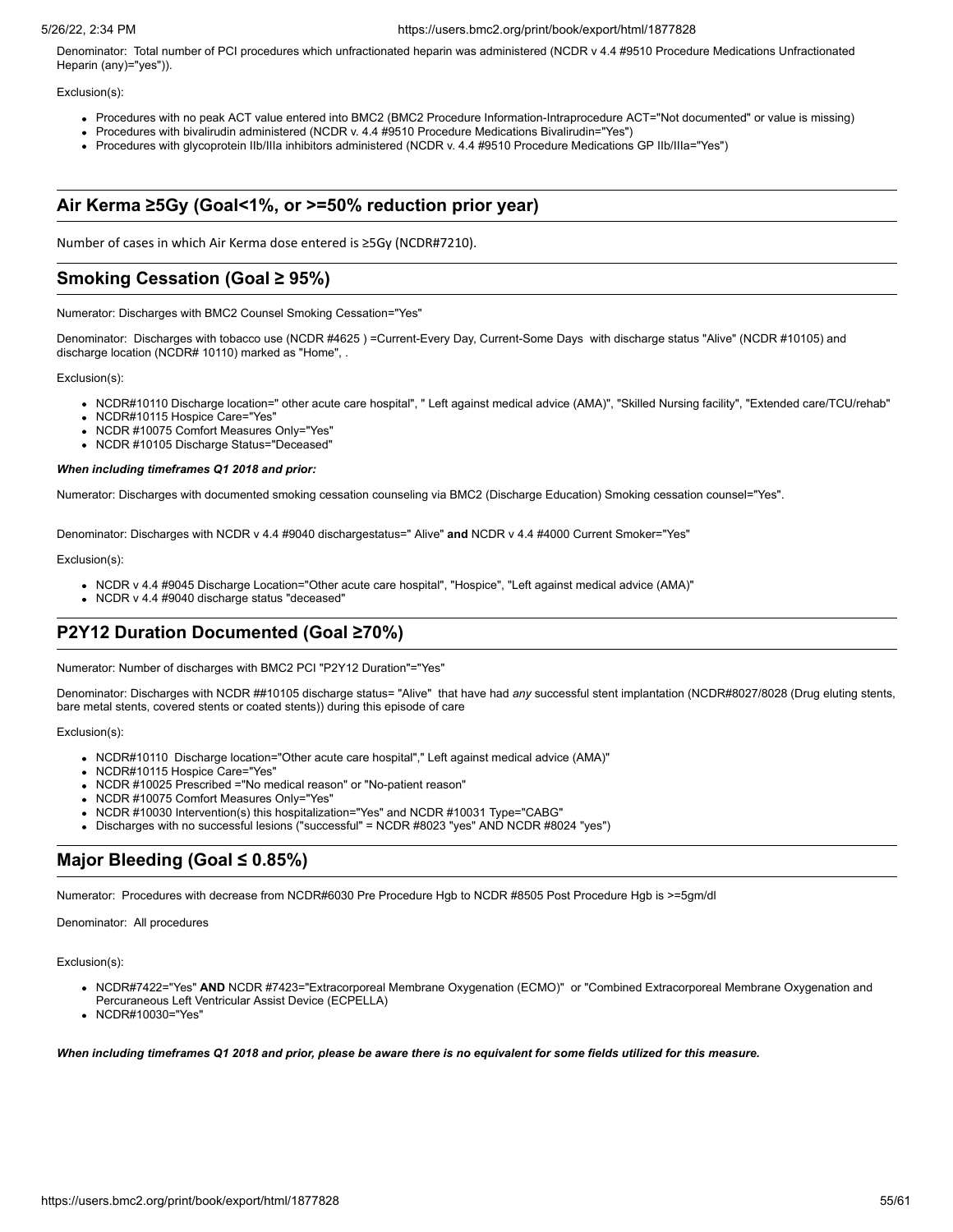# **Goals/Graphs**

| <b>CIN</b>                                     | Goal: $\leq$ =3.0%  |
|------------------------------------------------|---------------------|
| NRD                                            | Goal: $<$ 04%       |
| CV/eGFR                                        | Goal: $\leq$ =20%   |
| Cardiac Rehab Referral                         | Goal: $>=90%$       |
| Air Kerma >=5Gy                                | Goal: $\leq$ =1%    |
| Peak Intra-Procedure ACT Recorded              | Goal: $>=90\%$      |
| Peak ACT >= 350 Heparin Only                   | Goal: <=15%         |
| Pre-hydration(vol/Kg/≥3ML)eGFR <60 Goal: >=50% |                     |
| P2Y12 Duration Documented                      | Goal: $>=70%$       |
| Major Bleeding                                 | Goal: $\leq 0.85\%$ |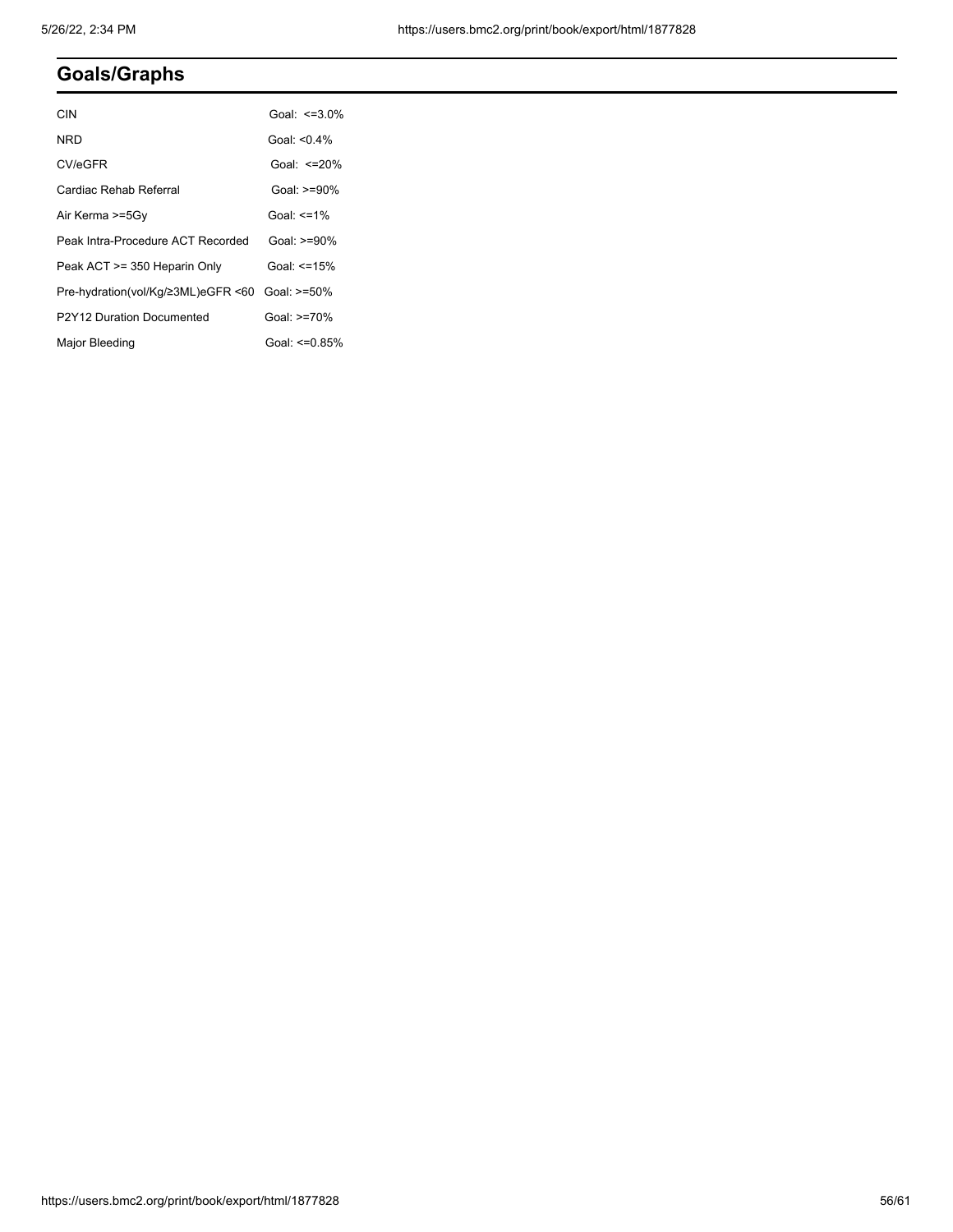# **Risk Adjusted Models-variables utilized and methods overview**

# Random Forest classifier:

Machine learning method Developed by Leo Breiman and Adele Cutler.

Ensemble of many decision trees.

Each tree is built on a random sample of observations (bagging).

At each node, a randomly chosen subset of features is evaluated to determine which factor (and at what cut-point for continuous variables) to split on.

All trees are grown out fully until ending in a pure node (all events or all non-events) or until the minimum node size is reached.



For each hospital, we use our risk models to calculate the mean patient risk level for all the patients (regardless of outcome) treated at that hospital - the "estimated" risk "E"

The ratio of the observed outcome rate among patients at the hospital "O" to the estimated rate "E" is then used to produce a "risk adjusted outcome rate" for the facility by multiplying the O/E ratio by the overall outcome rate in the collaborative:

# Risk adjusted rate =  $O/E *$  overall rate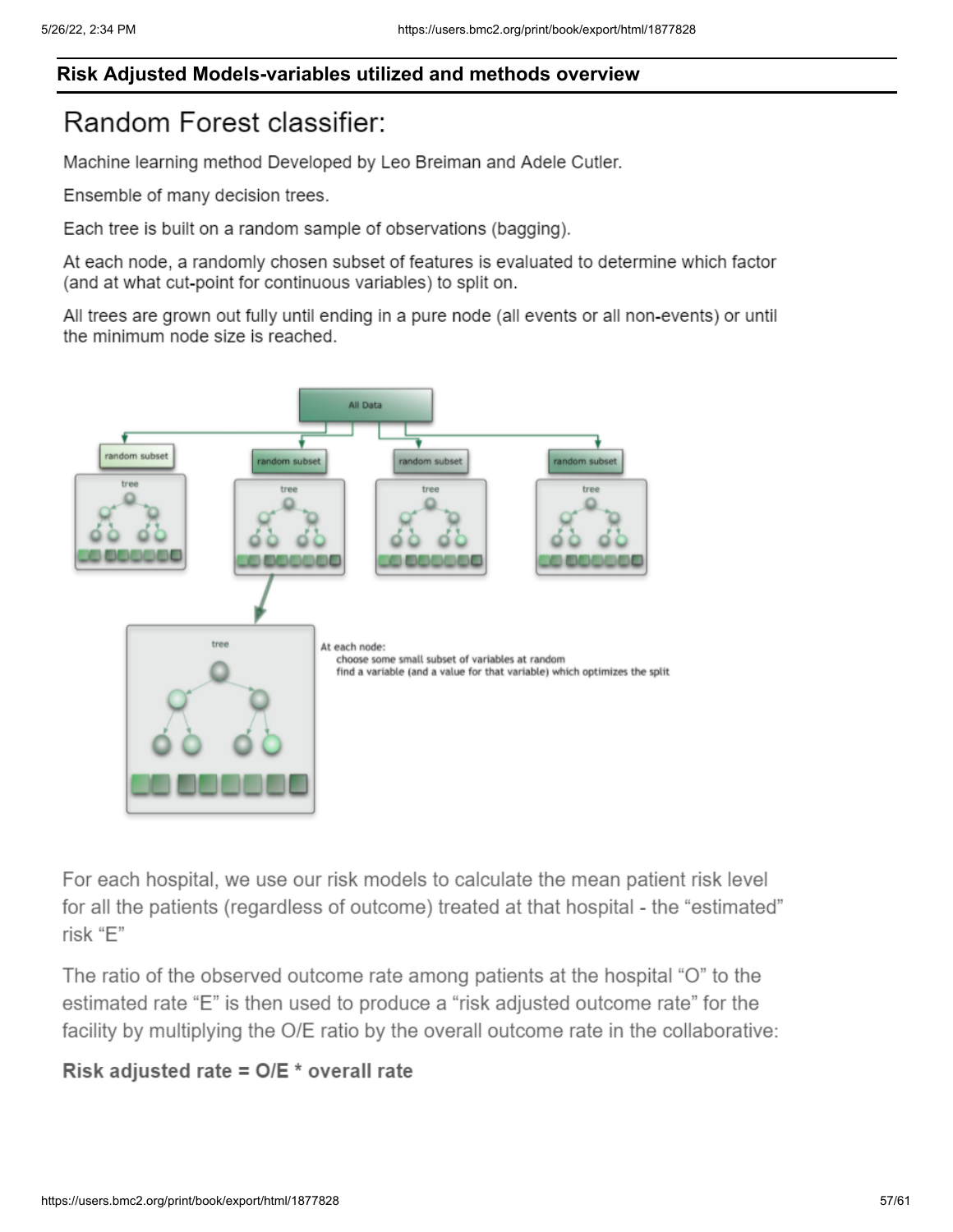# Variables used in risk adjustment models

| Age                                                                              | Height                              | Weight                                                                                                                                             | Tobacco use                                                                                                                             |  |  |
|----------------------------------------------------------------------------------|-------------------------------------|----------------------------------------------------------------------------------------------------------------------------------------------------|-----------------------------------------------------------------------------------------------------------------------------------------|--|--|
| Canadian Study of<br>Health and Aging<br><b>Clinical Frailty</b><br>Scale (CSHA) | Preprocedural<br>Vasopressor<br>use | PCI<br>Indication<br>and PCI<br>status                                                                                                             | Cardiac arrest, and level of consciousness<br>recorded if arrest (Alert, Pain, Verbal,<br>Unresponsive, Unable to assess, no<br>Arrest) |  |  |
| Creatinine                                                                       | Troponin (I and<br>T)               | <b>NYHA</b><br>class                                                                                                                               | Dominance in coronary anatomy (Left,<br>Right, Co-dominant)                                                                             |  |  |
| LVEF (either from<br>diagnostic left heart<br>cath or most recent<br>available)  | Hemoglobin                          | Systolic BP                                                                                                                                        | Diagnostic angiography results from most<br>recent procedure                                                                            |  |  |
| Total cholesterol                                                                | <b>HDL</b> cholesterol              | Patient centered reason for delay in care and recorded reason<br>(Difficult Vascular access, Difficulty crossing culprit lesion,<br>Cardiac arrest |                                                                                                                                         |  |  |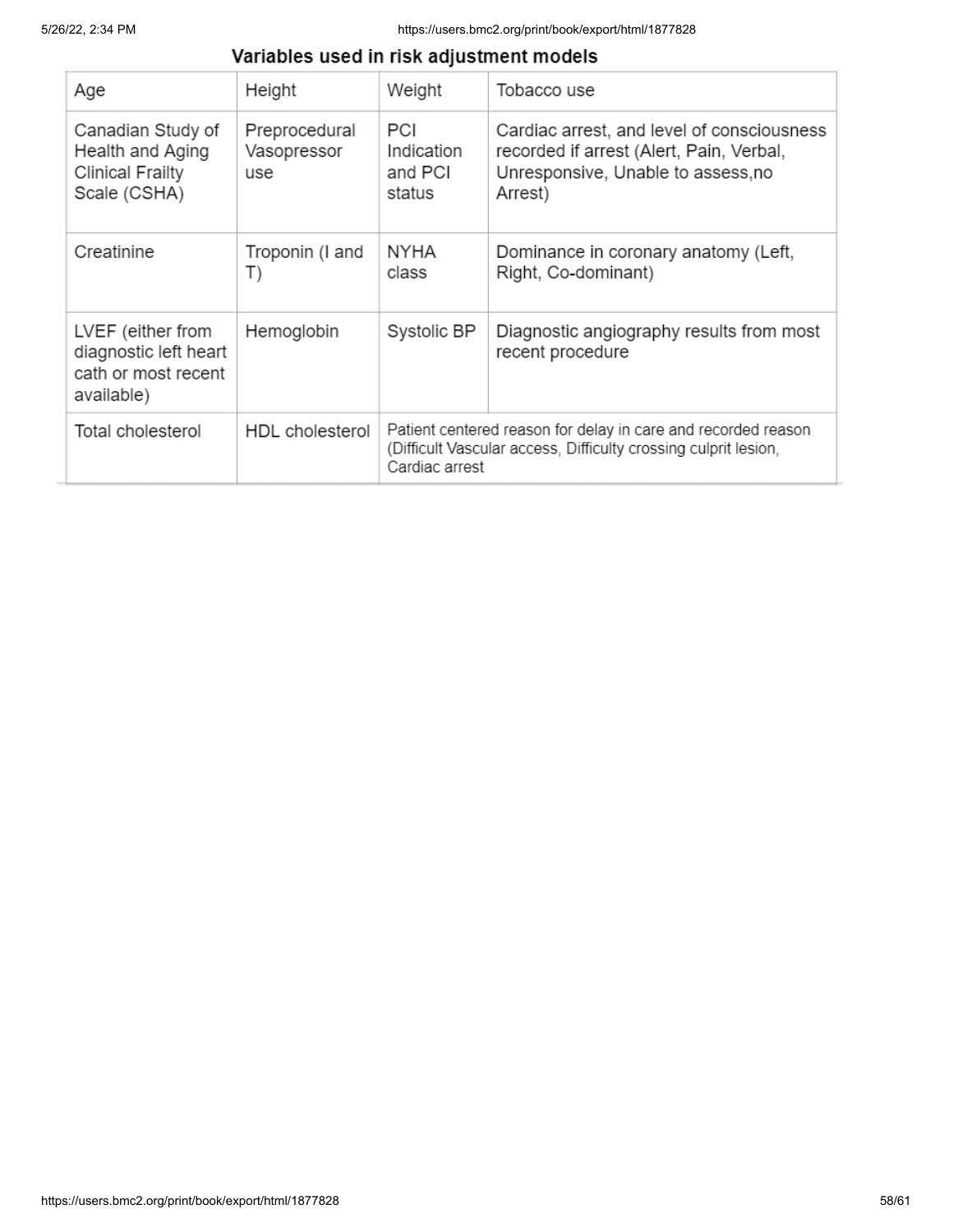# **Outliers**

**The purpose is to find the standard error of this indicator at this site. If the mean value for the indicator falls within the 95% confidence interval, then this indicator is not an outlier. If the mean value falls below the 95% confidence interval, this indicator is a negative outlier, and vice versa.**

**We calculate the standard error by assuming that this indicator has a Poisson distribution with parameter λ = the benchmark noted on the BMC2 EPCI Report. Thus, the standard error can be estimated by √σn , where σ is the standard deviation and n is the total number of discharges at the site. Since σ = √λ for a poisson distribution, that means the standard error is qλn .**

Please refer to your report for examples.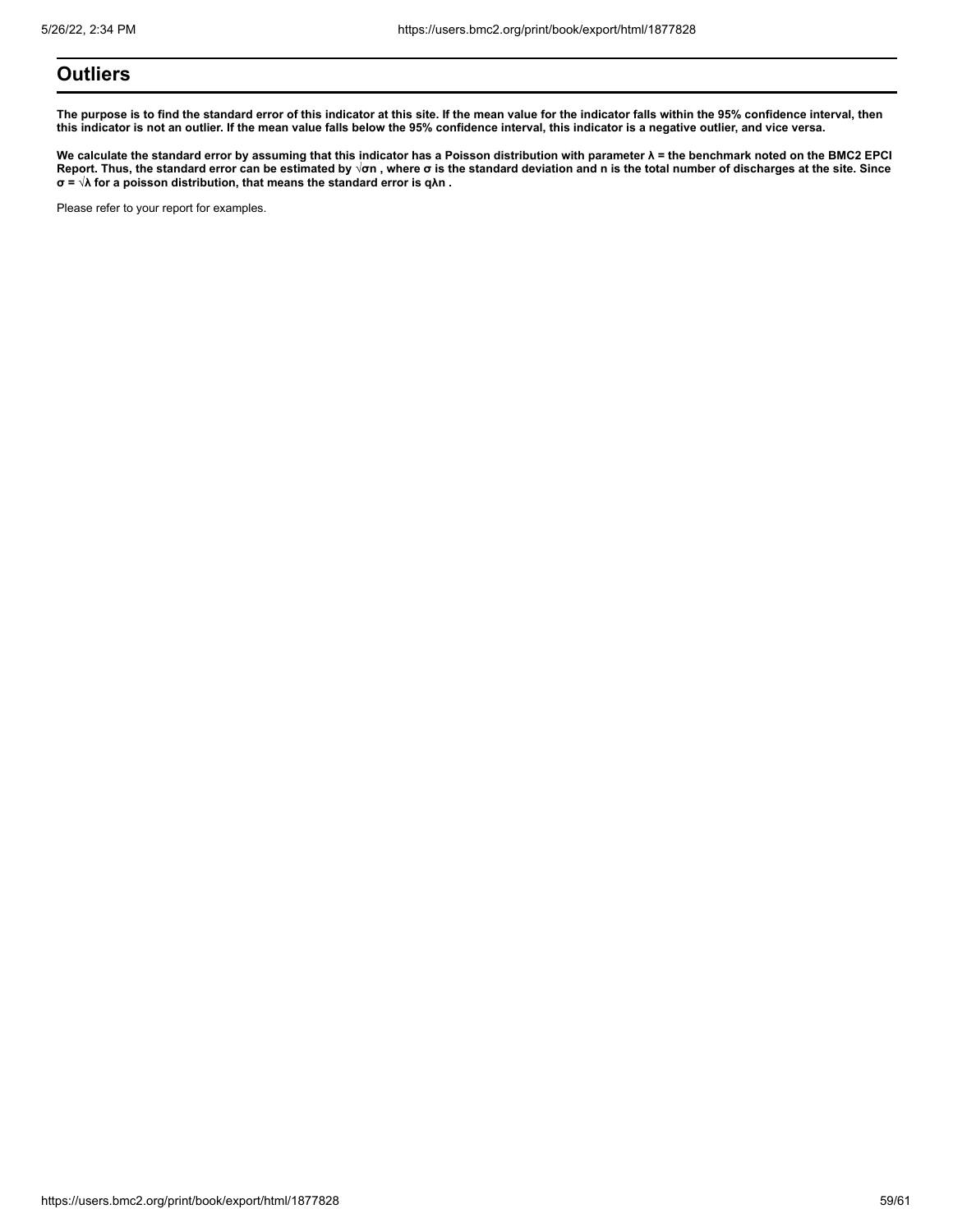# **Morbidity and Mortality Listing**

# **Morbidity and Mortality on BMC2 PCI Reports:**

- Death
- Cardiogenic Shock (post)
- Stroke/TIA (during or post)
- CIN
- NRD
- Transfusion
- Vascular Complication (BMC2 Primary Access Site)
- Vascular Complication (BMC2 Secondary Access Site)
- Trans in Vascular Comp
- VT/VF req therapy
- Acute Closure
- Coronary Perforation
- Bleeding
- Major Bleeding
- Arrest Intra/Post
- Tamponade Intra/Post
- Heart Failure Intra/Post